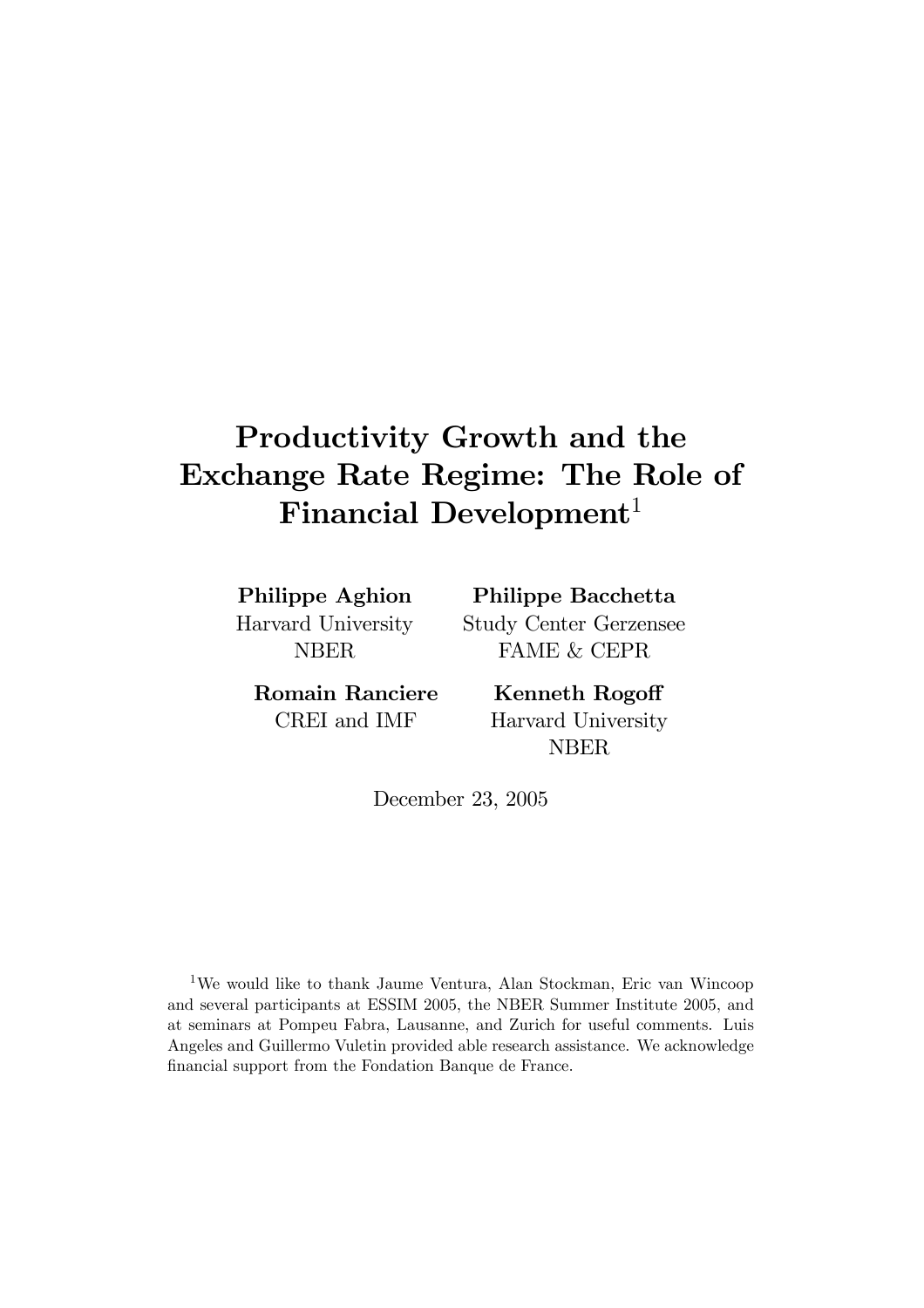### Abstract

This paper offers empirical evidence that real exchange rate volatility can have a significant impact on long-term rate of productivity growth, but the effect depends critically on a country's level of financial development. For countries with relatively low levels of financial development, exchange rate flexibility generally reduces growth, whereas for financially advanced countries, there is no significant effect. Our empirical analysis is based on an 83 country data set spanning the years 1960-2000; our results appear robust to time window, alternative measures of financial development and exchange rate flexibility, and outliers. We also offer a simple monetary growth model in which real exchange rate uncertainty exacerbates the negative investment effects of domestic credit market constraints. Our approach delivers results that are in striking contrast to the vast existing empirical exchange rate literature, which largely finds the effects of exchange rate volatility on real activity to be relatively small and insignificant.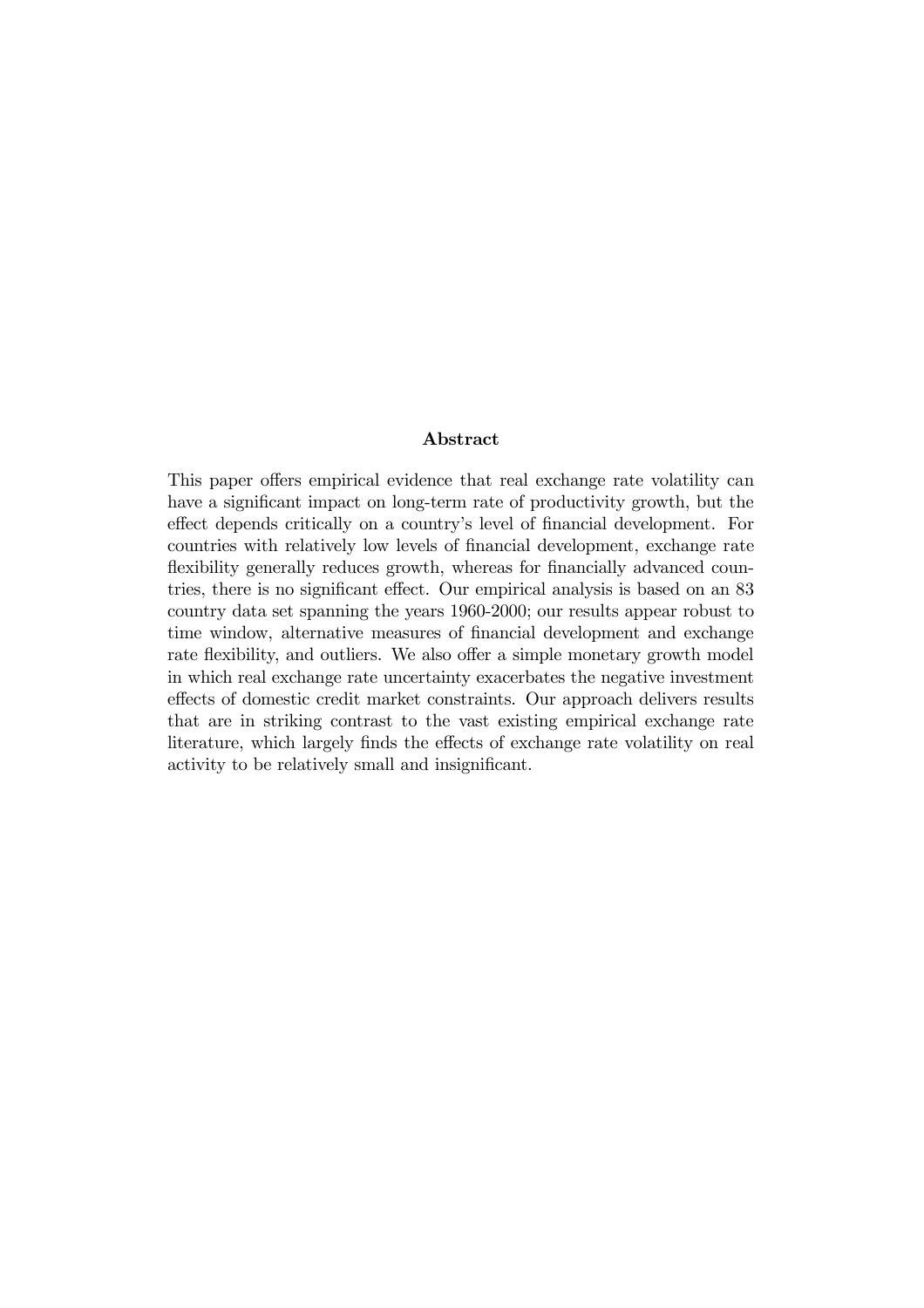#### $\mathbf{1}$ Introduction

Throughout the developing world, the choice of exchange rate regime stands as perhaps the most contentious aspect of macroeconomic policy; witness the internse international debate over China's exchange rate system. On the one hand, the conventional wisdom in international economic policy circles is that flexible exchange rates are the best option for most countries, outside those contemplating joining a larger economic and currency union. Most developing countries, particularly commodity price exporters, are thought to need more flexible exchange rates as mechanism to help absorb terms of trade shocks. Moreover, it appears that one of the biggest mistakes made by many Asian countries prior to the region's late 1990s financial crisis, was to try to liberalize financial markets without simultaneously making the exchange rate more flexible.

Flexibility may be the new conventional wisdom in international economic policy circles, but relatively fixed exchange rate regimes remain quite popular – and surprisingly durable – throughout the developing world, most famously in Asia, but also in many poorer developing countries.<sup>1</sup> Policymakers have in many cases, strongly resisted outside pressure to make rates more flexible. Who is right? The canonical theoretical literature on choice of exchange rate regime (see the discussion in Obstfeld and Rogoff, 1996, or Garber and Svensson, 1995) would seem to broadly support the case of more flexibility, given the pervasive volatility facing many of these economies. That is especially the case today, when inflation has broadly subsided throughout the developing world, and the case for needing a hard currency peg as an anti-inflation anchor is far weaker than it seemed twenty years ago.

Yet, whereas the conventional theoretical literature points towards allowing more exchange rate flexibility in many developing countries, the empirical evidence is far from decisive. Indeed, since the classic paper of Baxter and Stockman (1989), researchers have had a difficult time demonstrating that a country's choice of exchange rate regime has any systematic effect on macroeconomic performance, for variables ranging for consumption and output volatility to the level or real interest rates. There is some evidence of an effect of exchange rate volatility on trade levels (Frankel and Wei, 1993 and

<sup>&</sup>lt;sup>1</sup>Calvo and Reinhart  $(2002)$  have famously labeled many countries reluctance to allow their exchange rates to float as "fear of floating." See Rogoff et al. (2004) for evidence on the surprising durability of fixed or pegged exchange rate regimes in poorer developing countries that have little de facto international capital market integration.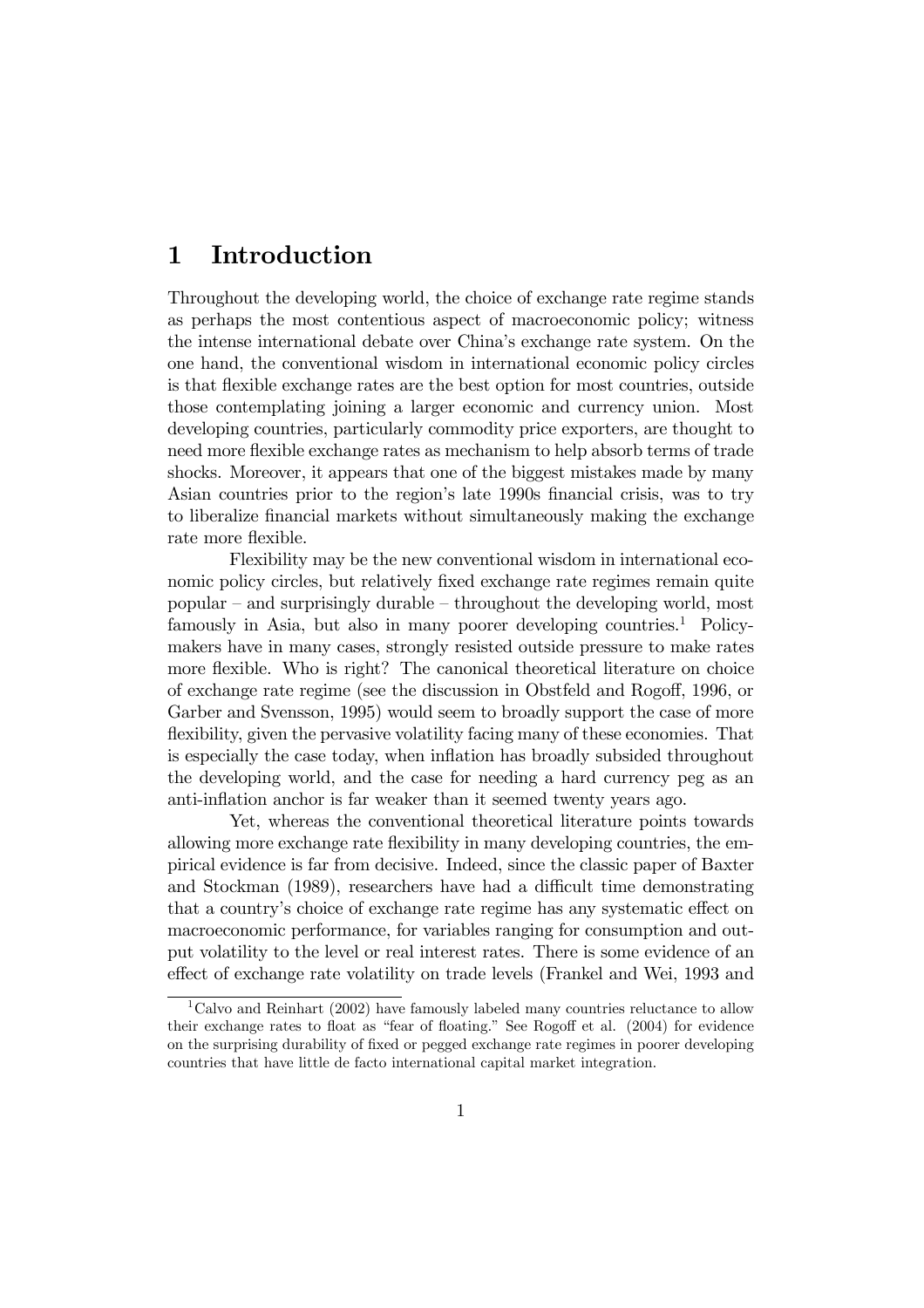Rose, 2000). The effect, however, does not appear to be large and it is even less clear that the resulting trade expansion has any great impact on welfare (see Krugman, 1987, or Bacchetta and van Wincoop, 2000). As for the impact on output growth, there is a literature that examines the relationship between exchange rate regimes and growth. The results are typically inconclusive when a broad set of countries is considered, while a link is sometimes found for subsets of countries.<sup>2</sup>

In this paper, we argue that countries with poorly developed financial markets are more sensitive to exchange rate fluctuations and that exchange rate volatility affects their long-term productivity growth. Figure 1 shows the relationship between productivity growth and exchange rate flexibility for countries at different levels of financial development. Panel A considers the volatility of the effective real exchange rate and Panel B considers the exchange rate regime classification proposed by Reinhart and Rogoff (2004). In each case, we compare the residuals of a productivity growth regression on a set of variables with the residuals of an exchange rate flexibility regression on the same variables.<sup>3</sup> By doing so, we obtain adjusted measures of volatility and flexibility that are purged from any collinearity with the standard growth determinants. Countries are ranked in function of their financial development measured by private credit to GDP over five-year averages. The left-hand side of both Panels shows the lower quartile and the right-hand side shows the upper quartile of the distribution. There is clearly a negative relationship between productivity growth and exchange rate flexibility for less financially developed countries, while we see no relationship for the most developed economies.

We take the results in Figure 1 as preliminary evidence that the growth effects of real exchange rate volatility and the flexibility of the exchange rate

<sup>&</sup>lt;sup>2</sup>See Gosh et al. (2003) for a survey. More recent studies include Levy-Yeyati and Sturzenegger (2003), Razin and Rubinstein (2004), Husain, Mody and Rogoff (2005), De Grauwe and Schnabl (2005), and Dubas et al. (2005). Section 2 discusses this literature in more details. We note that Baldwin (1992), in his analysis of European Monetary Union, argued that a single currency might have growth effects on Europe by reducing the exchange rate premium on capital within Europe.

<sup>&</sup>lt;sup>3</sup>We perform a pooled regression using five-year average data for 83 countries over 1970-2000. The controls include initial productivity, secondary schooling, financial depth, government expenditure, trade openness, term-of-trade growth and an indicator of banking and currency crises. The variables are defined in Section 2 and in the Appendix. For each quartile, we regress growth residuals on the adjusted measures of real exchange rate volatility and the flexibility of the exchange rate regime.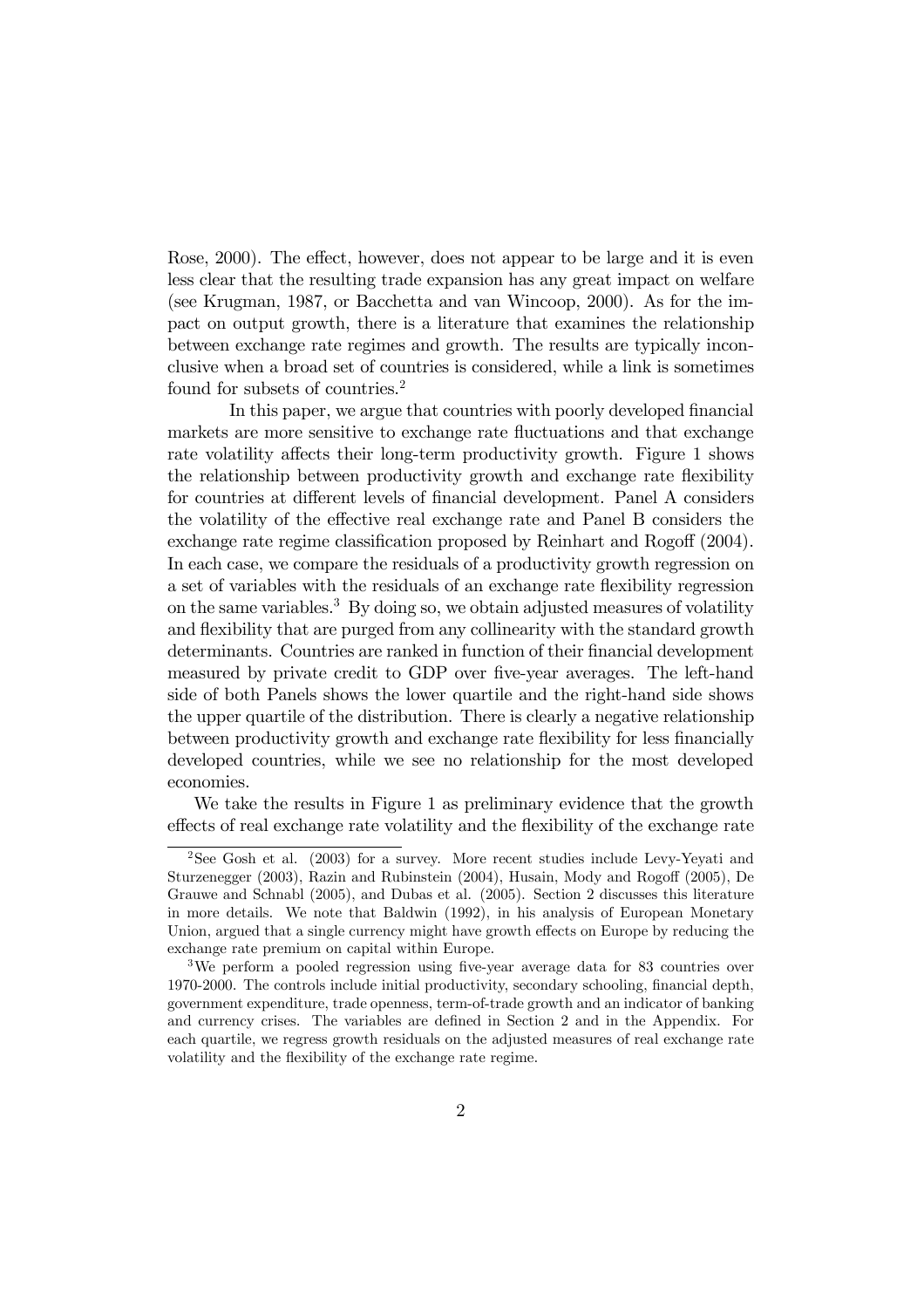regime vary with the level of financial development. The existing growth literature does not provide an explanation for these results since there is usually no link between nominal variables and growth. In the first part of the paper we develop a model where exchange rate fluctuations affects the growth performance of credit-constrained firms. We extend the model of volatility and growth developed for the case of a closed and real economy by Aghion, Angeletos, Banerjee, and Manova (2005), henceforth AABM, to the case of an open monetary economy with wage stickiness. We focus on the interaction between nominal exchange rate fluctuations, financial development and productivity growth. The basic mechanism is the following. Suppose that the borrowing capacity of firms is proportional to their current earnings, with a higher multiplier reflecting a higher degree of financial development in the economy. Suppose in addition that the nominal wage is preset and cannot be adjusted to variations in the nominal exchange rate. Then, following an exchange rate appreciation, firms' current earnings are reduced, and so is their ability to borrow in order to survive idiosyncratic liquidity shocks and thereby innovate in the longer term. This, in turn, may help explain why in Figure 1 growth in countries with lower financial development benefits more from a fixed exchange rate regime. $4$ 

In the second part of the paper, we test our hypothesis by conducting a systematic panel data analysis with a data set for 83 countries over the years 1960-2000. When a country's de facto degree of exchange rate flexibility is interacted with its level of financial development the results prove both robust and highly significant. We consider various measures of exchange rate flexibility, including the volatility of the real effective exchange rate and the exchange rate regime. We use the classification of Reinhart and Rogoff  $(2004)$  in the main analysis, but find that our results are robust to other de facto classifications. We consistently find that a high degree of exchange rate flexibility leads to lower growth in countries with relatively thin financial markets. Moreover, these effects are not only statistically significant, they appear quantitatively significant as well. For example, our estimates indicate that a country like Zambia in 1980 with credit to GDP of 15% (which

 ${}^{4}$ A related explanation, which can be easily formalized in the context of our model, is that the lower financial development, the more the anticipation of exchange rate fluctuations should discourage R&D investments and therefore growth if these investments were to be decided before firms know the realization of the aggregate shock (since firms anticipate that with higher probability, their R&D investment will not pay out in the long-run as it will not survive the liquidity shock).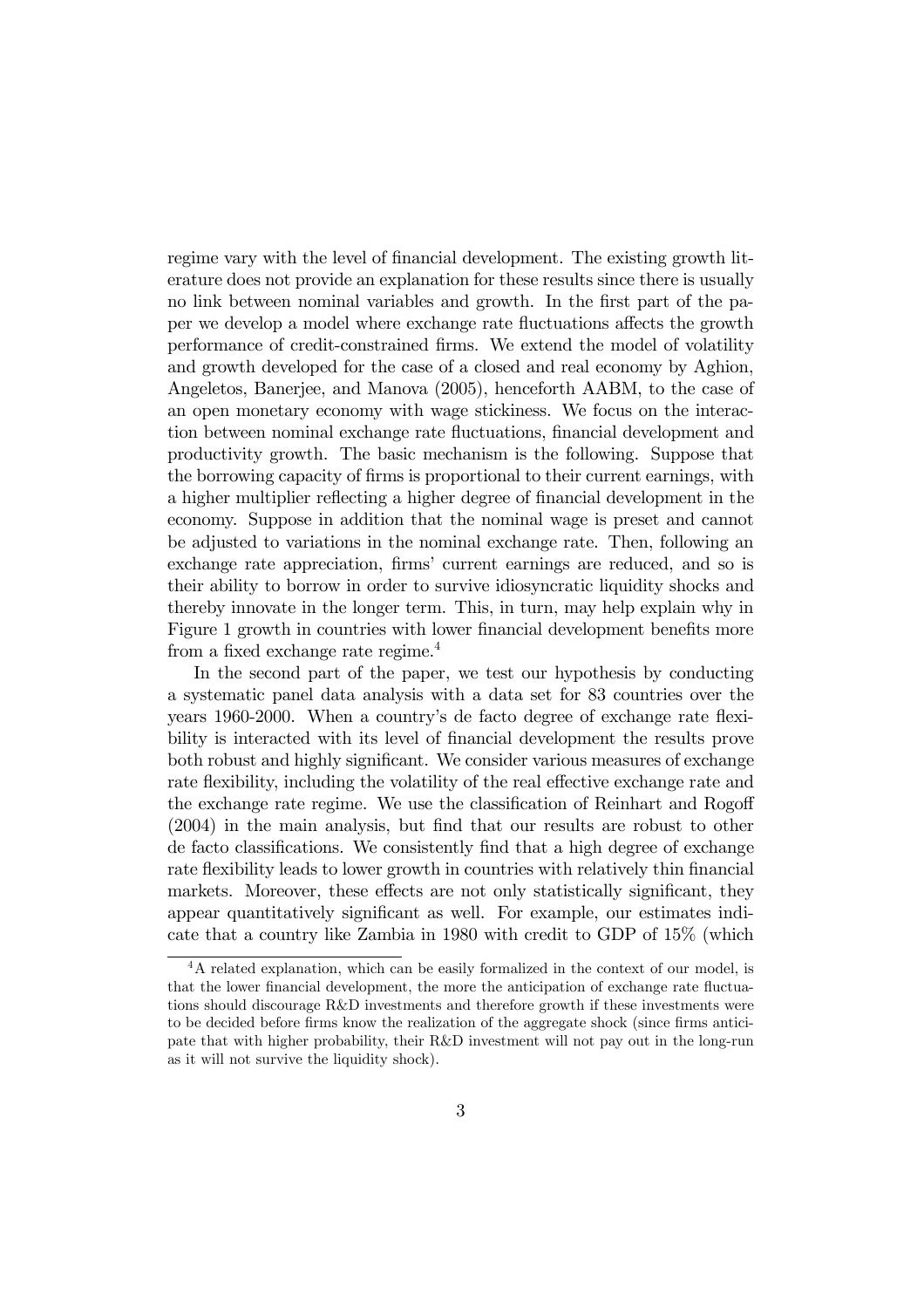lies in the middle of the lower quartile) would have gained 0.94 percent of annual growth had it adopted a totally rigid exchange rate. Even a country like Egypt with credit to GDP of about 27% in 1980 would have gained 0.43 percent growth per year by pegging its exchange rate. Our core results appears to hold intact against a variety of standard robustness tests, including attempts to quarantine the results against outliers and regional effects and allowing for alternative control variables. We also consider alternative measures of exchange rate volatility, as well as considering distance to the technological frontier and degree of market regulation as both alternative, and supplementary, interaction variables.

Our results markedly depart from the dominant view of an exchange rate "disconnect" (Obstfeld and Rogoff, 2001), and in doing so they suggest new directions for research on the choice of exchange rate regime. For example, we show that while exchange rate flexibility has the desirable property to dampen the impact of real shocks, it still has a negative impact of productivity growth in less financially developed economies.

The remaining part of the paper is organized as follows. Section 2 develops a stylized model to rationalize the above Figure 1. In Section 3 we develop our empirical analysis and results. The data are detailed in an appendix, which also includes further robustness tests.

#### $\mathbf{2}$ A simple model

The negative link between exchange rate flexibility and productivity growth is all the more striking given that no explanation can be found in the existing theoretical literature.<sup>5</sup> However, the basic mechanism we have in mind is straightforward. Exchange rate fluctuations impact firms profits and their ability to innovate and grow. Naturally, firms are more sensitive to these shocks in countries in which borrowing constraints are tighter, that is, in less financially developed economies.

We develop a simple model illustrating this mechanism by relying on three main elements. First, as in AABM, productivity grows as a result of innovation by those entrepreneurs with sufficient funds to meet short-run liquidity shocks. Second, macroeconomic volatility is driven by *nominal* exchange rate

 ${}^{5}$  For example, the theoretical literature on exchange regimes has focused on variables such as the level of output or welfare, but not on growth. Moreover, financial development typically does not play a role in this context.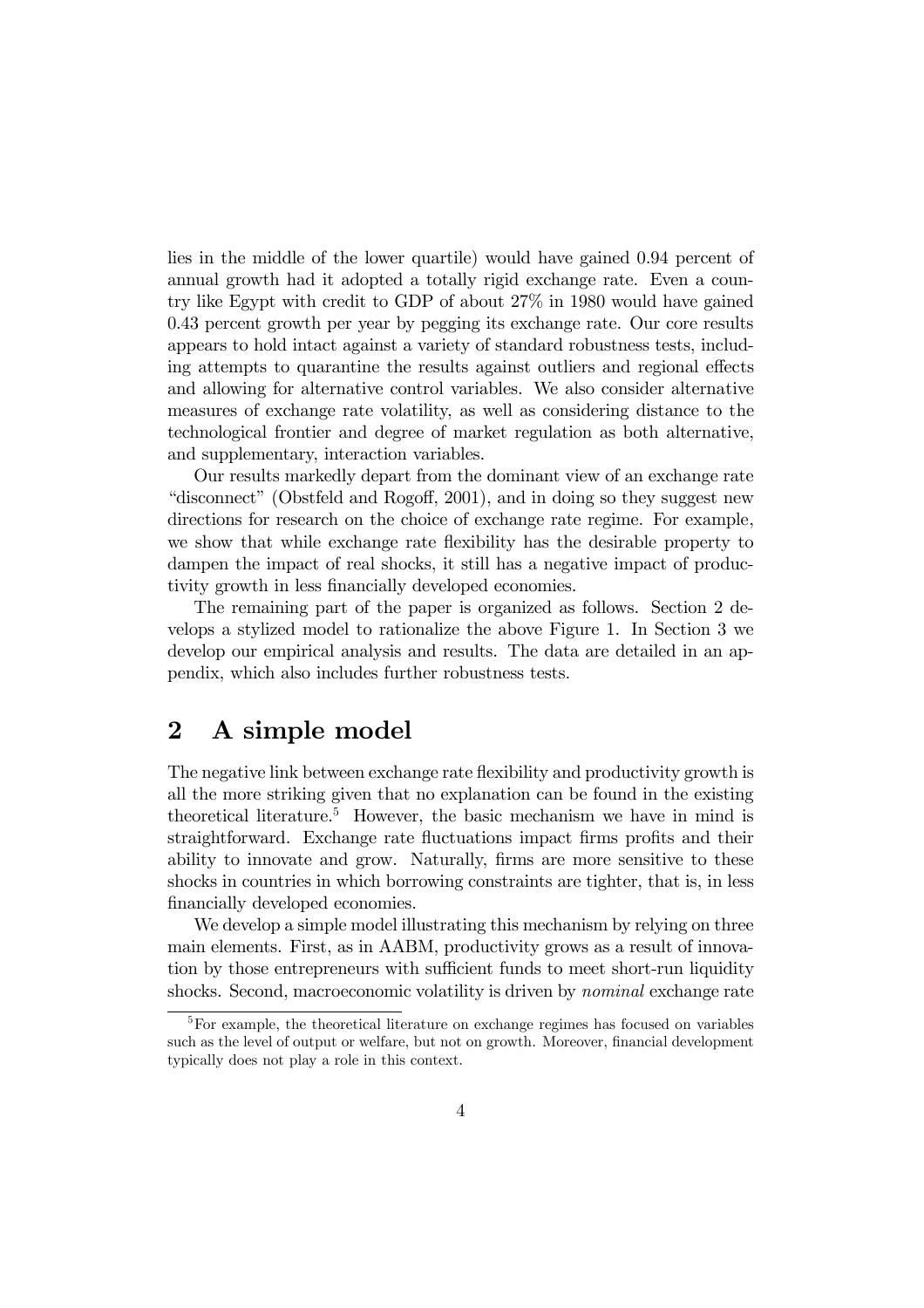movements in presence of wage stickiness. This monetary feature borrows from the recent New Open Economy Macroeconomics literature. In addition to wage stickiness, we assume that there is a central bank that either fixes the nominal exchange rate or lets it float and follows an interest rate rule. Third, the volatility of the exchange rate is higher than the volatility of other macroeconomic variables, e.g., aggregate productivity, which in turn is consistent with the evidence (see Appendix D for an illustration). We model this by introducing shocks in the foreign exchange market that are exogenous to the real economy.

Our focus in this section is on comparing the impact of different exchange rate regimes on productivity growth, rather than examining the factors that lead a country to choose one or the other regime. In practice, economic ideology, history, political considerations and many other "exogenous" factors almost surely play a role in the choice of exchange rate regime, yet analyzing them goes behind the scope of this paper.

#### $2.1$ A small open economy with sticky wages

We consider a small open economy with overlapping generations of twoperiod lived entrepreneurs and workers. The economy produces a single good identical to the world good. One half of the individuals are selected to become entrepreneurs, while the other half become workers. Individuals are risk neutral and consume their accumulated income at the end of their life. Growth will be determined by the proportion of entrepreneurs who innovate.

Since firms in the small domestic economy are price-takers, they take the foreign price of the good at any date  $t, P_t^*$ , as given. Assuming purchasing power parity (PPP), converted back in units of the domestic currency, the value of one unit of sold output at date  $t$  is equal to:

$$
P_t = S_t P_t^*,\tag{1}
$$

where  $P_t$  is the domestic price level and  $S_t$  is the nominal exchange rate (number of units of the domestic currency per unit of the foreign currency). We will assume that  $P_t^*$  is constant and normalize it to 1.<sup>6</sup> Thus,  $P_t = S_t$ .

In a fixed exchange rate regime,  $S_t$  is constant, whereas under a flexible exchange rate regime  $S_t$  is random and fluctuates around its mean value  $E(S_t) \equiv \overline{S}$ . The reason why fluctuations in the nominal exchange rate  $S_t$  will

 ${}^{6}$ Implicitly we are assuming that the foreign country strictly targets the price level.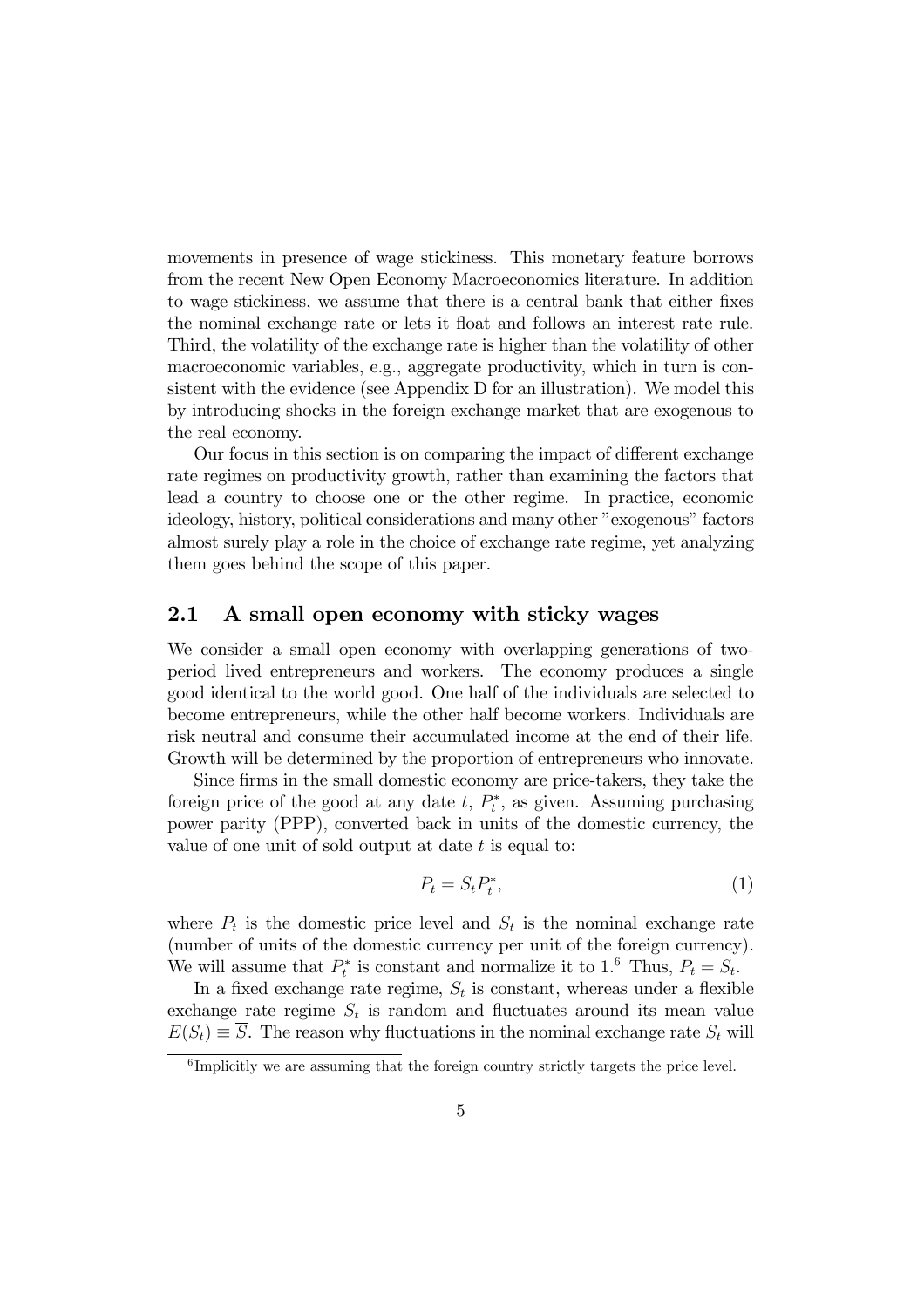lead to fluctuations in firms' real wealth, with consequences for innovation and growth, is that nominal wages are rigid for one period and preset before the realization of  $S_t$ . This in turn exposes firms' short-run profits to an exchange rate risk as the value of sales will vary according to  $S_t$  whereas the wage bill will not.<sup>7</sup>

For simplicity, we take the wage rate at date  $t$  to equate the real wage at the beginning of that period to some reservation value,  $kA_t$ . The parameter  $k < 1$  refers to the workers' productivity-adjusted reservation utility, say from working on a home activity, and  $A_t$  is current aggregate productivity which we first assume to be non-random. We thus have:

$$
\frac{w_t}{E(P_t)} = kA_t
$$

where  $w_t$  is the nominal wage rate preset at the beginning of period t and  $E(P_t)$  is the expected price level. Using the fact that  $E(P_t) = E(S_t) = \overline{S}$ , we immediately get

$$
w_t = kSA_t. \tag{2}
$$

#### $2.2$ The behavior of firms

Individuals who become entrepreneurs take two types of decisions.<sup>8</sup> First, at the beginning of their first period, they need to decide how much labor to hire at the given nominal wage; this decision occurs after the aggregate shocks are realized. Second, at the end of their first period entrepreneurs face a liquidity shock and must decide whether or not to cover it (if they can) in order to survive and thereby innovate in the second period. The proportion  $\rho_t$  of entrepreneurs who innovate determines the growth rate of this economy. We first describe production and profits and then consider these two decisions in turn.

 ${}^{7}$ In this benchmark model, the interesting measure of the real exchange rate is based on labor costs. The real rate based on price levels becomes of interest once we introduce nontraded goods or distribution services. That real exchange rates are more volatile under a flexible exchange rate regime is documented in Appendix D.

<sup>&</sup>lt;sup>8</sup>One can easily extend the model so as to allow firms to increase the probability of innovation by investing more in R&D ex ante.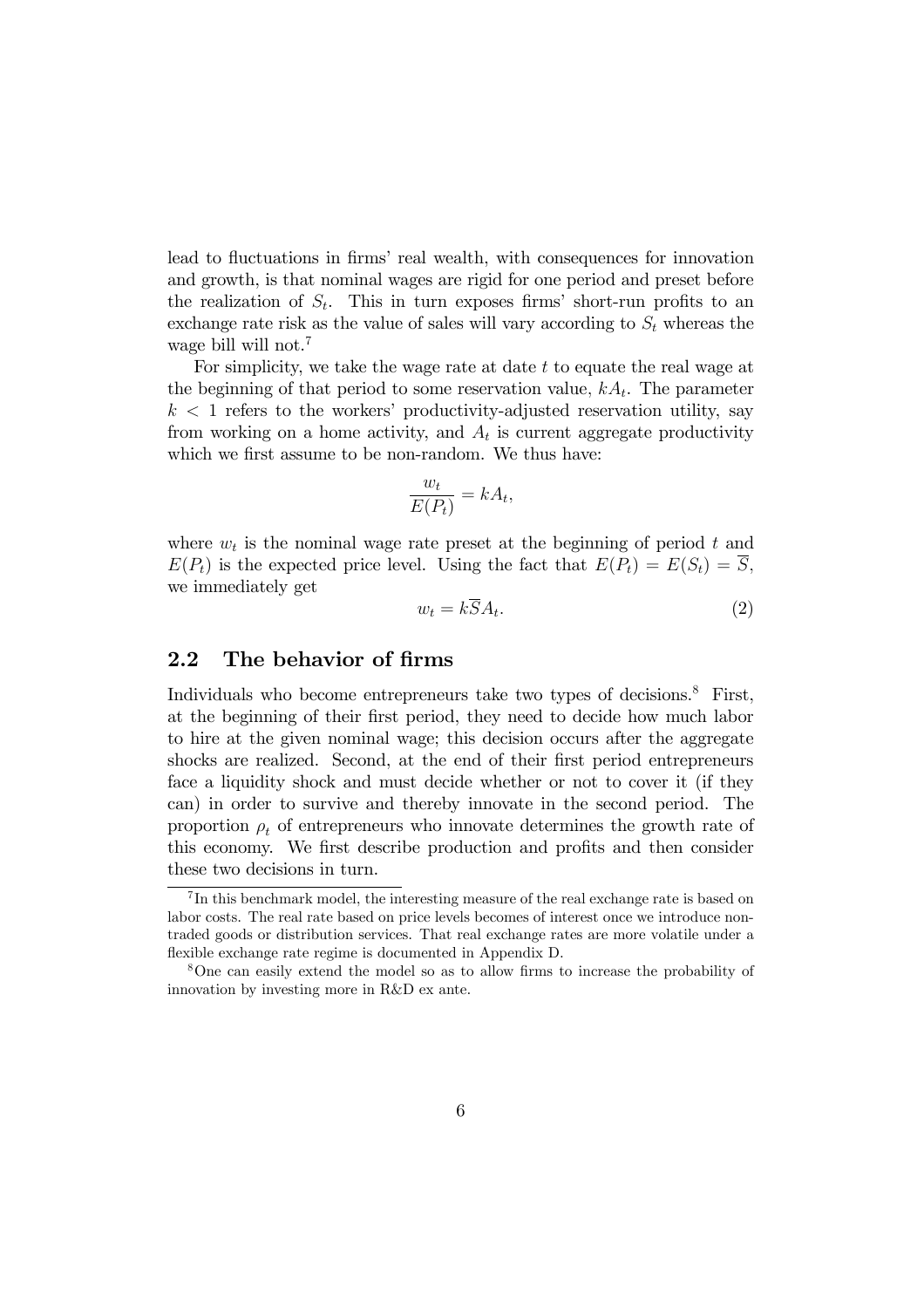#### Production and profits 2.2.1

The production of an entrepreneur born at date t in her first period, is given by

$$
y_t = A_t \sqrt{l_t},
$$

where  $l_t$  denotes the firm's labor input at date  $t$ <sup>9</sup>

Given current nominal wages, nominal profits at the end of her first period are given by

$$
\Pi_t = P_t y_t - W_t l_t = A_t S_t \sqrt{l_t - k A_t S} l_t \tag{3}
$$

In her second period, the entrepreneur innovates and thereby realizes the value of innovation  $v_{t+1}$ , with probability  $\rho_t$  which depends upon two factors: the initial innovation investment and whether the entrepreneur can cover her liquidity cost at the end of her first period. As we shall see, in an economy with credit constraints, the latter depends upon the short-term profit realization and therefore upon both employment and the aggregate shocks in the first period.

Employment in the first period is then chosen by the entrepreneur in order to maximize her net present value:

$$
\max_{l_t} \{ A_t P_t \sqrt{l_t} - k A_t \overline{S} l_t + \beta \rho_t E_t v_{t+1} \},\tag{4}
$$

where  $\beta$  denotes the entrepreneur's discount rate.

#### $2.2.2$ Innovation, liquidity shocks and credit constraints

Innovation upgrades the entrepreneur's technology up by some factor  $\gamma > 1$ , so that a successful innovator has productivity  $A_{t+1} = \gamma A_t$ . It is natural to assume that the value of innovation  $v_{t+1}$  is proportional to the productivity level achieved by a successful innovator, that is

$$
v_{t+1} = v P_{t+1} A_{t+1},
$$

with  $v > 0$ .

Next, we assume that innovation occurs in any firm  $i$  only if the entrepreneur in that firm survives the liquidity shock  $C_t^i$  that occurs at the end of her first period. Absent credit constraints, the probability of overcoming the liquidity shock would be equal to one, if the value of innovation is larger than

 $9$ At the end of this section we discuss various extensions of this model.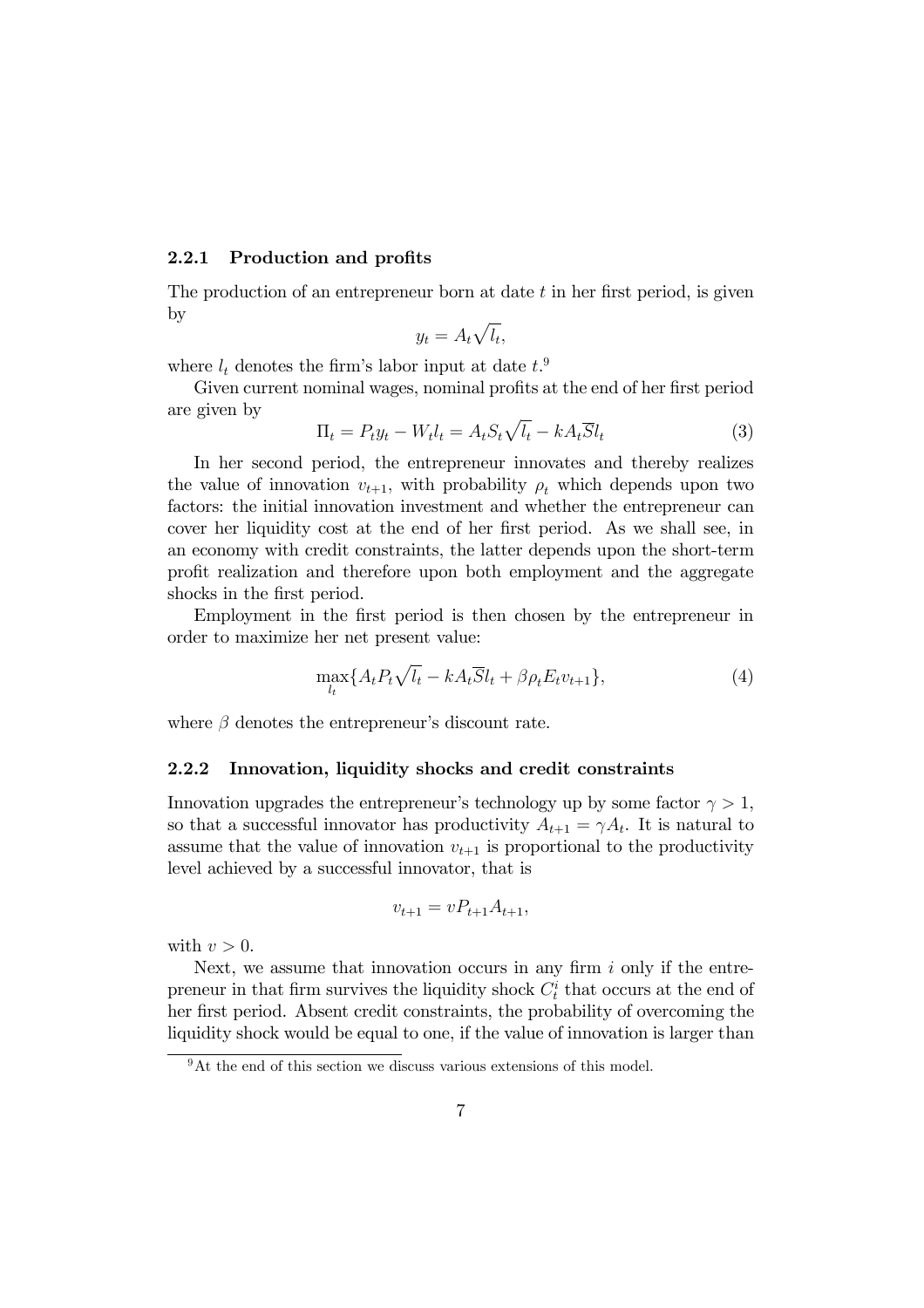the cost, and to zero otherwise. In either case, this probability would be independent of current profits. However, once we introduce credit constraints, the probability of the entrepreneur being able to innovate will depend upon her current cash-flow and therefore upon the choice of  $l_t$ .

We assume that the liquidity cost of innovation is proportional to productivity  $A_t$ , according to the following linear form (multiplied by  $P_t$  as it is expressed in nominal terms):

$$
C_t^i = c^i P_t A_t,
$$

where  $c^i$  is independently and identically distributed across firms in the domestic economy, with cumulative distribution function  $F$  which we assume to be concave with  $F(0) > 0$ . While all firms face the same probability distribution over  $c^i$  ex ante, ex post the realization of  $c^i$  differs across firms. We assume that the net productivity gain from innovating (e.g., as measured by  $v\gamma$ ) is sufficiently high that it is always profitable for an entrepreneur to try and overcome her liquidity shock.

In order to pay for her liquidity cost, the entrepreneur can borrow on the local credit market. However, credit constraints will prevent her from borrowing more than a multiple  $\mu - 1$  of current cash flow  $\Pi_t$ . We take  $\mu$  as being the measure of financial development and we assume that is it constant.<sup>10</sup> The borrowing constraint is no longer binding if  $\mu$  becomes large.

Thus, the funds available for innovative investment at the end of the first period are at most equal to

$$
\mu \Pi_t,
$$

and therefore the entrepreneur will innovate whenever:

$$
\mu \Pi_t \ge C_t^i. \tag{5}
$$

Thus, the probability of innovation  $\rho_t$  is equal to<sup>11</sup>

$$
\rho_t = \min\{F(\frac{\mu \Pi_t}{S_t A_t}), 1\}.
$$
\n(6)

<sup>&</sup>lt;sup>10</sup>If  $\mu$  was endogenous, it would decrease with more volatile profits, thus reinforcing the negative impact of exchange rate volatility.

<sup>&</sup>lt;sup>11</sup>We always have  $\rho_t > 0$  since  $S_t > 0$ .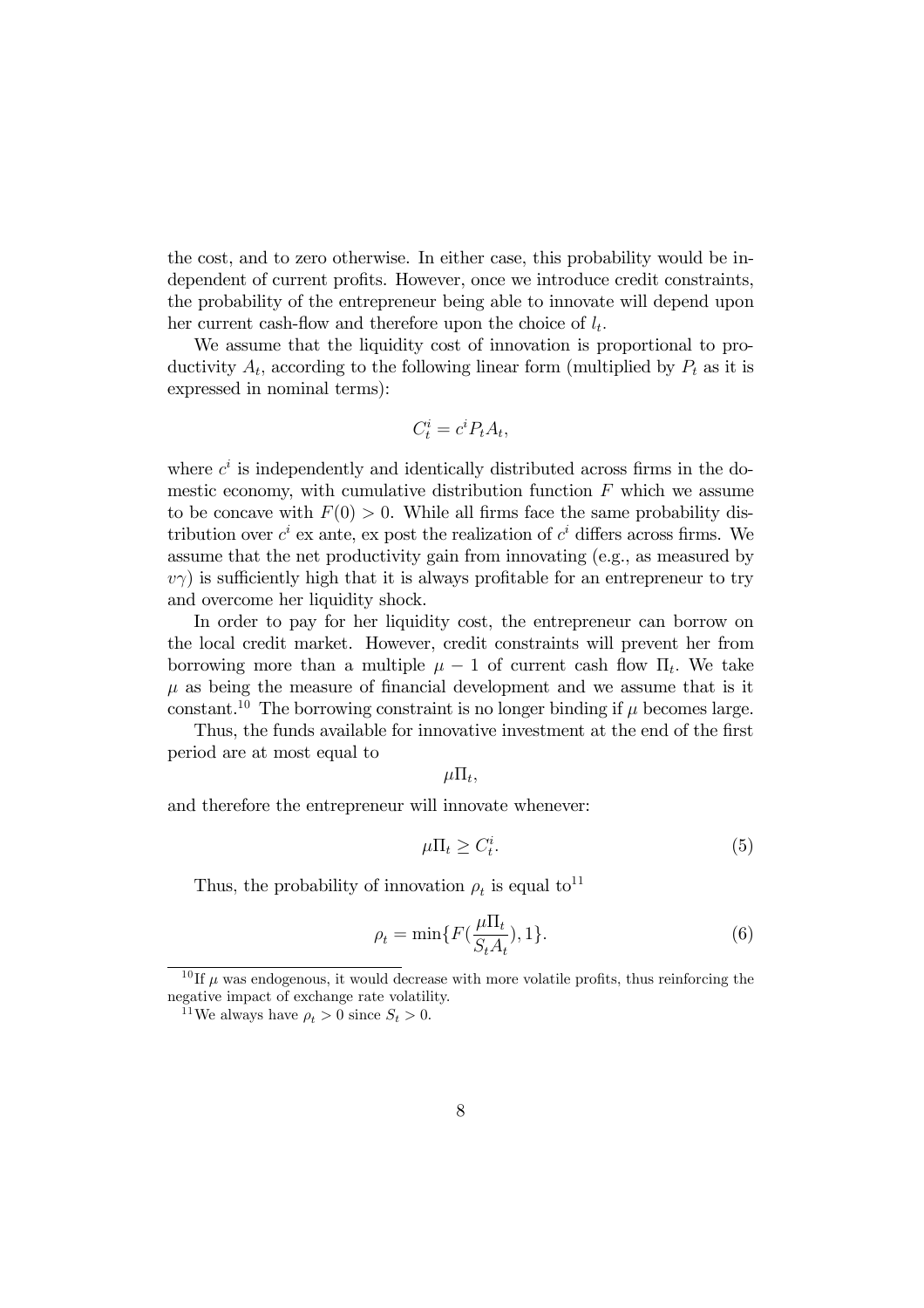#### $2.2.3$ Equilibrium profits

Now, we can substitute for  $\rho_t$  in the entrepreneur's maximization problem. The entrepreneur will choose  $l_t$  to maximize (4) which yields

$$
l_t = \left(\frac{\alpha S_t}{k\overline{S}}\right)^2
$$

and therefore

$$
\Pi_t = \psi A_t S_t^2,\tag{7}
$$

where  $\psi \equiv 1/4k\overline{S}$ . We thus see that equilibrium profits are increasing in the nominal exchange rate  $S_t$ .

Next, from  $(6)$ , we can express the probability of innovation as:

$$
\rho_t = \min\{F(\mu \psi S_t), 1\}.\tag{8}
$$

#### 2.3 Productivity growth and the main theoretical prediction

Expected productivity at date  $t + 1$  is equal to:  $E(A_{t+1}) = E(\rho_t) \gamma A_t + (1 E(\rho_t)A_t$ . Therefore, the expected rate of productivity growth between date t and date  $(t + 1)$ , is simply given by

$$
g_t = \frac{E(A_{t+1}) - A_t}{A_t} = (\gamma - 1)E(\rho_t).
$$
 (9)

We can then establish:

**Proposition 1** Moving from a fixed to a flexible exchange rate reduces average growth; the growth gap goes to zero as financial development measured by  $\mu$  becomes large.

**Proof:** First, recall that the average growth rate  $g_t$  is proportional to the expected proportion of innovating firms. Thus, to compare a fixed exchange rate (i.e., no exchange rate volatility) with a flexible rate, we just need to look at the difference between the corresponding expected innovation probabilities:

$$
\Delta_t = \overline{\rho} - E(\rho_t),
$$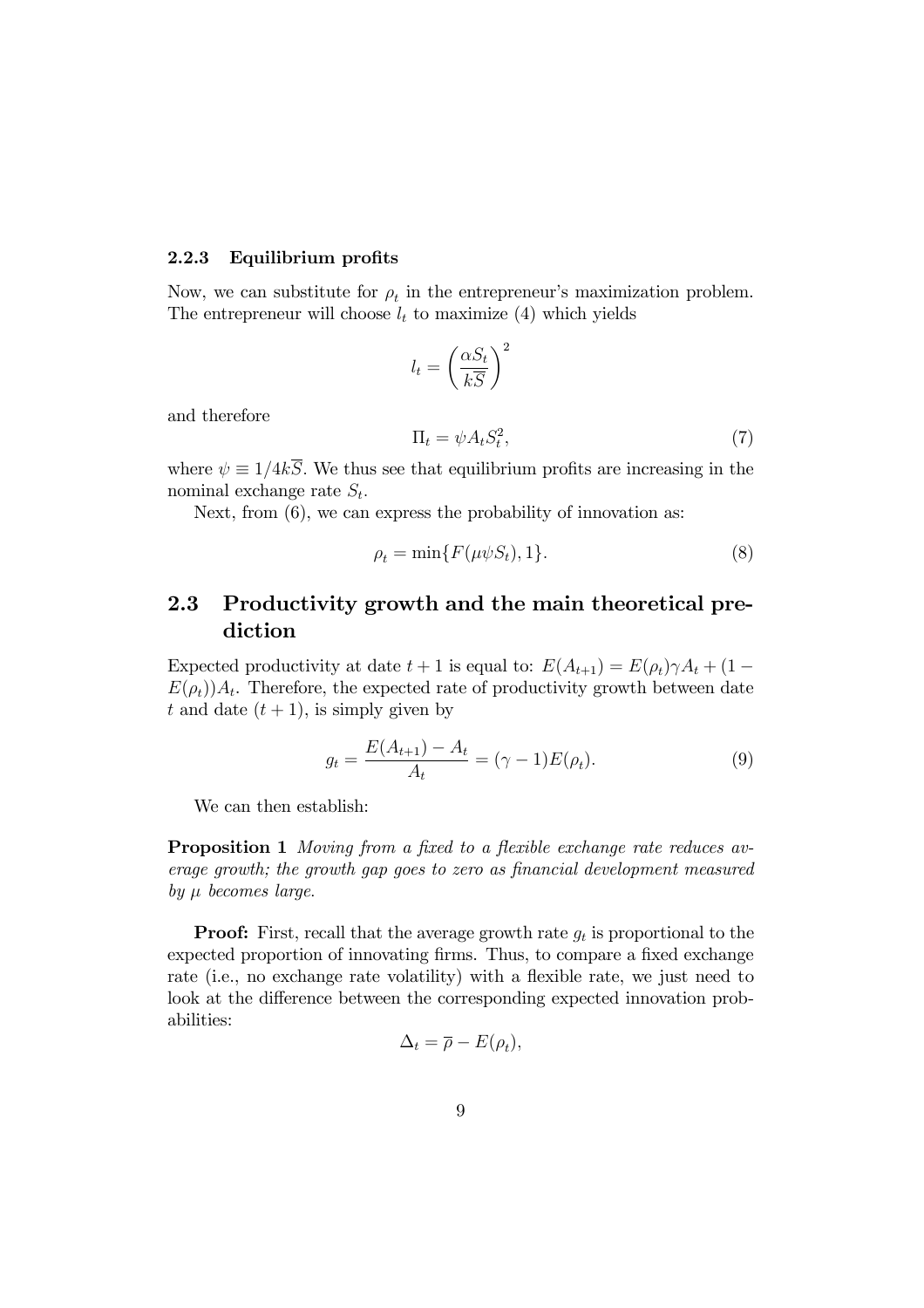where

$$
\overline{\rho} = \min\{F(\mu\psi\overline{S}), 1\}
$$

and

$$
E(\rho_t) = E(\min\{F(\mu\psi S_t), 1\})
$$

The first part of the proposition follows immediately from the concavity of F. And the second part follows from the fact that both  $F(\mu\psi S)$  and  $E(F(\mu \psi S_t))$  converge to 1 as  $\mu$  goes to infinity.

**Remark 1:** Ex ante  $R\&D$  investments: The model can be extended so as to allow firms to choose ex ante how much effort of capital to invest in innovation. Suppose a convex effort cost  $C(z)$  of innovating with probability  $z$ . Then, the equilibrium innovation probability is equal to

 $z_t \rho_t$ 

where  $z_t$  is a concave and increasing function of  $\rho_t$ . It follows that a meanpreserving spread of  $S_t$  will again reduce ex ante expected growth under the assumptions of Proposition 1.

**Remark 2:** Convergence: The model can be turned into a convergence model, for example by assuming that innovating firms catch up with a world technology frontier growing at some rate  $\bar{g}$ , at a cost which is proportional to the world frontier productivity. Then, based upon the convergence analysis in Aghion-Howitt-Mayer (2005), we conjecture that the lower the degree of financial development in a country, the more likely it is that higher exchange volatility will prevent the country from converging to the world technological frontier in growth rates and/or in per capita GDP levels.

**Remark 3:** Distance to technology frontier: The above variant of our model, also bears the prediction that higher proximity to the world frontier has an ambiguous interaction effect with exchange rate flexibility on growth. On the one hand, countries closer to the frontier have a higher ability to pay for innovation costs that are proportional to frontier productivity. By itself, this effect would produce a positive interaction between proximity to the frontier and exchange rate flexibility. However, the positive interaction between proximity and exchange rate flexibility which we saw in our regression results may have more to do with the fact that economies that are closer to the technological frontier are more capable to survive, or willing to escape, exchange rate volatility than those that are further below the frontier. This latter effect is reminiscent of the escape competition or escape entry effects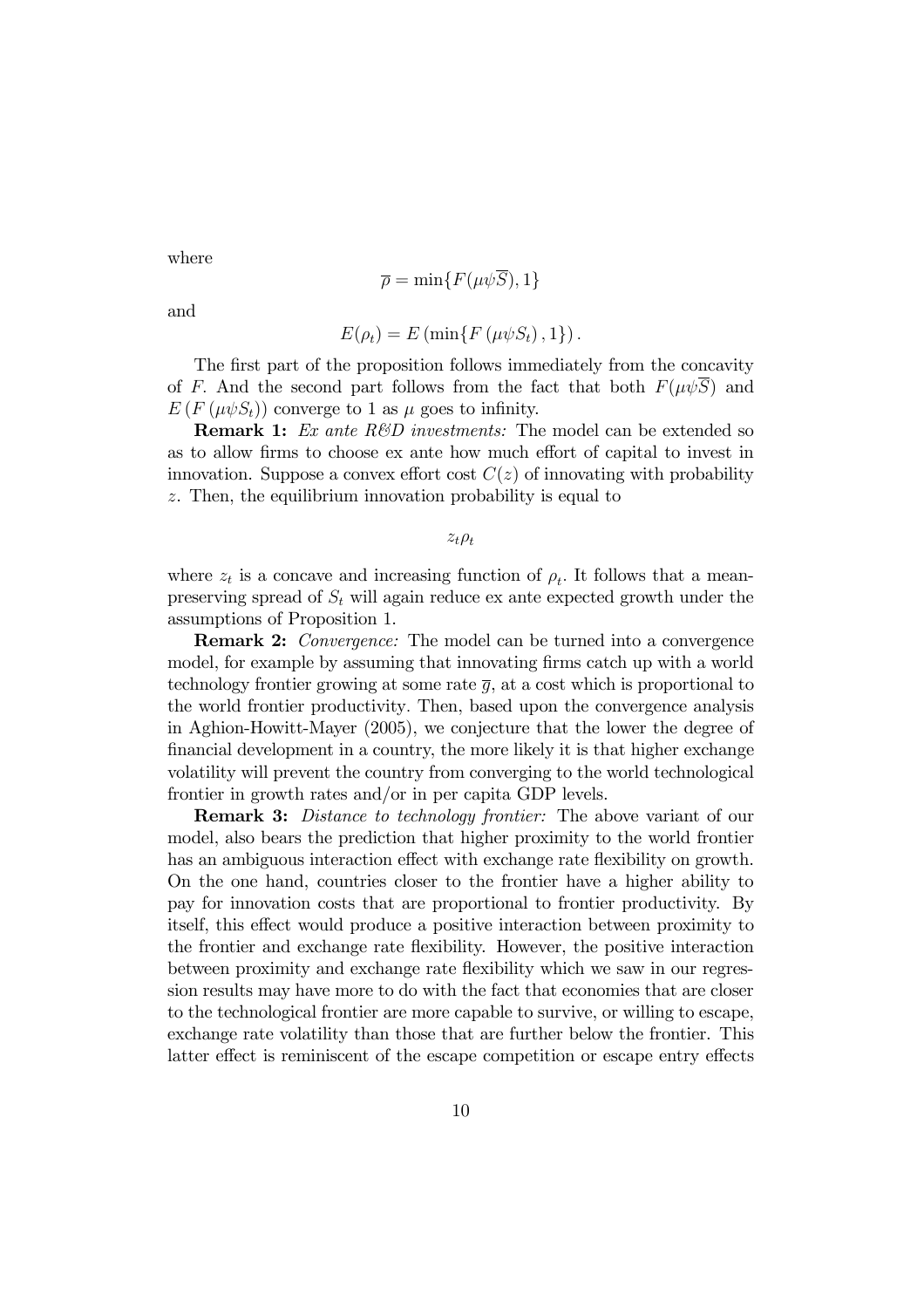whereby growth in countries or sectors that are closer to the technological frontier reacts more positively to increased competition or entry threat (see Aghion-Griffith (2005)).

**Remark 4:** More general cost distributions and production technologies: Proposition 1 makes use of the concavity of the cumulative distribution function on liquidity shocks  $F$ . First, note that this assumption is satisfied, at least over large intervals, for a large class of density functions. Second, even if this assumption is violated, or with more general production technologies Proposition 1 holds as long as  $\bar{\rho}_t$  is sufficiently close to one. The intuition is very simple: in this case, more volatility around  $\overline{S}$  implies essentially the same ability to overcome the liquidity shocks in a boom when  $S_t$  is high, whereas it implies lower values of  $S_t$  and therefore a lower survival probability  $\rho_t$  in slumps, all the lower when  $\mu$  is smaller. It then follows immediately that  $\bar{\rho}_t - E(\rho_t)$  is positive. Finally, when  $\bar{\rho}_t \ll 1$ , then there is the possibility that more volatility could stimulate innovation and thereby productivity growth in expansions, what we might refer to as a "gambling for resurrection" effect. However, Figure 1 and our regressions in the next section suggest that this latter effect is dominated.

#### $2.4$ Endogenous exchange rate

Even though the exchange rate is more volatile than other fundamentals, it is endogenous and is potentially correlated with other variables. In this section, we sketch a simple general equilibrium model where the nominal exchange rate reacts to productivity and risk premium shocks. Assume that domestic productivity is random and can be expressed as:

$$
A_t = \overline{A}_t e^{u_t},\tag{10}
$$

where  $\overline{A}_t$  is the productivity level determined by period  $t-1$  innovation activity, i.e.,  $\overline{A}_t = (\rho_{t-1}(\gamma - 1) + 1)A_{t-1}$ ; and  $u_t$  is a productivity shock with mean  $E(u_t) = 0$  and with variance  $\sigma_u^2$ .

Arbitrage between domestic and foreign bonds by foreign investors gives the following interest parity condition (expressed in logs):

$$
s_t = s_{t+1}^e + \ln(1 + i^*) - \ln(1 + i_t) + \eta_t \tag{11}
$$

where  $i_t$  and  $i^*$  represent domestic and foreign nominal interest rates (on one-period bonds) and  $s_t = \ln S_t$ . The foreign interest rate is taken as given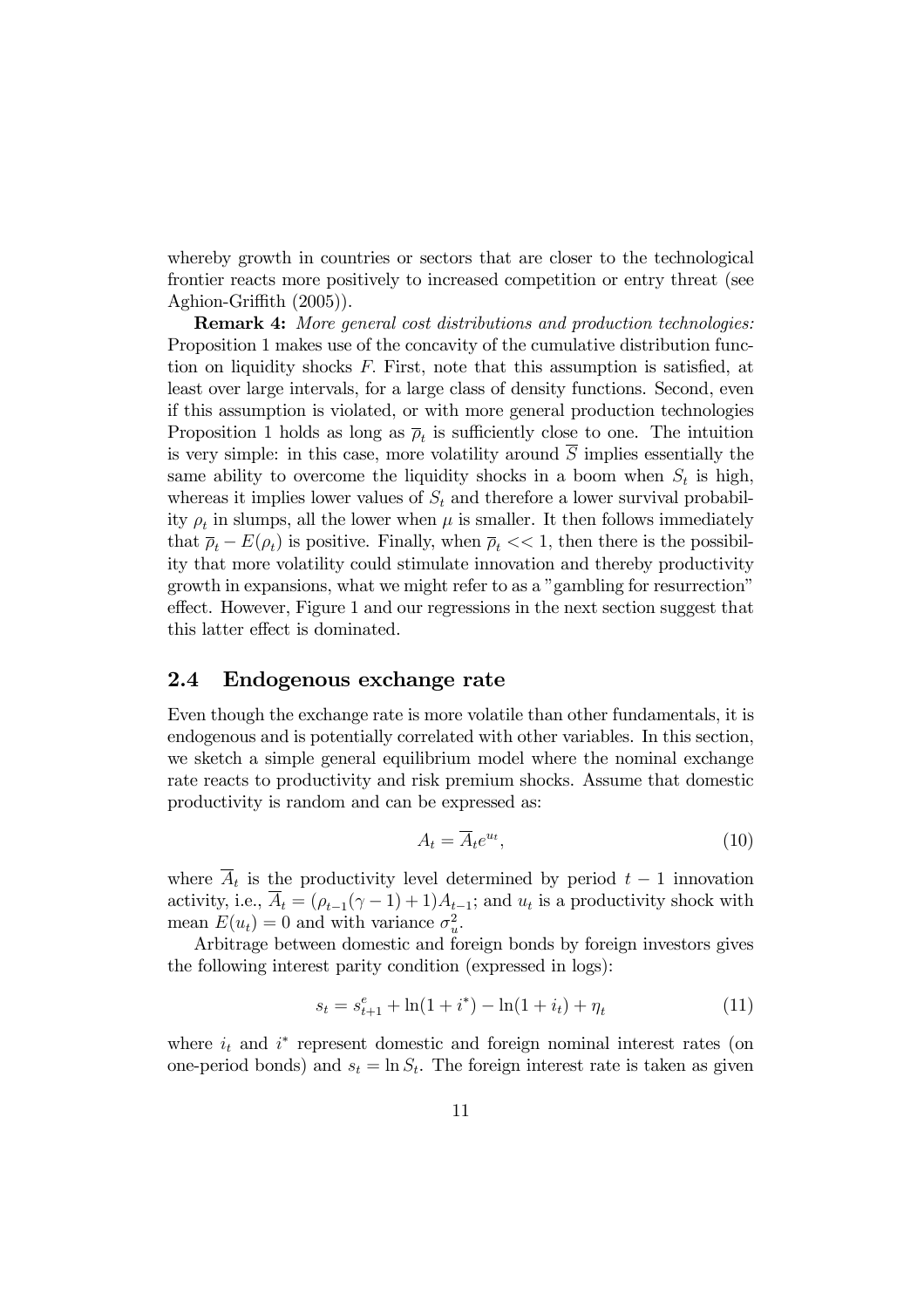and assumed to be constant.<sup>12</sup> The variable  $\eta_t$  represents a time-varying risk premium determined by investors in the foreign exchange market. Riskpremium shocks are introduced to model the "disconnect" between nominal exchange rate variations and other fundamental variables.<sup>13</sup> The variance of the risk premium is  $\sigma_{\eta}^2$  and we assume that  $E(\eta_t) = 0$ .

For notational simplicity, we assume that when the exchange rate regime is fixed, it is set at  $s_t = 0$ . When the exchange rate regime is flexible, the central bank follows an interest rate (or Taylor) rule and the exchange rate is determined by the market. In order to stabilize profits, the central bank reacts to exchange rate shocks (equivalent to price level shocks) and to productivity shocks.<sup>14</sup> The rule takes the form:

$$
\ln(1 + i_t) = \phi_0 + \phi_1 \cdot s_t + \phi_2 \cdot u_t \tag{12}
$$

where we assume that  $\phi_0 = \ln(1 + i^*)$  and that  $\phi_1$  and  $\phi_2$  are given.

By substituting this rule back into (11), integrating forward and ruling out speculative bubbles, we find that the equilibrium exchange rate can be expressed as:

$$
s_t = \frac{1}{1 + \phi_1} \eta_t - \frac{\phi_2}{1 + \phi_1} u_t.
$$
 (13)

In particular, we see that the exchange rate reacts negatively to productivity shocks.

It is straightforward to see that Proposition 1 still holds in this case since the exchange rate is the only variable that affects the probability of innovation. The benefit of a fixed exchange rate is even stronger because under a flexible exchange rate the proportion of innovating firms is negatively correlated with productivity.<sup>15</sup> In a more general model, productivity shocks

 $12A$  constant foreign interest rate can be justified if we assume a technology with constant real return  $r^*$ . Since there is no inflation in the foreign country we have  $i^* = r^*$ .

 $13$  Risk-premium shocks come from the behavior of investors who trade for reasons other than the rationally expected return. For example, Jeanne and Rose (2002) and Devereux and Engel (2003) assume that some traders have biased expectations; Duarte and Stockman (2005) assume shocks to perceived covariances; and Bacchetta and van Wincoop (2006) assume hedging trade. The latter show that when investors have heterogenous information, small shocks to hedging trade have a large impact on the exchange rate.

<sup>&</sup>lt;sup>14</sup>See Woodford (2003) for a discussion of interest rate rules and Kollman (2002) and Obstfeld (2004) for an application in an open-economy context. Kollman also introduces risk premium shocks to generate more realistic exchange rate volatility.

<sup>&</sup>lt;sup>15</sup>It easy to see that in this case  $g_t = (\gamma - 1)E(\rho_t e^{u_t})$ . Since  $\rho_t$  and  $e^{u_t}$  are negatively correlated under a floating rate (but not under a peg) the growth rate is further reduced.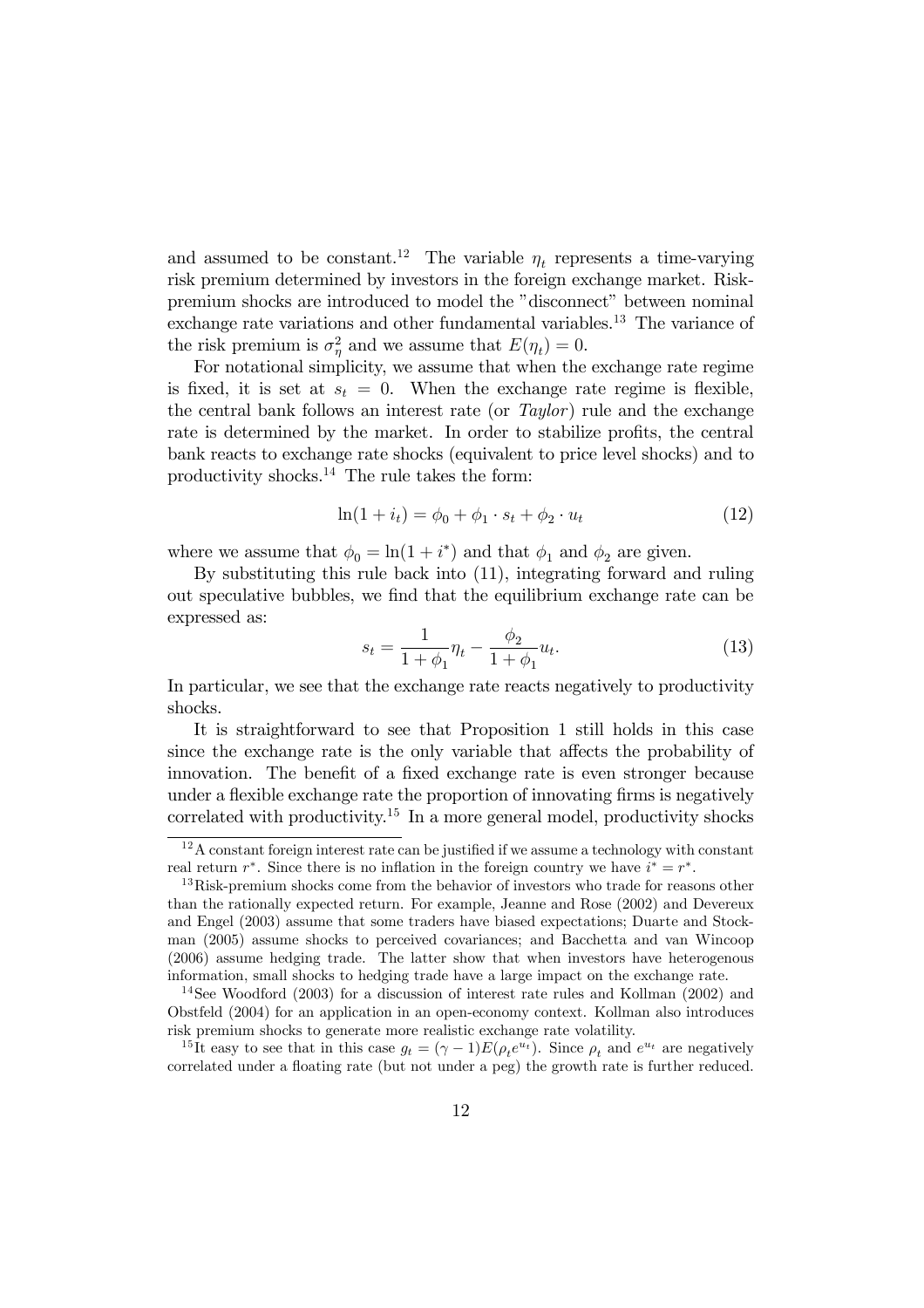would also affect the innovation probability and a flexible exchange rate would smooth this impact. In this case, Proposition 1 would hold as long as the volatility of productivity shocks is not too large relative to the volatility of risk premium shocks. $16$ 

#### $\bf{3}$ **Empirical analysis**

Previous studies have shown that financial development fosters growth and convergence, conditions macroeconomic volatility, or may play a crucial role in financial crises. An interesting question is whether the level of financial development also conditions the impact of monetary arrangements, such as the exchange rate regime. Our basic hypothesis is that the exchange rate regime, or more generally exchange rate volatility, has a negative impact on (long-run) growth when countries are less developed financially.

To test this hypothesis, we consider standard growth regressions to which we add a measure of exchange rate flexibility, as well as an interaction term with exchange rate flexibility and financial development or some other measures of development. In this section, we consider three measures related to exchange rate flexibility: i) the exchange rate regime based on the natural classification of Reinhart and Rogoff  $(2004)$ , henceforth RR; ii) the standard deviation of the real effective exchange rate; iii) the degree of real "overvaluation", as a deviation of the real exchange rate from its long-term value. We also examine the interaction between terms-of-trade shocks, the exchange rate regime, and growth. We first present the methodology and the variables used and then the results based on a dynamic panel of 83 countries over the 1960-2000 period.

#### $3.1$ Data and methodology

As is now standard in the literature, we construct a panel data set by transforming our time series data into five-year averages. This filters out business

 $16$ Notice that we ignore the impact of interest rate volatility. It is usually argued that interest rates are more volatile under a fixed exchange rate. This would be true in our model if  $\sigma_n^2$  is the same across regimes. However, it is seems likely that  $\sigma_n^2$  is lower under a peg. Empirically, interest rates do not appear much more volatile under fixed exchange rates. We found the following nominal interest volatility in our sample: peg: 6.2%; limited flex: 9.2%; managed float: 9.4%; float: 5.4%. Using another classification, Shambaugh  $(2004)$  finds that interest rates are more volatile under flexible rates.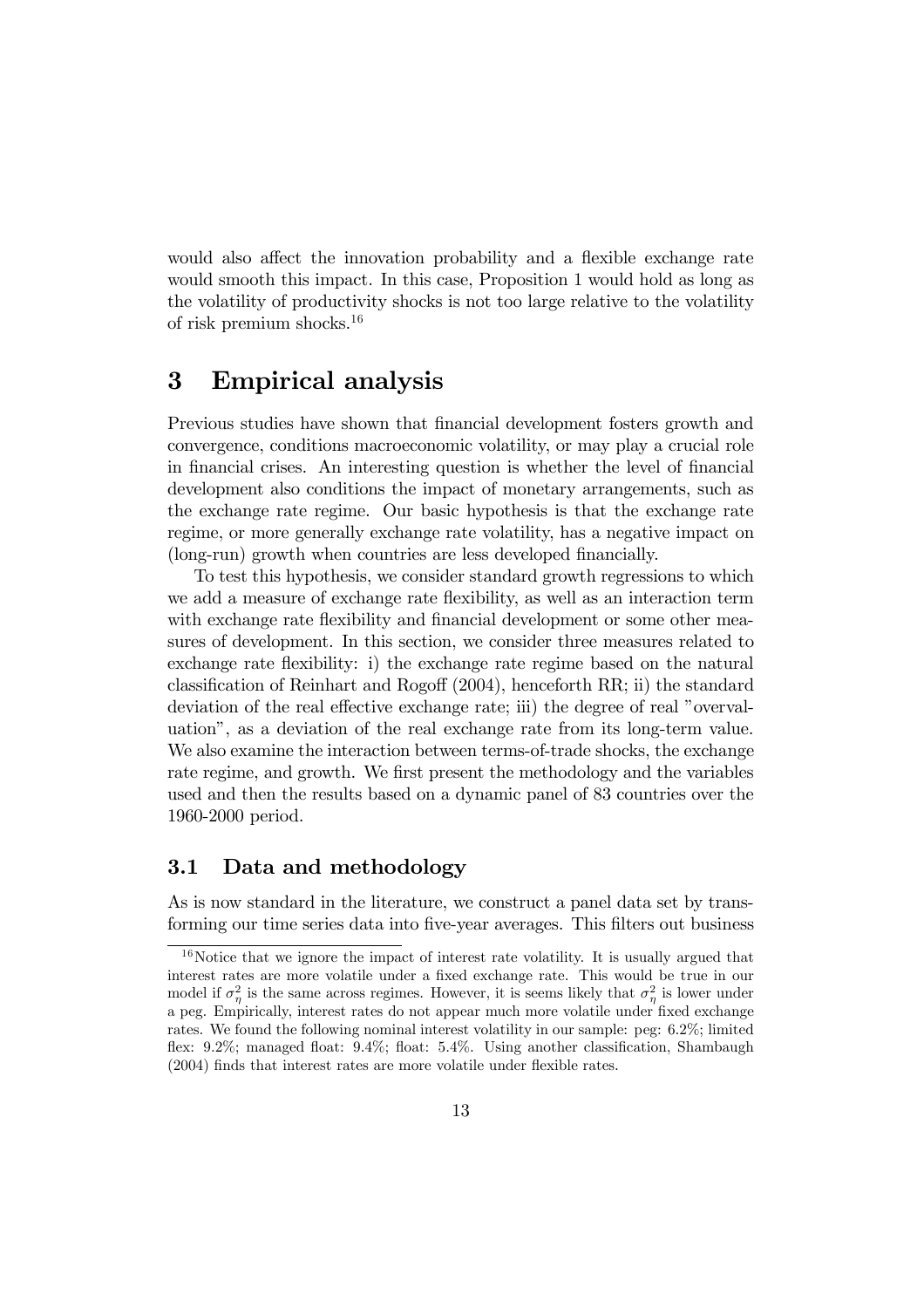cycle fluctuations, so we can focus on long run growth effects. Our dependent variable is productivity growth, rather than total growth. We use the GMM dynamic panel data estimator developed in Arellano and Bond (1991), Arellano and Bover (1995) and Blundell and Bond (1997) and we compute robust two-step standard errors by following the methodology proposed by Windmeijer  $(2004).^{17}$  This approach addresses the issues of joint endogeneity of all explanatory variables in a dynamic formulation and of potential biases induced by country specific effects. The panel of country and time-period observations is unbalanced. Appendix B presents the lists of country included in the sample.

Our benchmark specification follows Levine, Loayza and Beck (2000) who provide evidence of a growth enhancing effect of financial development; they were the first to use the system GMM estimation we are using. We consider productivity growth instead of total growth, but our regressions are estimated with the same set of control variables.<sup>18</sup> Starting from this benchmark, we examine the direct effect on growth of our exchange rate flexibility measures. Then, we look at the interaction between these measures and the level of financial development or the distance to the technology frontier. More specifically, we estimate the following equation:

$$
y_{i,t} - y_{i,t-1} = (\alpha - 1) y_{i,t-1} + \gamma_1 ER_{i,t} + \gamma_2 ER_{i,t} * I_{i,t} + \delta I_{i,t} + \beta' Z_{i,t} + \mu_t + \eta_i + \varepsilon_{i,t}
$$
\n(14)

where  $y_{i,t}$  is the logarithm of output per worker;  $ER_{i,t}$  is either the degree of flexibility of the exchange rate regime, real exchange rate volatility, or a measure of overvaluation;  $I_{i,t}$  is the dimension of interaction (financial development or distance to frontier);  $Z_{it}$  is a set of other control variables,  $\mu_t$  is the time-specific effect,  $\eta_i$  is the country-specific effect, and  $\varepsilon_{i,t}$  is the error term.

 $17$ It has been recognized that the two steps standard errors are downward biased in a small sample and the Windmeijer (2004) method corrects for that. Notice that, as the two-step estimator is asymptotically efficient, this approach is superior to just relying on first step estimates and standard errors as is common in the empirical growth literature that uses small samples. See Bond (2002) for a simple description of the methodology we follow.

<sup>&</sup>lt;sup>18</sup>See their table 5, page 55. The other differences with Levine et al.  $(2000)$  are that we use a larger data set, we use the Windmejer standard errors, and we include a financial crisis dummy. Loayza and Ranciere (2005) show that their results stay unchanged when the original panel is extended to 83 countries over 1960-2000 and when a crisis dummy is introduced. Levine et al. (2000) show similar results when the same equation is estimated in cross-section with legal origin as external instrument.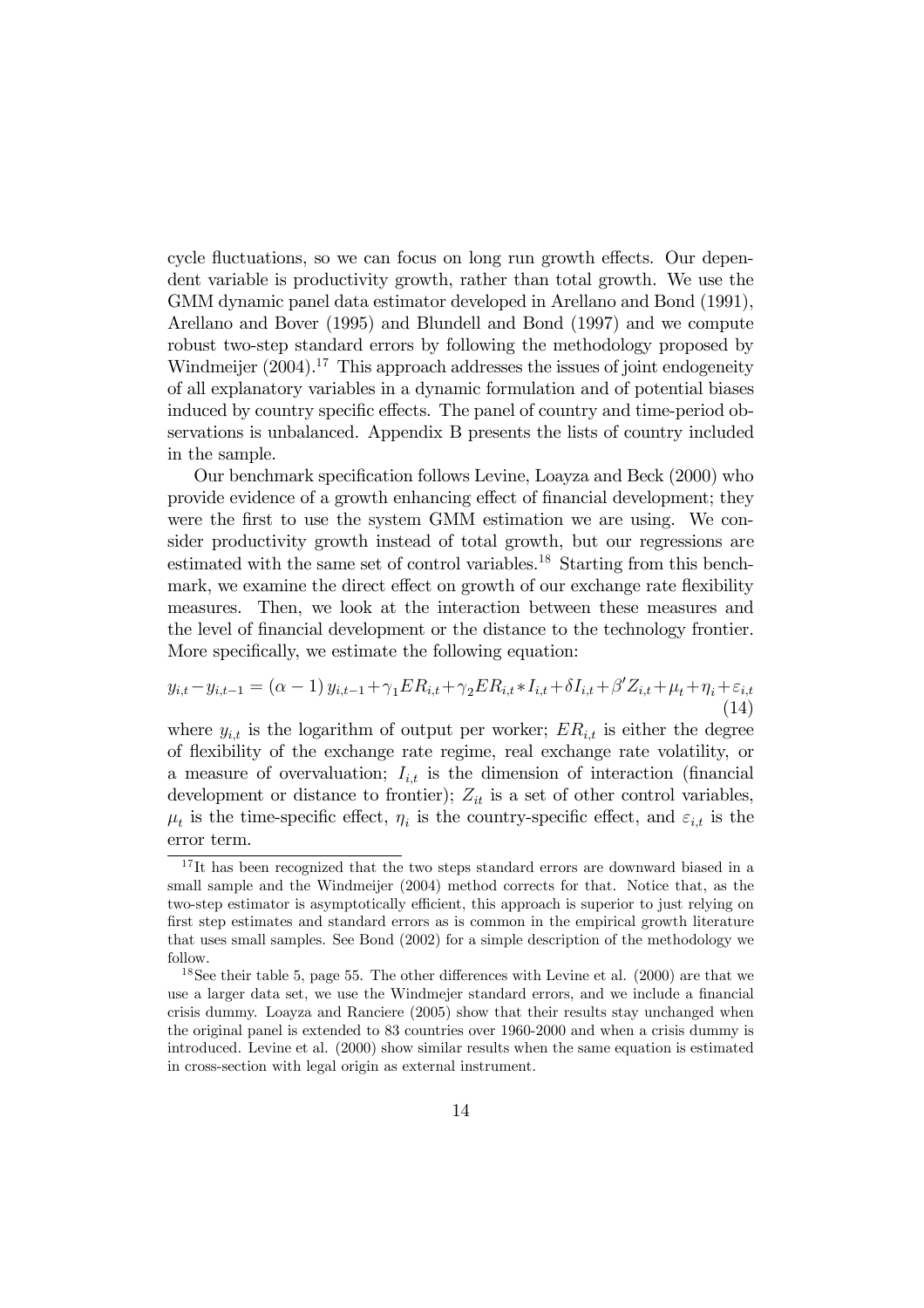Consider the case where  $I_{i,t}$  measures financial development. Our hypothesis is that  $\gamma_1 < 0$  and  $\gamma_2 > 0$  so that the impact of exchange rate flexibility  $\gamma_1 + \gamma_2 * I_{i,t}$  is more negative at low levels of financial development. Moreover, when  $\gamma_1$  and  $\gamma_2$  have opposite signs, a threshold effect arises:

$$
\frac{\delta(y_{i,t} - y_{i,t-1})}{\delta ER_{i,t}} = \gamma_1 + \gamma_2 I_{i,t} > 0 \Leftrightarrow I_{i,t} > \widetilde{I} := -\frac{\gamma_1}{\gamma_2}
$$

In Tables 2 to 5, we report threshold levels of financial and technological development above which a more flexible exchange rate becomes growth enhancing. The standard errors of the respective threshold levels are computed using a delta method, that is by taking a first order Taylor approximation around the mean. Notice that in small sample, the delta method is known to result in excessively large standard errors.<sup>19</sup>

We use three measures for the variable  $ER_{i,t}$ . First, we compute an index of flexibility of the exchange rate regime in each five-year period based on the RR exchange rate classification. Ignoring the free falling category, the RR annual natural broad classification orders regimes from the most rigid to the most flexible:  $ERR_t \in \{1,2,3,4\} = \{fix, peg, managed float, float\}.$ Hence, we construct the index of exchange rate flexibility in each five year interval as: $^{20}$ 

$$
Flex_{t,t+5} = \frac{1}{5} \sum_{i=1}^{5} ERR_{t+i}
$$

The second measure we consider for  $ER_{i,t}$  is the five-year standard deviation of annual log differences in the effective real exchange rate. We construct the effective rate as a trade-weighted index of multilateral real rates as explained in Appendix A. The third measure is the five-year average deviation from a predicted level of the real effective exchange rate.<sup>21</sup>

 $19$ An more accurate procedure would be to derive standard errors on thresholds using a bootstrap method.

 $20$ The information on the flexibility of exchange rate is reported for each country-5 years interval during which the RR classification indicates a non free falling regime for at least 3 out of 5 years.

 $21$ We compute the average log difference between the actual exchange rate and the exchange rate predicted by country and time specificic characteristics (income per capita, population densisty, regional and time dummies) as in Dollar (1992). We also considered average log differences from a HP detrended multilateral exchange rate series as in Goldfain and Valdes (1999), and found similar results.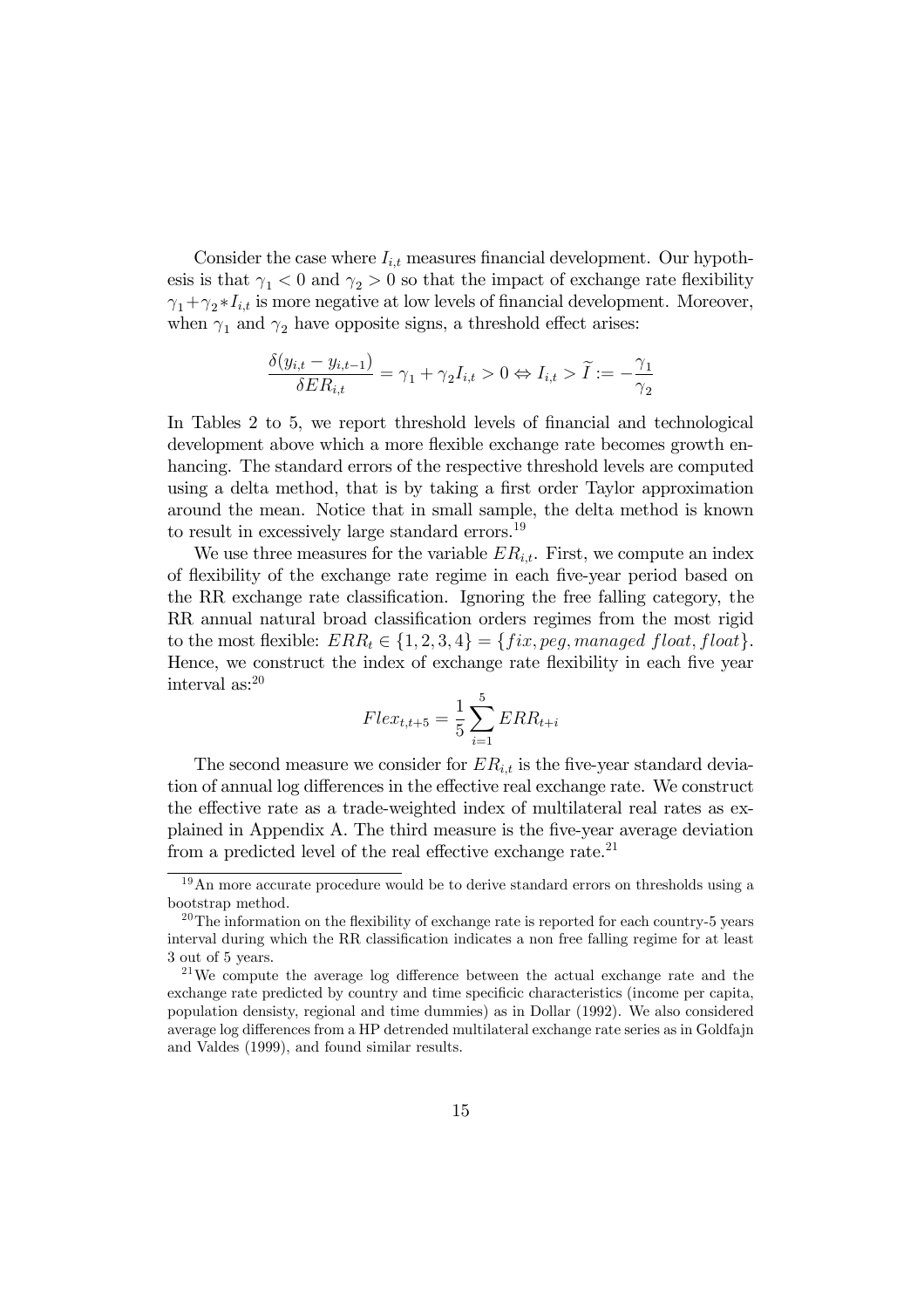For the interaction variable  $I_{i,t}$  we first consider financial development measured as in Levine, Loayza and Beck (2000) by the aggregate private credit provided by banks and other financial institutions as a share of GDP. Second, we use the distance to the world technology frontier measured by initial labor productivity in each five-year period.

The dependent variable is growth in real GDP per worker. Our set of control variables includes average years of secondary schooling as a proxy for human capital, inflation and the size of the government (government expenditure as proportion of GDP) to control for macroeconomic stability, and an adjusted measure of trade openness.<sup>22</sup> A dummy indicating the frequency of a banking or a currency crisis within each five years interval is introduced in the robustness checks. This indicator controls for rare but severe episodes of aggregate instability likely to be associated with large changes in the variables of interest.<sup>23</sup> Definition and sources for all variables are given in Appendix C.

#### $3.2$ Exchange rate flexibility and financial development

Tables 1, 2 and 3 present the estimations of the impact of the exchange rate regime, exchange rate volatility and real overvaluation on productivity growth. Each table displays the results of four regressions. The first regression estimates the effects of the exchange rate measure along with financial development and a set of control variables, without interaction term. The second regression adds a variable interacting the exchange rate measure and the measure of financial development in order to test our main prediction: the presence of a *non-linear effect* of exchange rate volatility in the level of financial development. The third and fourth regressions replicate the same regressions with the addition of a dummy variable indicating the frequency of a currency or banking crisis in the five-year interval.

In Table 1, regression [1.1] illustrates the absence of a linear effect of the exchange rate regime on productivity growth. This result is consistent with

<sup>&</sup>lt;sup>22</sup>More precisely we use the residuals of a pooled regression of  $($ imports + exports $)/GDP$ over structural determinants of trades such as landlock situation, an oil producers dummy, and population.

 $^{23}$  For instance. Loavza and Hnakovska (2003) present evidence that crisis volatility can explain for an important part the negative relashionship between volatility and growth observed in middle-income economies.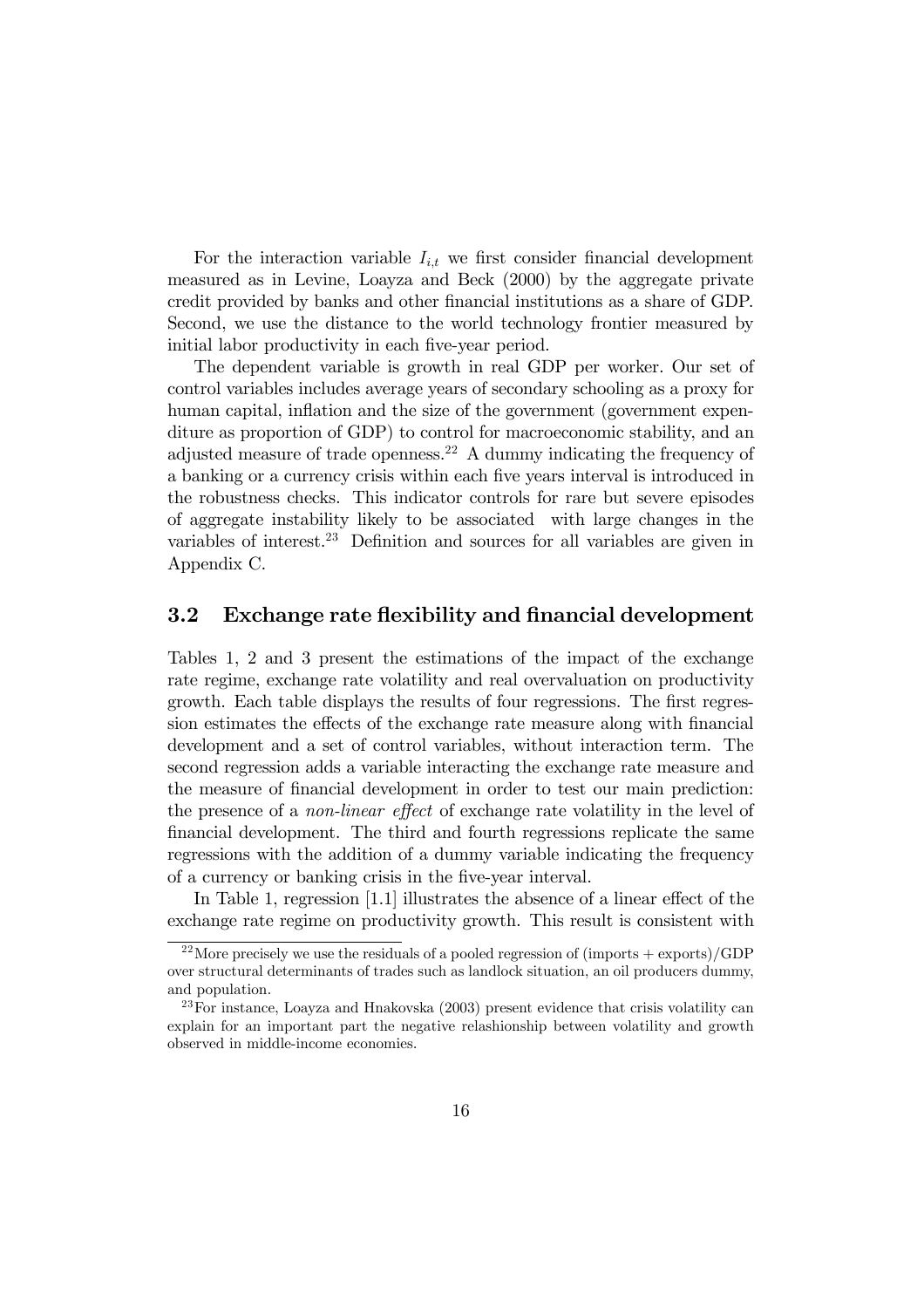many previous studies.<sup>24</sup> In contrast, regression [1.2] shows that the interaction term of exchange rate flexibility and financial development is positive and significant. The more financially developed an economy, the higher is the point estimate of the impact of exchange rate flexibility on productivity growth. Furthermore, the combined interacted and non-interacted coefficient of flexibility becomes significant at the 5% level (as indicated by the Wald Test in Table 1). Combining these two terms enables us to identify a threshold of financial development below (above) which a more rigid (flexible) regime fosters productivity growth. The point estimate of the threshold is close to the sample mean of the financial development measure. In regressions  $[1.3]$  and  $[1.4]$ , we introduce the crisis dummy described above. While the frequency of crisis has indeed a negative impact on productivity growth, the non-linear effect of exchange rate regime on growth remains robust and its point estimate stays almost unchanged.

The main result of Table 1 is that letting the degree of exchange rate flexibility vary with the level of financial development allows us to identify significant growth effects of the exchange rate regime. The implication is that less financially developed economies may derive growth benefits from maintaining a rigid exchange rate regime. This result provides a novel rational interpretation for the "fear of floating" behavior based on long run productivity growth.

Table 2 presents similar results with exchange rate volatility measured by the five-year volatility of the change in multilateral real exchange rates. Regression [2.1] indicates that exchange rate volatility has a significant negative impact on productivity growth. This effect is economically important: an increase of 50 percent in exchange rate volatility - which corresponds to the mean difference in volatility between a fixed and a flexible exchange rate (see Table 1) - leads to a  $0.33$  percent reduction in annual productivity growth. This effect is only marginally reduced when we control for the impact of a crisis as in regression  $[2.3]$ . Regression  $[2.2]$  shows that the interaction between exchange rate volatility and financial development is positive and significant: the more financially developed an economy is, the less adversely

 $^{24}$ Using the same exchange rate classification, Husain, Mody and Rogoff (2005) do find that developing countries with more flexible exchange rates have historically tended to have lower inflation rates, though they do not find any significant difference in growth rates. They argue informally that fixed rates may be more important for countries with more fragile political and financial institutions, but they do not provide any direct evidence for this view.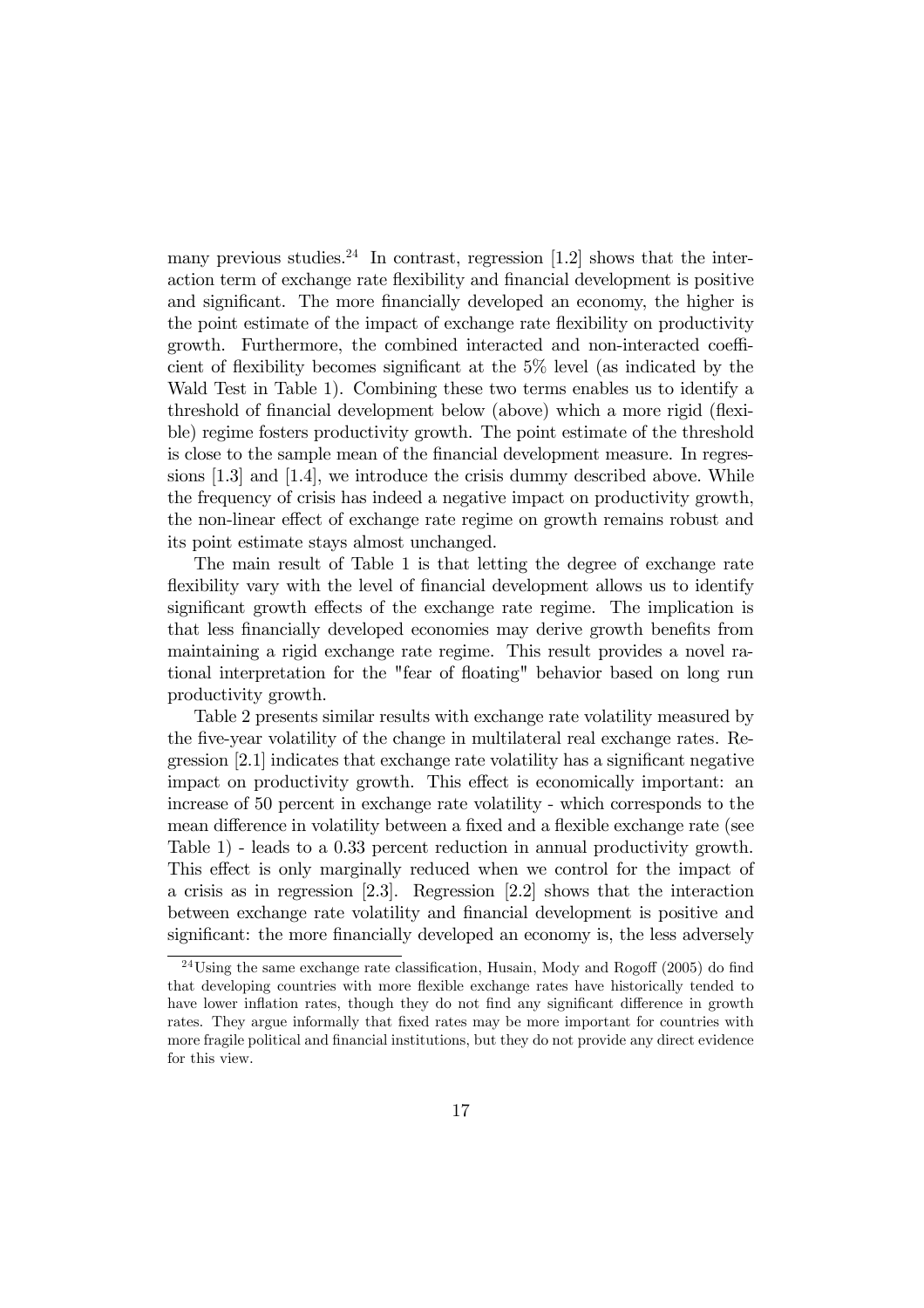is it affected by exchange rate volatility. Here again, the economic impact is important. For instance, consider Chile, whose level of financial depth ranges from  $10\%$  in 1975 to 70% in 2000. This drastic change decreases the negative impact of exchange rate volatility on growth by a factor of five. Moreover, our estimate indicates that exchange rate volatility exhibits no significant impact on productivity growth for the set of the most financially developed economies. $25$ 

Table 3 presents regressions that focus on the effect of real exchange overvaluation. We present the results using the deviation between the actual effective real exchange rate and its predicted value.<sup>26</sup> In the baseline regression [3.1], real overvaluation has a significant and economically important negative effect on growth: a  $20\%$  overvaluation translates into a reduction of 0.2% in annual productivity growth (computed from regression [3.1] as  $(0.99*ln(120/100))$ . Regression [3.2] studies the effect of interacting real overvaluation and financial development and shows that the more financially developed an economy is, the less vulnerable it becomes to real overvaluations. Using the previous example, a change in financial depth comparable to the one experienced by Chile over 1975-2000 results in a reduction by two of the negative effect of real overvaluation on productivity growth.

The estimation procedure is valid only under the assumption of weak exogeneity of the explanatory variables. That is, they are assumed to be uncorrelated with future realizations of the error term. The consistency of the GMM estimators depends on whether lagged values of the explanatory variables are valid instruments in the growth regression. We address this issue by considering two specification tests suggested by Arellano and Bond  $(1991)$  and Arellano and Bover  $(1995)$ . The first is a Sargan test of overidentifying restrictions, which tests the overall validity of the instruments. Failure to reject the null hypothesis gives support to the model. The second test examines whether the differenced error term is second-order serially correlated. In all regressions, we can safely reject second order serial correlation and the non-validity of our instruments.

<sup>&</sup>lt;sup>25</sup>These are countries with a private credit to GDP ratio in the range of [90\%,120\%]. This includes the euro aera, the U.K., Switzerland, Finland, Sweden, the US, and Australia.

<sup>&</sup>lt;sup>26</sup>We obtain similar results when we consider HP deviation from trend when  $\overline{\phantom{a}}$  as in Golfajn and Valdes - the HP filter parameter is set high enough (lamba= $10^8$ )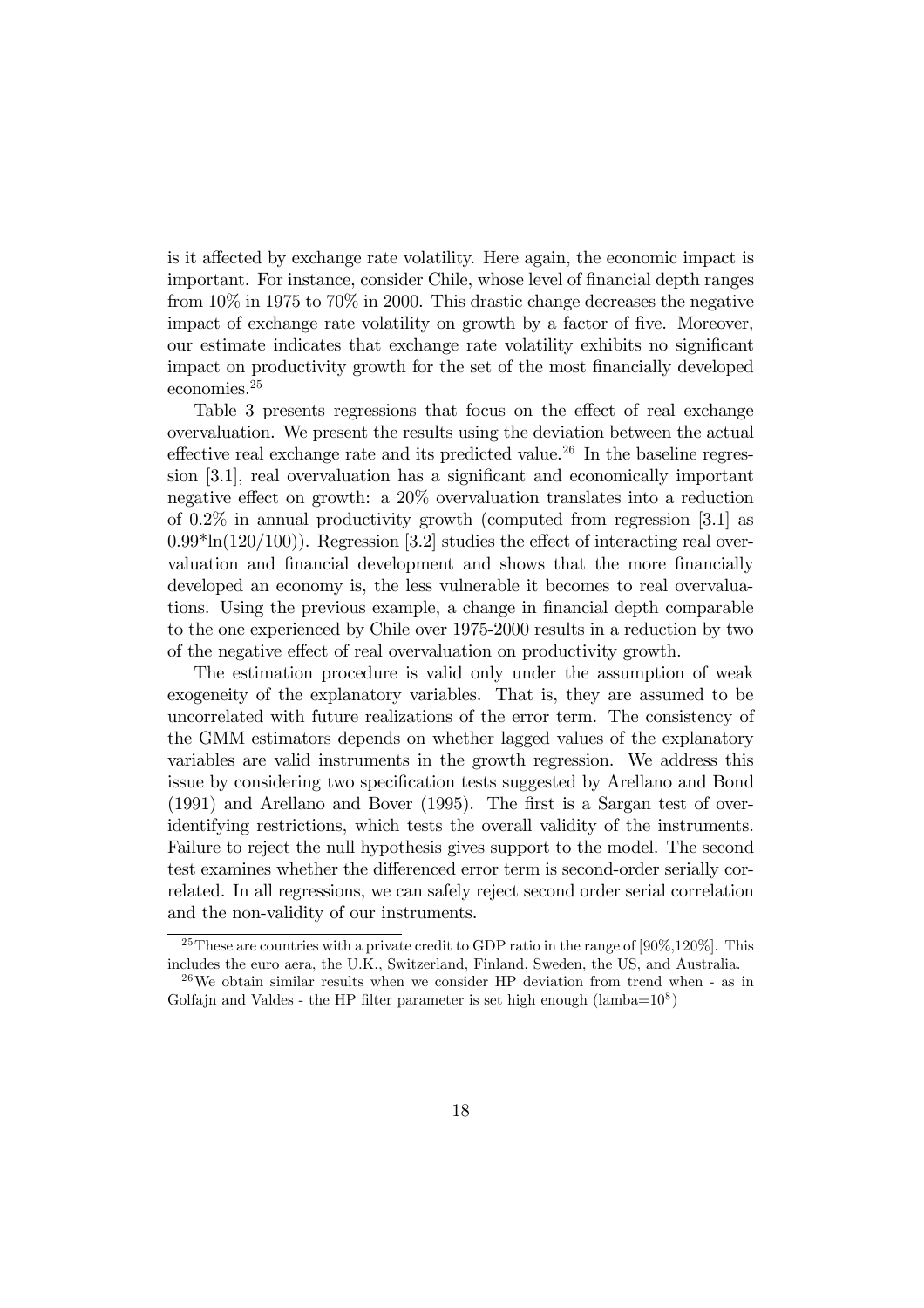#### 3.3 Exchange rate flexibility and distance to the productivity frontier

In this subsection, we examine whether the effect of exchange rate flexibility on growth depends on another measure of development, namely the level of technological development measured by labor productivity. The empirical strategy is similar to the one previously followed to assess the role of financial development. The impact of exchange rate volatility and of labor productivity are first analyzed in a linear set-up before being interacted in order to uncover any non-linear effects. Formally, the distance to the technology frontier can be expressed as:

$$
d_{i,t} = \ln(y_{i,t}/l_{i,t}) - \ln(y_{us,t}/l_{u,t})
$$

where  $y_{i,t}$  and  $l_{i,t}$  are respectively the initial level of output and the labor force at the inception of each five year period. As our regressions include a common time effect, we can simply ignore the term  $\ln(y_{us,t}/l_{u,t})$  and measure the distance to the frontier with the absolute level of labor productivity,  $\ln(y_{i,t}/l_{i,t}).$ 

As we are using the same baseline specification, the regressions without interacted terms are identical to the ones presented in columns 1 and 3 of Tables 1, 2, and 3. Notice that in the pure linear specification, the coefficient on initial output per worker, i.e. the convergence term, is negative but not significant except in the regression using real exchange rate volatility. Table 4 presents the results of regressions performed using the flexibility of exchange rate regime, real exchange rate volatility and real overvaluation.

Regression [4.1] shows that the interaction between labor productivity and the exchange rate regime has a positive and significant impact on growth. The interpretation is that the higher the level of productivity, the better (or the less detrimental) is the impact of a more flexible exchange rate regime on productivity growth. We can identify a threshold level of output per worker above (below) which a more flexible (rigid) regime fosters productivity growth. The point estimate of this threshold is US\$ 5000 (constant 1995) US\$), which is close to the actual productivity levels of present day Thailand and Peru and to the levels of Korea and Chile in the seventies.

Regressions  $[4.2]$  and  $[4.3]$  reveal a similar non-linear effect when exchange rate volatility and real overvaluation are considered. A higher intial level of productivity dampens the negative impact of exchange rate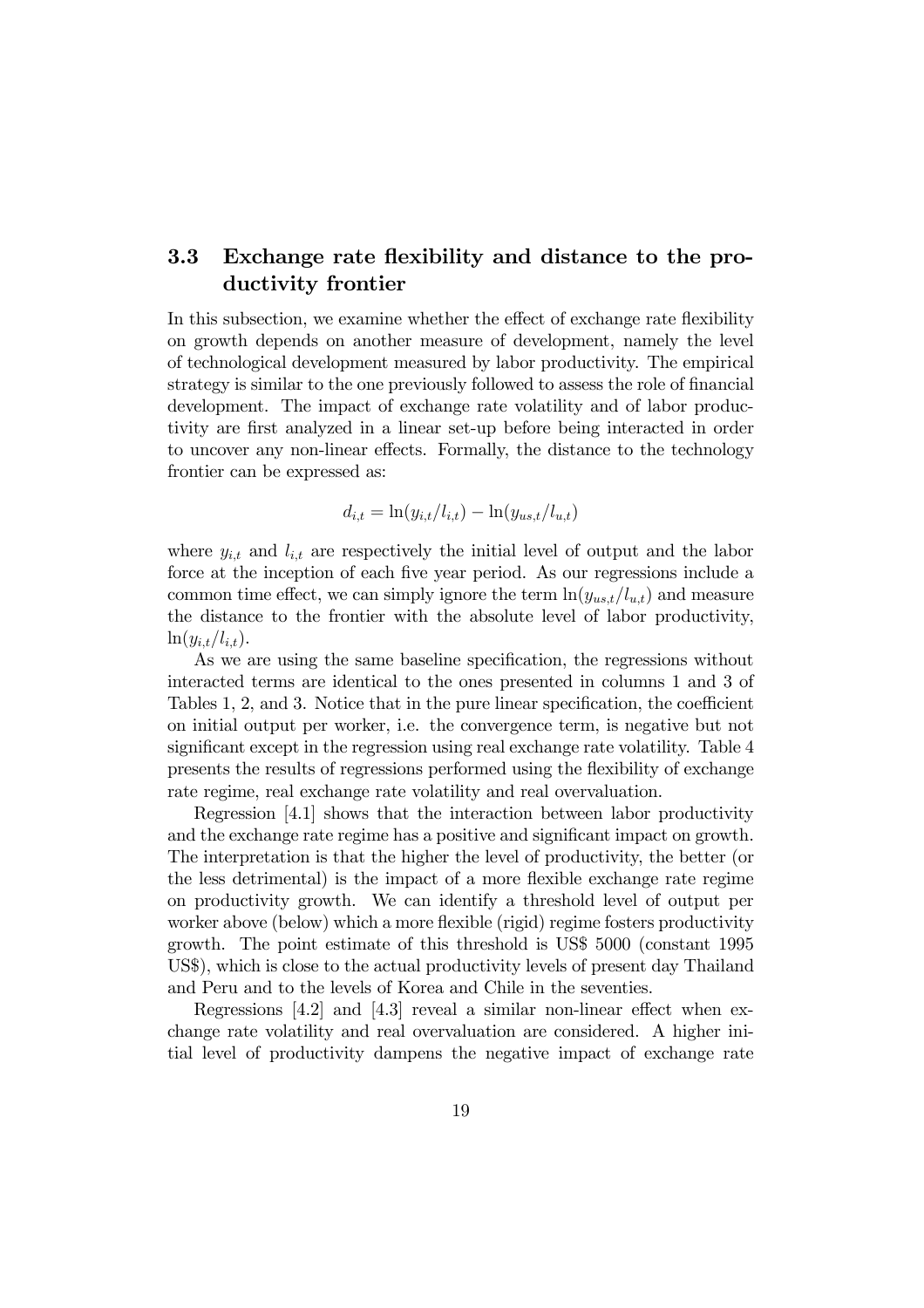volatility or overvaluation on productivity growth. A threshold analysis suggests that, in economies close enough to the technological frontier i.e. with  $y_{i,t}/l_{i,t} > $30000$ , the level of Spain in 1985], exchange rate volatility or real overvaluation has a positive impact on the productivity growth process.

#### $3.4$ Term-of-trade growth and exchange rate flexibility

It is often argued that a flexible exchange rate regime is desirable since it can stabilize the effects of real shocks. Recently, Broda (2004) and Edwards and Levy-Yeyati (2005) have found empirically that flexible exchange rate regimes tend to absorb the effects of term of trade shocks. However, this result does not necessarily imply that exchange rate flexibility has a positive impact on growth. We examine this issue by including terms-of-trade growth in our previous regressions and present the results in Table 5. In the baseline regression [5.1], a  $10\%$  deterioration in terms of trade leads to a reduction of  $0.8\%$  in productivity growth. In regression [5.2], we find that the impact on productivity growth of a term of trade shock depends crucially on the nature of the exchange rate regime. It is larger under a fixed exchange rate regime and close to zero under a floating regime. This result confirms the stabilizing role of flexible exchange rates. However, in regression  $[5.3]$ , we show that this stabilization effect fully coexists with the growth enhancing effect of a more fixed regime. Thus, the empirical evidence shows that even though exchange rate flexibility dampens the impact of terms-of-trade shocks, it has a negative impact on growth for less financially developed countries.

#### $3.5$ Robustness tests

The set of regressions presented in Tables 1 to 5 offers solid evidence that the level of financial or technology development plays an important role in mitigating the negative effects of exchange rate volatility on productivity growth. It is also reassuring that control variables in the regressions have the expected effects: education and trade openness have a positive and often significant impact on growth while the effect of inflation and government burden is negative although not always statistically significant. Moreover, the results stay unchanged when the effects of crises are accounted for.

In this subsection, we discuss further evidence on the robustness of our main empirical findings. To save space, we focus on the impact of the in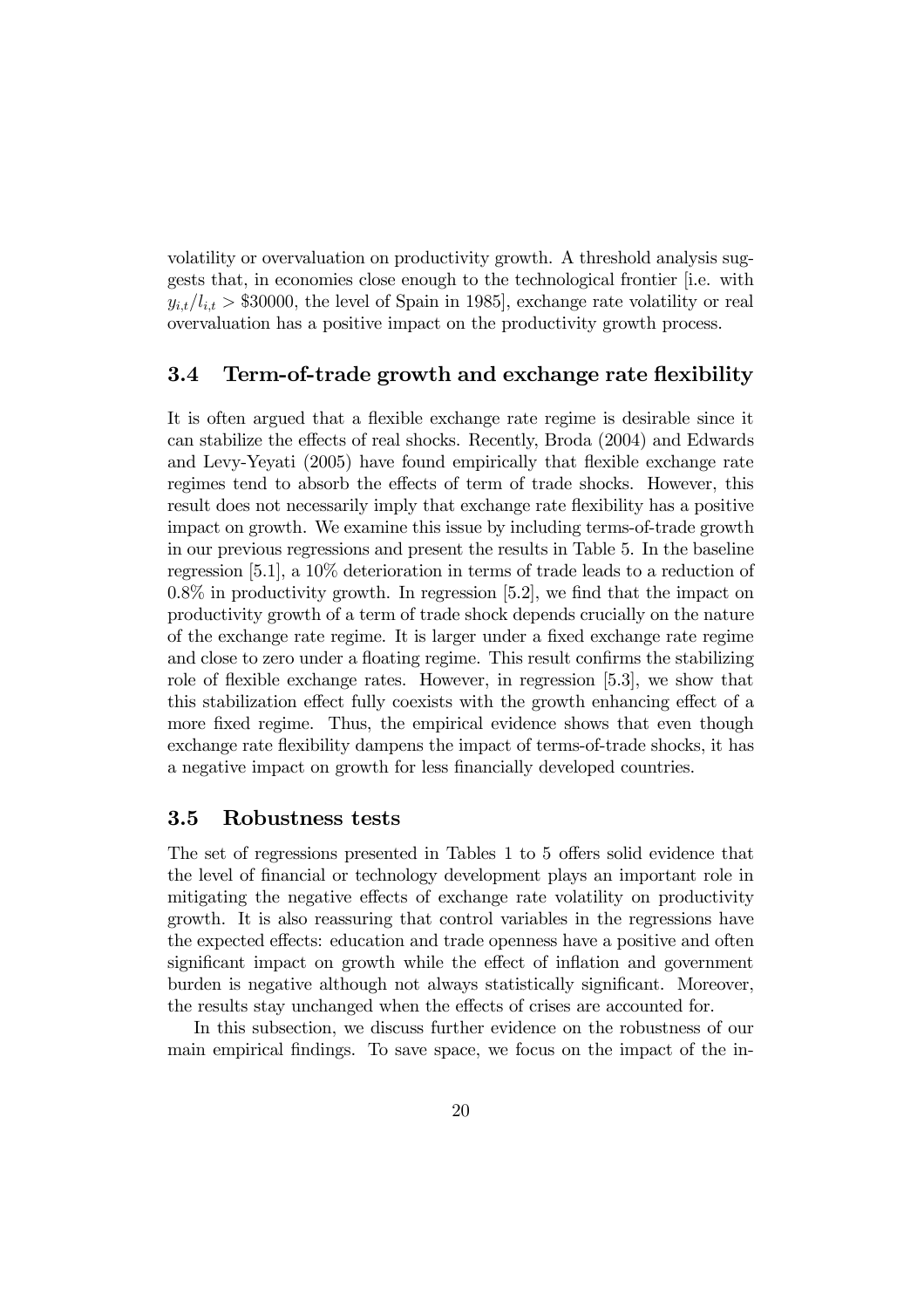teraction between exchange rate regimes and financial development (table 1) and on the impact of the interaction between real effective exchange rate volatility and financial development. We examine whether the results are robust to different time periods, alternative exchange rate classifications, different measures of financial development and the omission of subgroups of countries. The main results corresponding to this discussion are presented on tables A1 to A7.

### Different Time Windows

Using time effects in all our regressions, we control for any common factor that could affect all countries in any five year interval. Moreover, our non-linear specification implicitly allows for time and cross-country variation in the effect of the flexibility of the exchange rate regime on productivity growth. However, we would like to check if our results hold when different time windows are used for the estimation. A sensitive issue is whether we should use any information from the period prior to the collapse of the Bretton-Woods system (1973). Our baseline time span is 1960-2000, but the early observations are used as internal instruments so that the first observation in levels that is actually considered in the estimation belongs to the 1970-1975 interval and the first observation in difference is taken between the 1970-1975 and the 1965-1970 intervals. In Table A1, we are more restrictive and consider the information available only for the period 1970-2000 and in the period 1975-2000. In both cases, our main result holds and the interaction coefficient is higher indicating a stronger dependence of the effect of the flexibility of the exchange regime on the level of financial development. We also consider three successive periods of 20 years: 1960-1980; 1970-1990; 1980-2000. Our result holds significantly in the last two periods but not in the first which suggests that our finding is actually stronger when we restrict our regression analysis to the post Bretton-Woods era. Performing the same robustness test on the effect of the interaction between financial development and real exchange rate volatility yields the same conclusions. As shown in Table A2, the interaction effect is stronger when the information available is restricted to 1970-2000.

#### Measures of exchange rate flexibility

We have already examined the impact of three substantially different measures of exchange rate flexibility and obtained very similar results. However, it is useful to examine the results with other exchange rate classifications. Table A3 presents the robustness test to five alternative exchange rate clas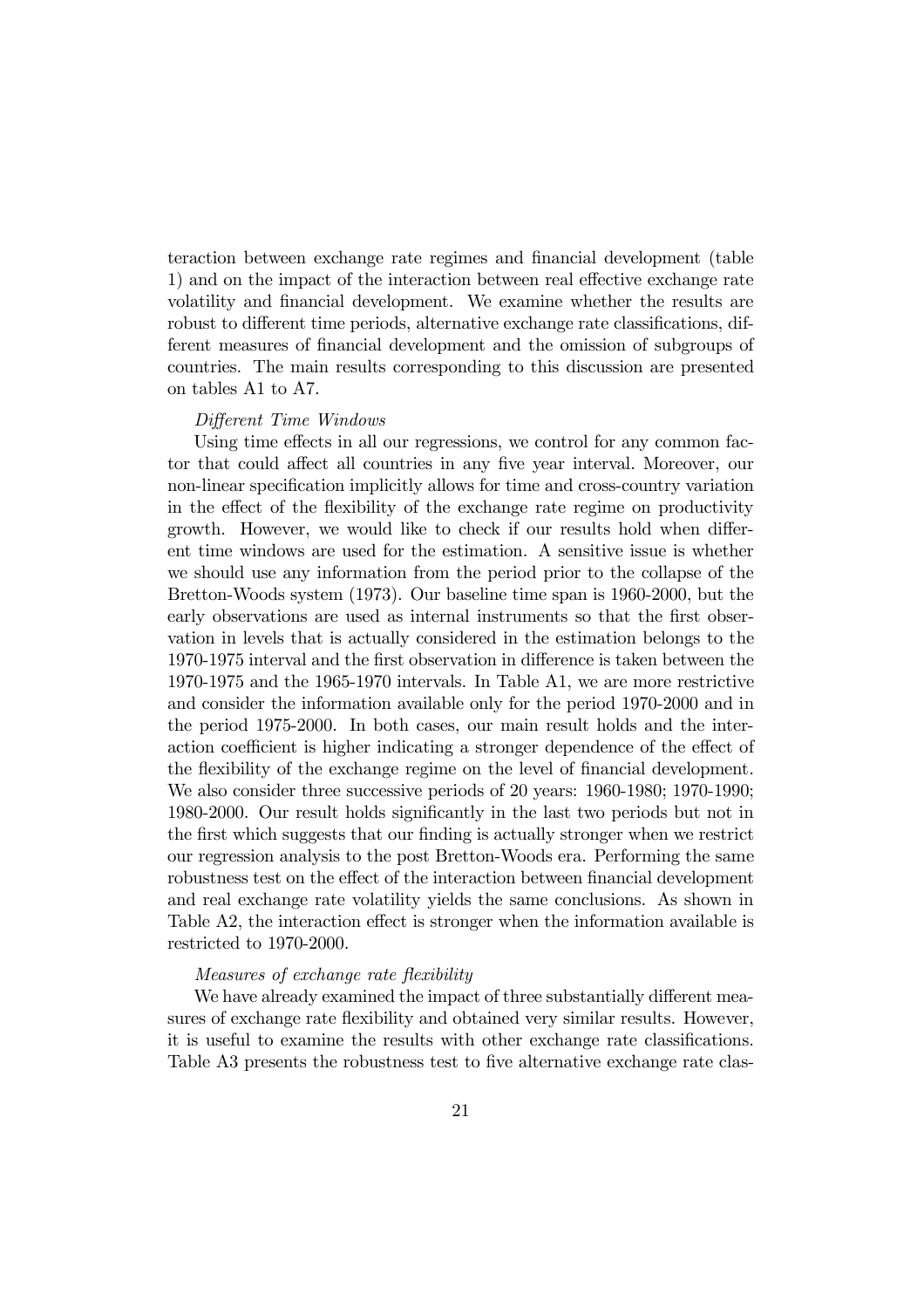sifications. In four out of five cases, our main result holds. The alternative de facto "consensus" classification of Gosh et al. (2003) give similar results. Our result is also confirmed when the degree of exchange rate flexibility is measured on a more detailed scale using Reinhart's and Rogoff's coarse classification. We notice that the implicit threshold above which a flexible exchange rate regime is growth enhancing is almost identical for the gross and coarse Reinhart and Rogoff classifications.<sup>27</sup> In contrast, when the classification of Levy-Yeyati and Sturzenegger (2003) is used, the interaction with the level of financial development becomes negative but insignificant. In order do understand the differences between the results obtained with the classification of Reinhart and Rogoff and the ones obtained with the classification of Levy-Yeyati and Sturzenegger, we modify the later in the following way: first, we eliminate the observations classified as free-falling by Reinhart and Rogoff; second, we reclassify the observations with a dual exchange rate according to Reinhart's and Rogoff's classification. We obtain a classification that combines the clustering approach of Levy-Yeyati with the main inovations of Reinhart's and Rogoff's approach. Interestingly, when this modified classification is used in the baseline regression, our main finding is confirmed.<sup>28</sup>

### Measures of financial development

Table A4 shows the robustness of our main result to the use of alternative measures of financial development. Our initial and preferred measure is private credit to GDP from banks and other financial institutions. Our main result still holds when we consider the other side of the financial sector balance sheet (liquid liabilities over GDP) or when we restrict ourselves to a measure of the degree of financial intermediation provided by deposit money banks (deposit money banks assets over GDP).

### Omission of continents

Table A5 and Table A6 show that our main result remains stable and significant when sub-groups of countries are omitted in a systematic way. Our sample is partioned into seven "continents" according to the World Bank classification. Then, the two baseline regressions (Regression [2], Table 1

 $2755\%$  vs 59% when the gross classification over 1970-2000 is considered (Table A1, col  $1)$ 

 $^{28}$ In that case, the point estimate of the interaction term is slightly higher than the point estimate of the interaction term in the regression using the classification of Reinhart and Rogoff on the same sample period  $(0.68 \text{ vs. } 0.43)$ .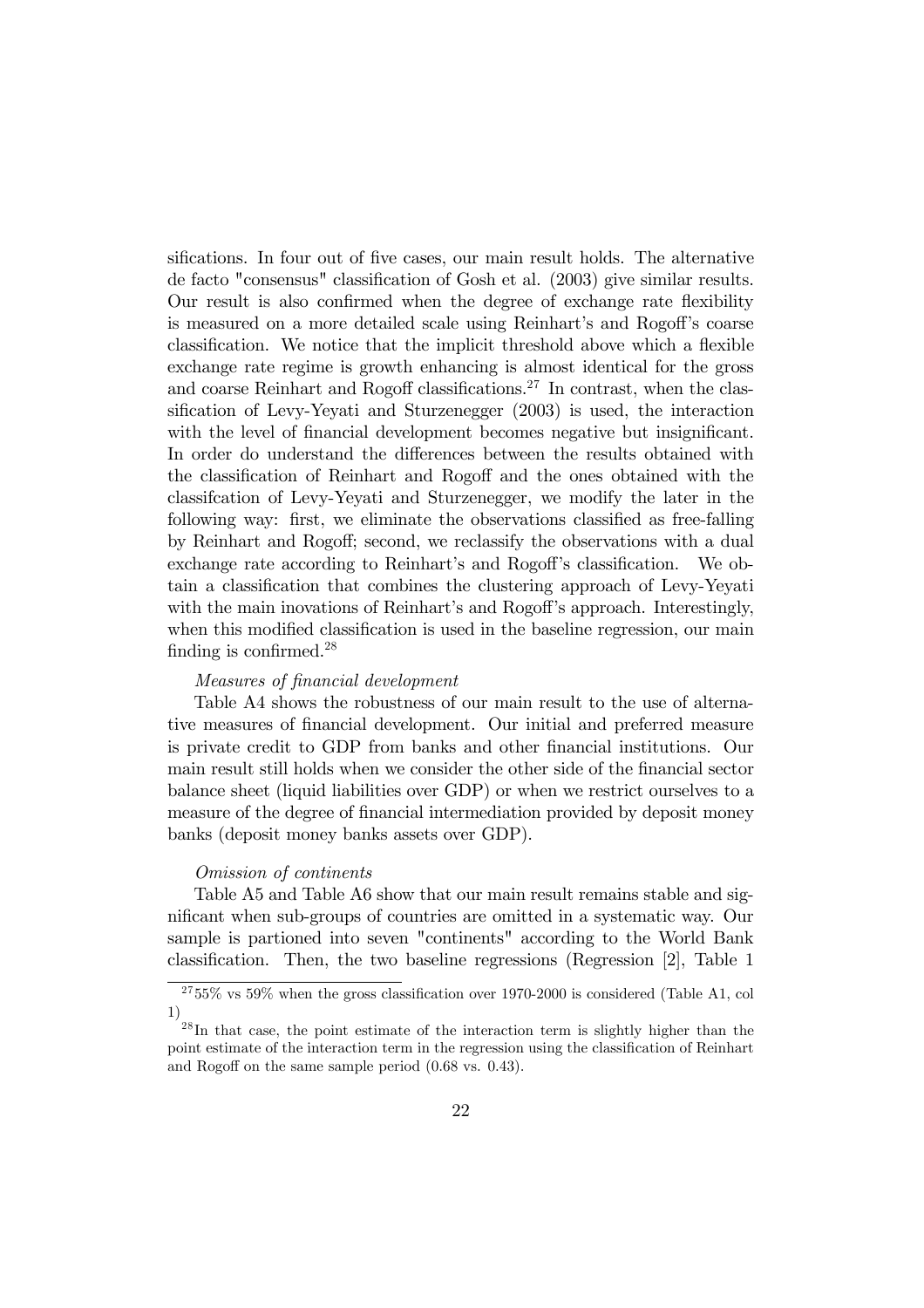and Regression  $[2]$ , Table 2) are repeated with the omission of one continent at a time. The interaction term between exchange rate flexibility or volatility and financial development remains positive and significant at 10 percent confidence level in thirteen out of fourteen regressions.<sup>29</sup> Moreover its point estimate is also stable and varies within a one standard error band around the corresponding benchmark point estimate.

#### Crises and regime switching

A typical scenario of a currency crisis is a period of fixed exchange rate with growth that is followed, after a large devaluation, by a more flexible exchange rate and a depressed economy (e.g., the Asian, Mexican and Southern Cone crises). To determine whether this is not the driving force behind our results, we made various tests. First, we introduced a crisis dummy in Tables 2 to 5 and showed that this does not affect significantly our results. Second, we ran the regression with the subset of countries that had no regime switching and still found a significant coefficient on the interaction between financial development and exchange rate flexibility. Third, we identified the cases in our sample where a switch from fixed to float was associated with a large decline in growth. We only found 6 episodes with a growth decline larger than 5%. Removing them from the sample does not affect our results.<sup>30</sup>

# *Endogeneity issues*

To be completed

### Exchange rate flexibility and market regulation

While financial development conditions how firms can react to exchange rate shocks, the general business environment may also play a role. Thus, we also tested whether a more regulated business environment makes a country more sensitive to exchange rate fluctuations. We use the regulation indices constructed by Loayza, Oviedo and Serven (2004) from various sources including the "Doing Business Survey" (The WorldBank Group). Here we consider 4 indices: labor regulation, product regulation, regulation of entry and bankruptcy regulation (or regulation of closure). We also include an overall index of regulation. Regulation indices are normalized between zero and one with a higher value standing for higher levels of regulation.

 $29$ This result is specially noticeable considering that Windmejier correction for small sample is used in the estimation.

<sup>&</sup>lt;sup>30</sup>These episodes are Chile & Ecuador (81-82), Indonesia & Thailand (97-98), Ghana (73-74), Jamaica (90-91). The other episodes, such as Argentina in the early eighties, are in the freeling falling category in RR and are not considered in our sample in Table 2.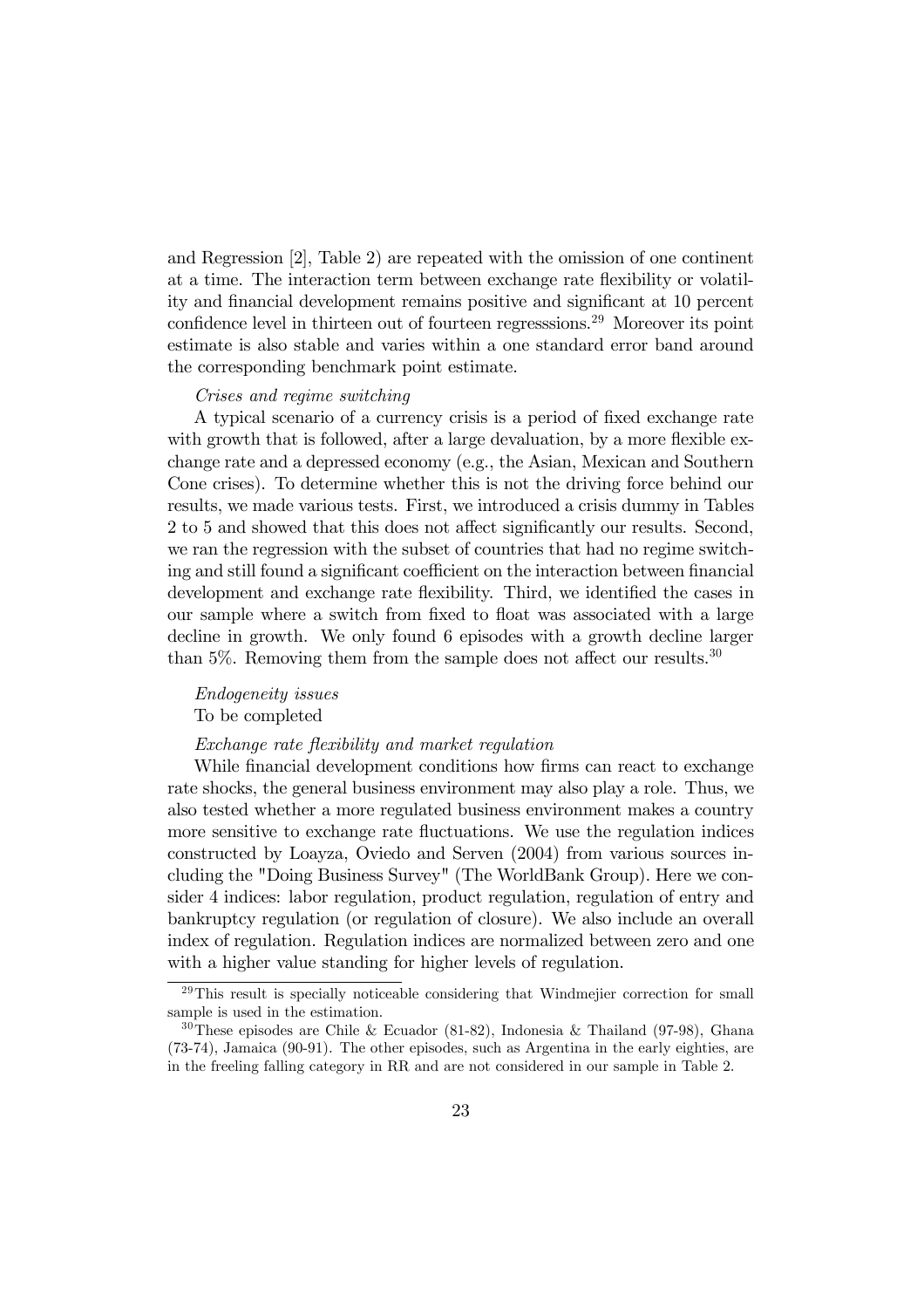The results are shown in Table A7. They show that the interaction between regulation and the degree of flexibility of the exchange rate regime is in all cases negative. It is significant, at the  $5\%$  level, in the case of production and closure but not in the case of entry or labor.<sup>31</sup>

#### Conclusion  $\overline{4}$

The vast empirical literature following Baxter-Stockman (1989) and Flood-Rose (1994) generally finds no detectable difference in macroeconomic performance across fixed versus floating exchange rate regimes. In this paper, we argue that instead of just looking at macroeconomic volatility, it is also important to look for the effects of the exchange rate regime on growth. We develop a theoretical model in which higher levels of exchange rate volatility can stunt growth, especially in countries with thin capital markets. We offer what seems to be fairly robust evidence suggesting the importance of the financial development for how the choice of exchange rate regime affects  $growth.<sup>32</sup> Indeed, at this point, the main qualification to our results would$ seem to be the standard question of endogeneity. Whereas it is indeed difficult to find satisfactory instruments, we note that we obtain similar results for various measures of exchange rate volatility, as well as when we look at measures of distance from frontier and degree of market regulation in place of the level of financial development. Also, by excluding high inflation "freely" falling" exchange rate regimes in our baseline regressions, we are hopefully eliminating the most egregious cases where weak institutions would simultaneously explain low productivity growth and the choice of exchange rate

 $31$ An important caveat is that, in contrast to the other variables, the regulation indices are constructed from various surveys performed in the nineties and do not exhibit time variation. Therefore, we can identify and test the effect of the interaction between regulation indices and the flexibility of the exchange rate but not their individual effect on productivity growth. More precisely, the regulation index, along with any fixed effect, drops out when equations are taken in differences. The number of observations is also smaller.

 $32$ Rogoff et. al (2004) and Husain, Mody and Rogoff (2005) do find differences in exchange rate regime performance across developing countries, emerging markets and advanced economies. However, perhaps because they do not incorporate any structural variables in their regressions such a private credit to GDP, or distance to frontier, they only found significant and robust effects of exchange rate regime choice on growth in advanced economies.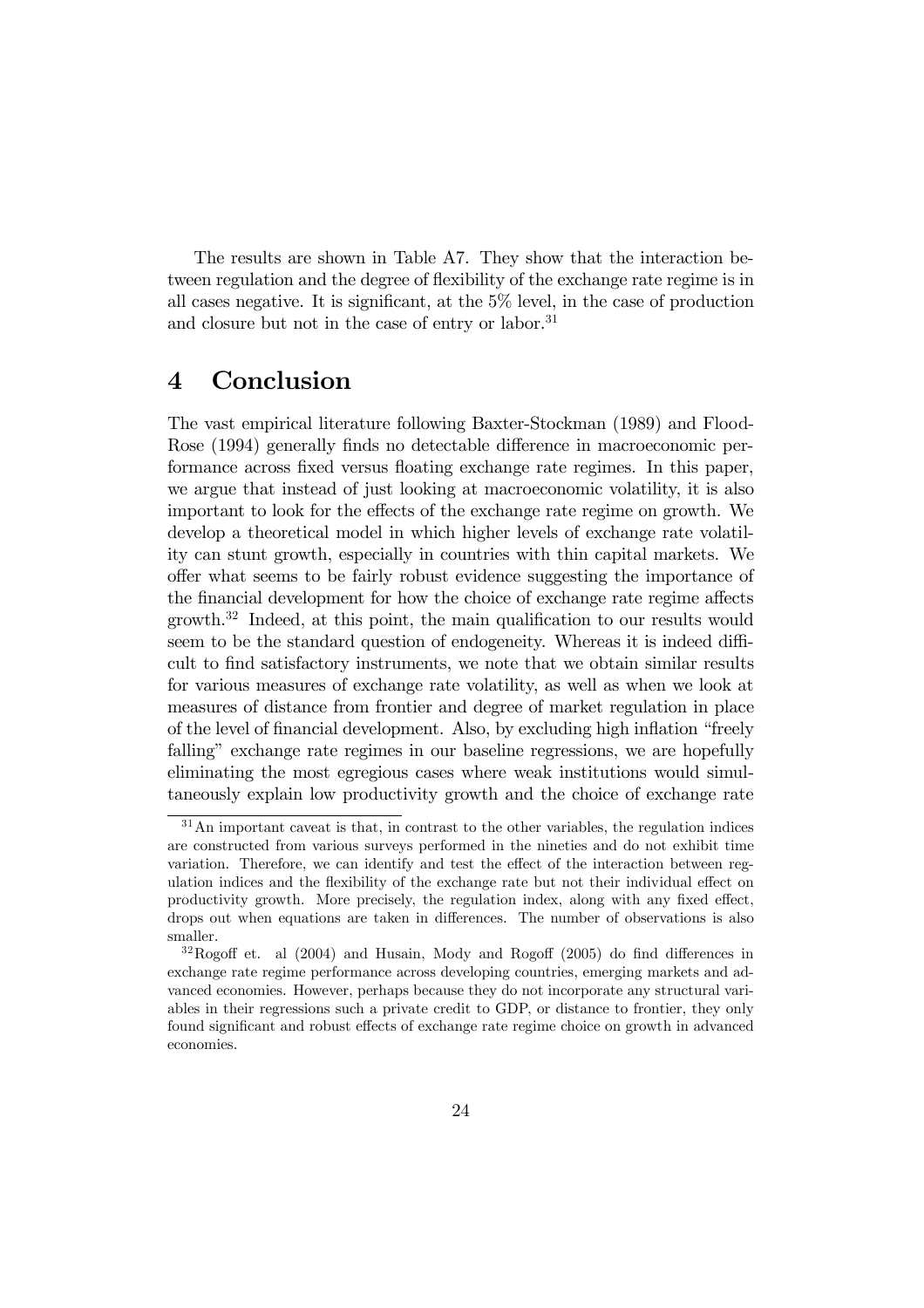regime (generally flexible because high inflation makes a sustained fix impossible.)

Are our result necessarily at odds with the prescriptions of the standard exchange rate models? Not necessarily. The classical literature holds that the greater the volatility of real shocks relative to financial shocks a country faces, the more flexibility is should allow in its exchange rate. Our analysis shows that this prescription has to be modified to allow for the fact that financial market shocks are amplified in developing countries with thin and poorly developed credit markets. In particular, countries should adopt more flexible exchange rates the greater the effective volatility of real shocks relative to the effective volatility of financial market shocks. Clearly, more fully articulated structural models are needed to properly measure the tradeoffs, and this would appear to be an important challenge for future research.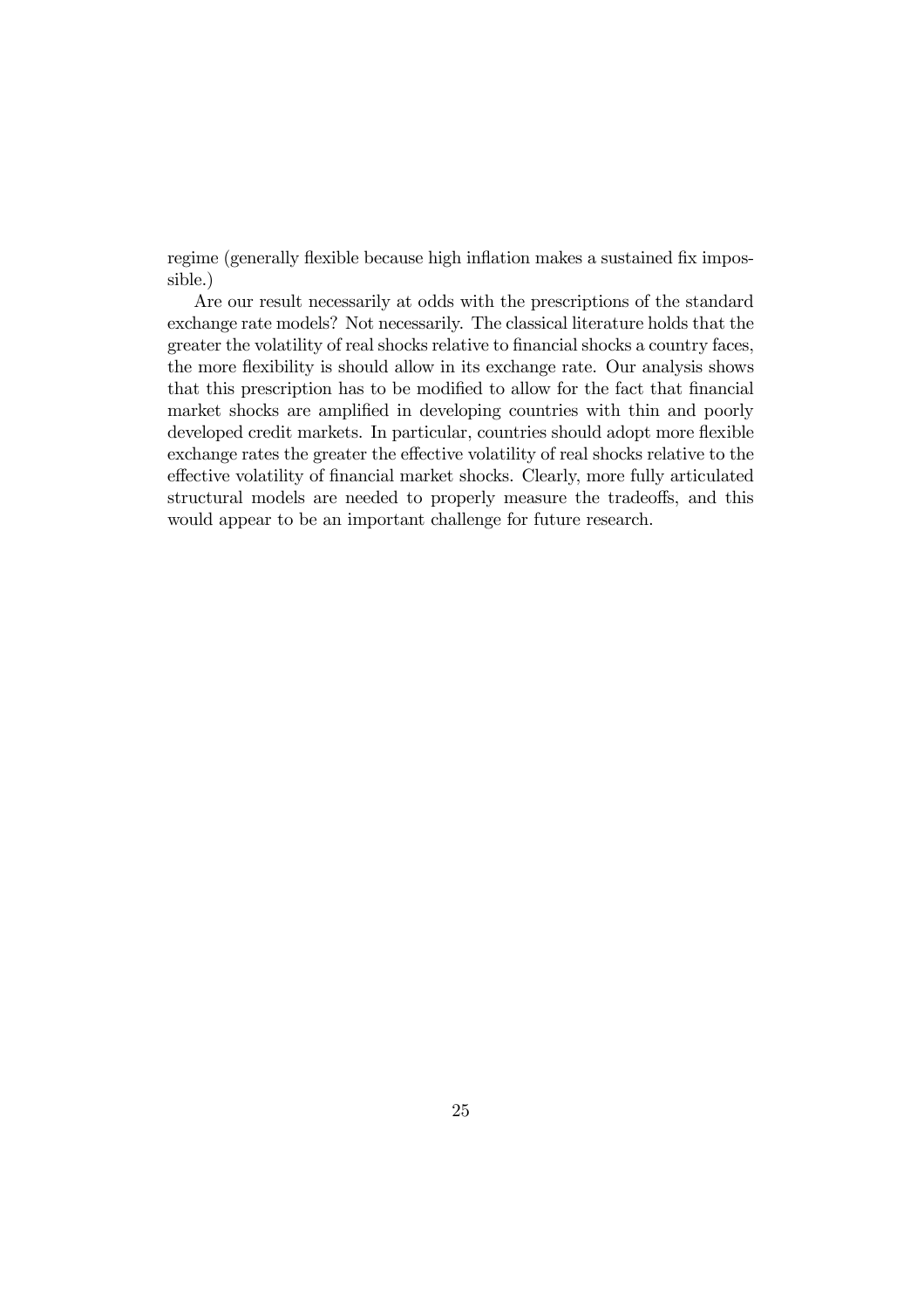# References

- [1] Aghion, Ph., G.M. Angeletos, A. Banerjee, and K. Manova (2005), "Volatility and Growth: Financial Development and the Cyclical Behavior of the Composition of Investment," mimeo.
- [2] Aghion, Ph., Ph. Bacchetta, and A. Banerjee (2004), "A Corporate Balance-Sheet Approach to Currency Crises," Journal of Economic Theory 119, 6-30.
- [3] Aghion, Ph., P. Howitt, and D. Mayer-Foulkes (2005), "The Effect of Financial Development on Convergence: Theory and Evidence," Quarterly Journal of Economics 120(1), 173-222.
- [4] Arellano M. and S. Bond (1991), "Some Tests of Specification for Panel Data: Monte Carlo Evidence and an Application to Employment Equations," Review of Economic Studies, 58, 277-297.
- [5] Arellano M. and O. Bover (1995), "Another Look at the Instrumental-Variable Estimation of Error-Components Models," Journal of Econometrics, 68, 29-51.
- [6] Bacchetta, Philippe and van Wincoop, Eric (2000), "Does Exchange Rate Stability Increase Trade and Welfare?," American Economic Re*view* 90, 1093-1109.
- [7] Bacchetta, Philippe and Eric van Wincoop (2006), "Can Information Heterogeneity Explain the Exchange Rate Determination Puzzle?." American Economic Review, forthcoming.
- [8] Baldwin, Richard (1989) "Growth Effects of 1992," Economic Policy, 9, 247-282.
- [9] Blundell R, and S. Bond (1998), "Initial conditions and Moment Conditions in Dynamic Panel Data Models," Journal of Econometrics, 87, 115-143.
- [10] Bond, S. (2002), "Dynamic Panel Data Models: A Guide to Micro Data Methods and Practice," cemmap working paper no.  $09/02$ .
- [11] Broda, Christian (2004), "Terms of Trade and Exchange Rate Regimes in Developing Countries," Journal of International Economics 63, 31-58.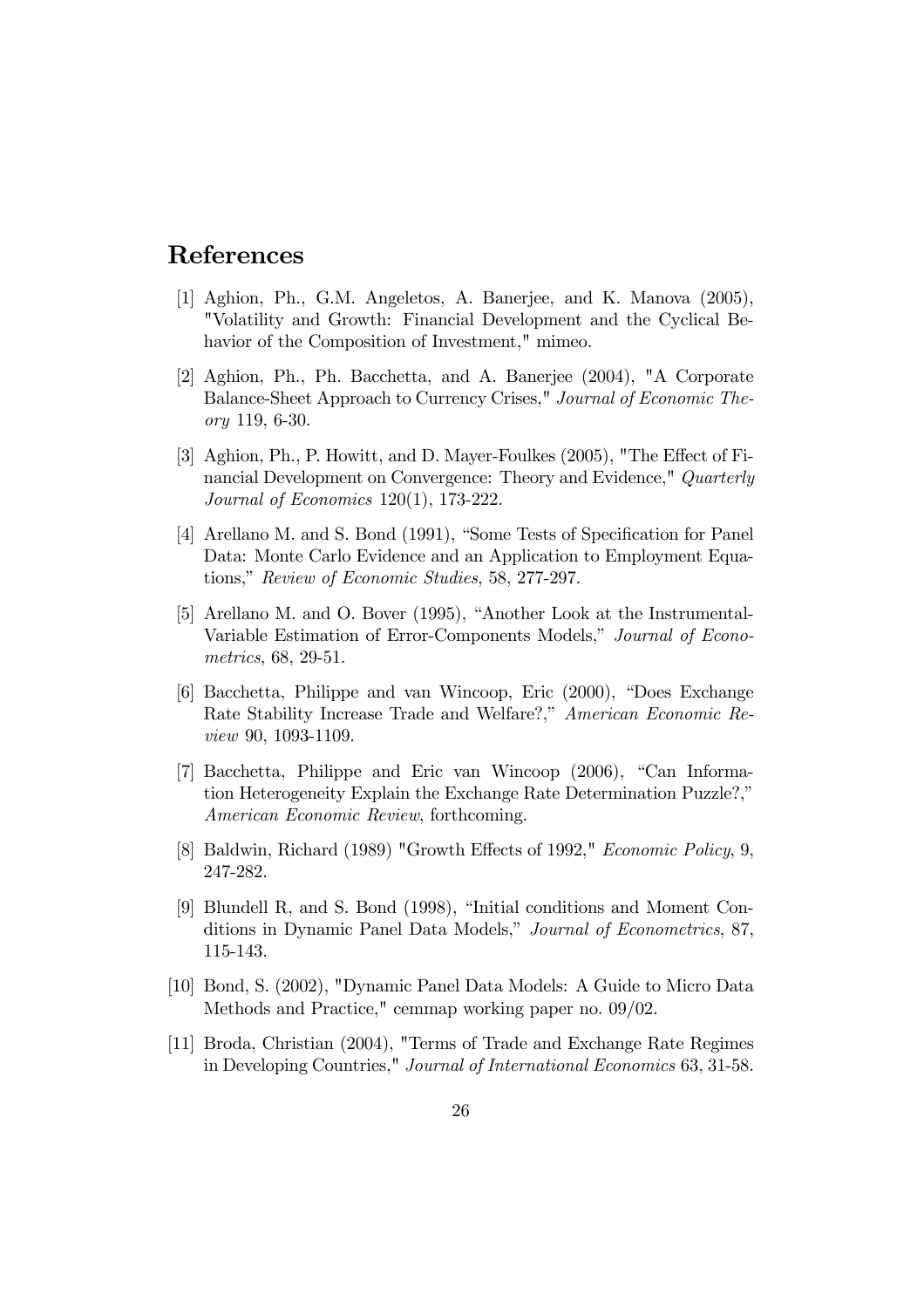- [12] Calvo, G.A. and C. M. Reinhart  $(2002)$ , "Fear of Floating," Quarterly Journal of Economics 117, 379-408.
- [13] Clark, P., N. Tamirisa, and Shang-Jin Wei (2004), "A New Look at Exchange Rate Volatility and Trade Flows," IMF Occasional Paper No. 235.
- [14] De Grauwe, P. and G. Schnabl (2005), "Exchange Rate Stability, Inflation and Growth in (South) Eastern and Central Europe," mimeo.
- [15] Devereux, M.B. and P.R. Lane (2003), "Understanding Bilateral Exchange Rate Volatility," Journal of International Economics 60, 109-132.
- [16] Dollar D. (1992), "Outward Oriented Economies Really Do Grow More Rapidly: Evidence from 95 LDCs, 1976-1985," Economic Development and Cultural Change, 940-3, 523-544.
- [17] Duarte, M. and A.C. Stockman (2005), "Rational Speculation and Exchange Rates," Journal of Monetary Economics 52, 3-29.
- [18] Dubas, J.M., B.-J. Lee, and N.C. Mark (2005), "Effective Exchange Rate Classifications and Growth," NBER Working Papers 11272.
- [19] Edwards, Sebastian, and Eduardo Levy Yeyati (2005), "Flexible Exchange Rates as Shock Absorbers," European Economic Review  $49(8)$ , 2079-2105.
- [20] Engel, C. and M. Devereux (2002), "Exchange Rate Pass-Through, Exchange Rate Volatility, and Exchange Rate Disconnect," Journal of *Monetary Economics*, June 2002, 913-940.
- [21] Frankel, J. and A. Rose (2002), "An Estimate of the Effect of Common Currencies on Trade and Income," Quarterly Journal of Economics May, 437-468.
- [22] Garber, Peter M., and Lars E.O. Svensson (1995), "The Operation and Collapse of Fixed Exchange Rate Regimes" in Gene M. Grossman and Kenneth Rogoff (eds.), The Handbook of International Economics, vol. 3, (Amsterdam, Elsevier Press).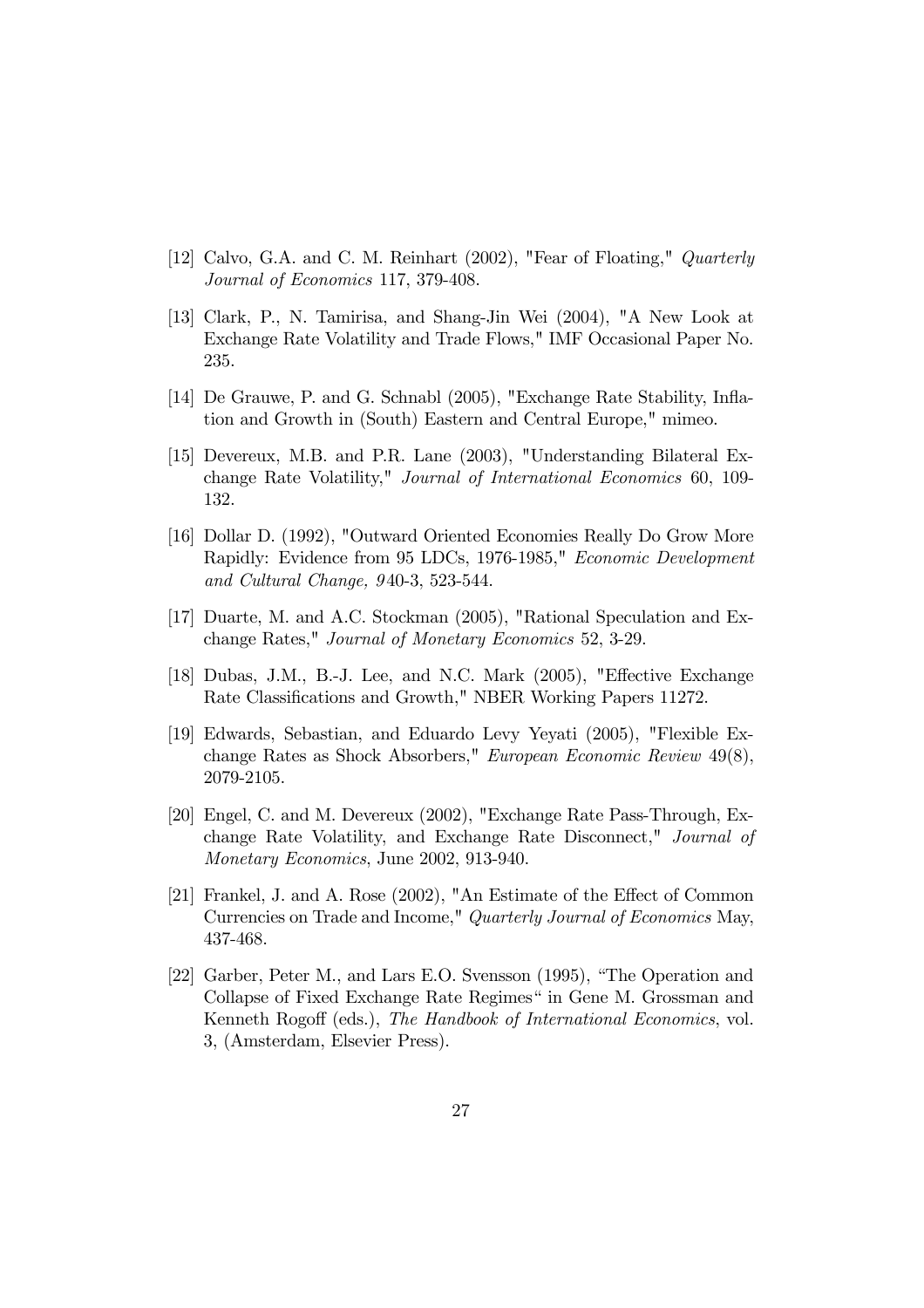- [23] Ghosh, A., A.M. Gulde, and H.C. Wolf (2003), *Exchange Rate Regimes:* Choices and Consequences, MIT Press.
- [24] Goldfajn, I. and R. Valdes (1999), "The Aftermath of Appreciations," Quarterly Journal of Economics 114, 229 - 62.
- [25] Hausmann, R., U. Panizza, and R. Rigobon (2004), "The Long-Run Volatility Puzzle of the Real Exchange Rate," NBER Working Paper No. 10751.
- [26] Huang, H. and P. Malhotra (2004), "Exchange Rate Regimes and Economic Growth: Evidence from Developing Asian and Advanced European Economies," mimeo, IMF.
- [27] Husain, A. M., A. Mody, and K.S. Rogoff  $(2005)$ , "Exchange Rate Regime Durability and Performance in Developing versus Advanced Economies," Journal of Monetary Economics 52, 35-64.
- [28] Jeanne, O. and A.K. Rose (2002), "Noise Trading and Exchange Rate Regimes," Quarterly Journal of Economics 117, May, 537-69.
- [29] Kollman, Robert (2002), "Monetary Policy Rules in the Open Economy: Effects on Welfare and Business Cycles," Journal of Monetary *Economics* 49, 989-1015.
- [30] Krugman, Paul (1987), The Age of Diminshed Expectations, MIT Press.
- [31] Levine, R., Loayza N. and T. Beck (2000), "Financial Intermediation and Growth: Causality and Causes," Journal of Monetary Economics,  $46(1), 31-77.$
- [32] Loayza, N. and R. Ranciere (2005), "Financial Development, Financial Fragility and Growth", Journal of Money, Credit and Banking, forthcoming
- [33] Loayza N., A.M. Oviedo and L. Serven (2004), "Regulation and Macroeconomic Performance", mineo
- [34] Levy-Yeyati, E. and F. Sturzenegger (2003), "To Float or to Fix: Evidence on the Impact of Exchange Rate Regimes on Growth," American Economic Review 93, 1173-1193.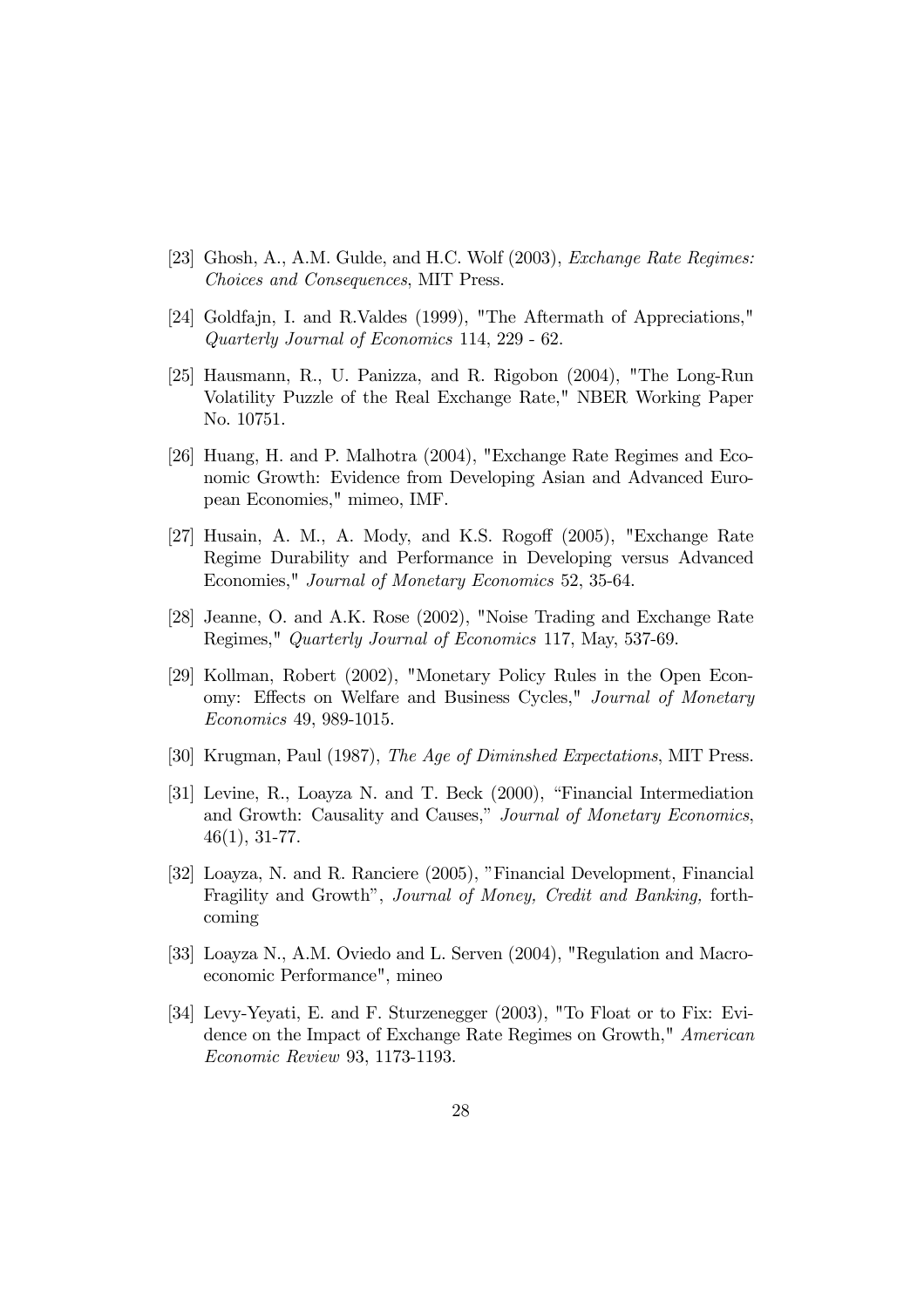- [35] Obstfeld, M. (2004), "Pricing-to-Market, the Interest-Rate Rule, and the Exchange Rate", mimeo.
- [36] Obstfeld, Maurice and Kenneth Rogoff (1996), Foundations of International Macroeconomics, MIT Press.
- [37] Obstfeld, Maurice and Kenneth Rogoff (2000), "The Six Major Puzzles in International Macroeconomics: Is There a Common Cause?" NBER Macroeconomics Annual 15.
- [38] Razin, A. and Y. Rubinstein (2004), "Growth Effects of the Exchange-Rate Regime and the Capital-Account Openness in A Crisis-Prone World Market: A Nuanced View," NBER WP No. 10555.
- [39] Reinhart, C.M. and K.S. Rogoff (2004), "The Modern History of Exchange Rate Arrangements: A Reinterpretation," Quarterly Journal of Economics  $119(1)$ :1-48, February.
- [40] Rogoff, Kenneth, Aasim M. Husain, Ashoka Mody, Robin J. Brooks, and Nienke Oomes (2004), "Evolution and Performance of Exchange Rates Regimes", International Monetary Fund Occasional Paper No. 229.
- [41] Rose, A. (2000), "One Money, One Market: Estimating the Effect of Common Currencies on Trade," *Economic Policy* 30, 7-46.
- [42] Sack, B. and V. Wieland (2000), "Interest-Rate Smoothing and Optimal Monetary Policy: A Review of Recent Empirical Evidence," Journal of *Economics and Business*, January 2000.
- [43] Shambaugh, J.C. (2004), "The Effect of Fixed Exchange Rates on Monetary Policy," Quarterly Journal of Economics 119, 301-352.
- [44] Windmeijer, F., (2004), "A finite sample correction for the variance of linear two-step GMM estimator," Journal of Econometrics, 126-1, 25-51
- [45] Woodford, M. (2003), Interest and Prices: Foundations of a Theory of Monetary Policy, Princeton University Press.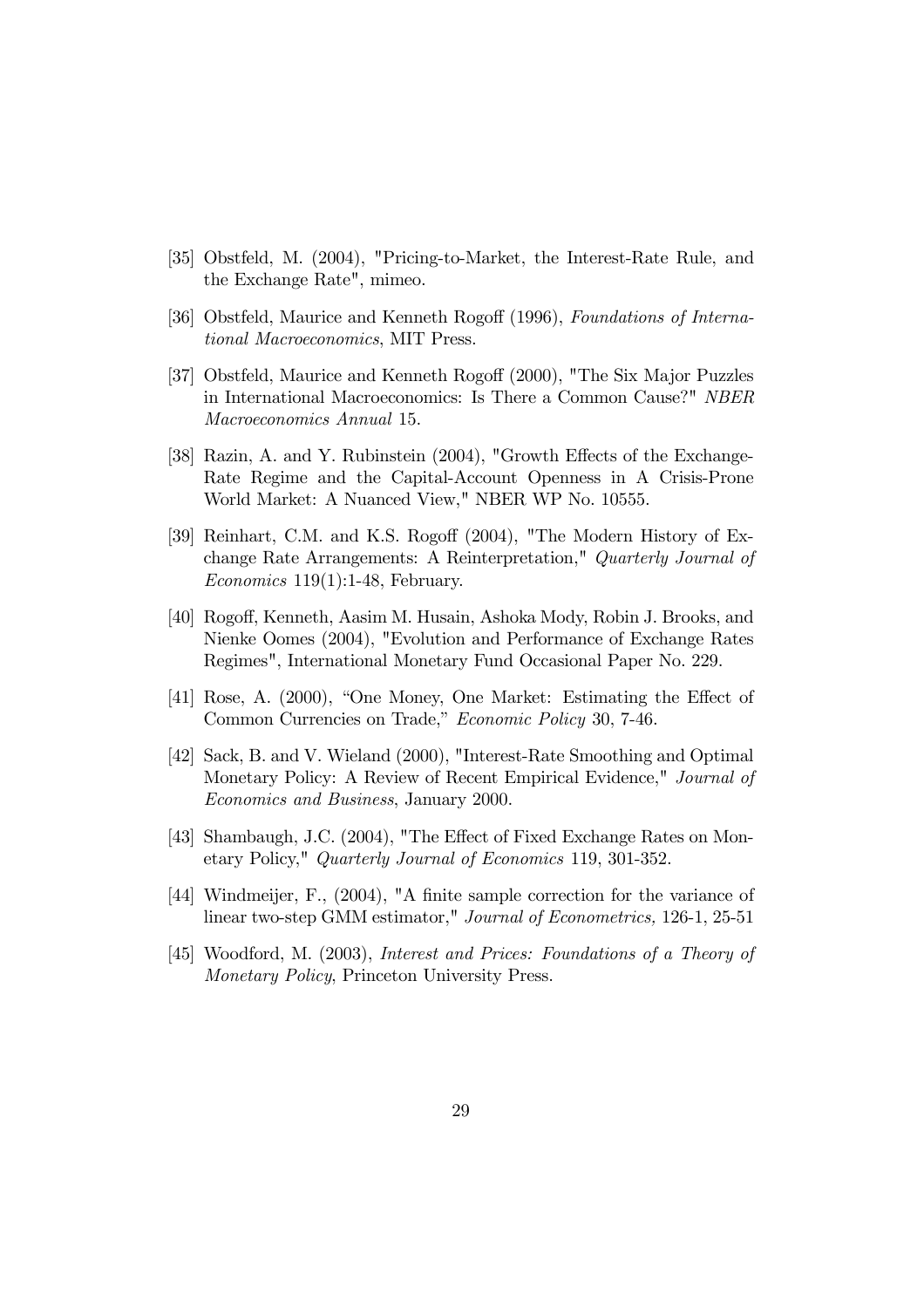### Construction of the Real Exchange Rate  $\mathbf{A}$ **Measures**

#### **Effective Real Exchange Rate**  $\mathbf{A.1}$

We construct a trade-weighted effective exchange rate measure deflated using labor costs, using the same time invariant trade weights as in Goldfajn and Valdes (1999): trade shares with major trade partners in 1985 from United Nation Trade Statistics.<sup>33</sup> As reliable data on labor costs are available only for a small subset of countries, we use the relative price level of consumption from international comparison of prices in Penn World Tables 6.1 in order to obtain real exchange rate values. The formula for the effective real exchange rate is:

$$
RER_i^{SH} = \prod_{j=1}^J (P_i/S_{ij}P_j)^{w_{i,j}}
$$

where  $i \in [1, 99]$  and  $j \in [1, 14]$  index the country and its trade partners,  $P_i$ and  $P_i$  are the prices of the same basket of consumption goods in domestic currency in country i and country j,  $S_{ij}$ , the nominal exchange rate, i.e., the number of units of currency i for a unit of currency j, and  $w_{ij}$  the weight of country  $j$  in the trade exchange of country  $i$ .

An alternative measure of the effective real exchange rate is constructed using monthly CPI data from International Finance Statistics and monthly nominal exchange rate. As CPI is an index series normalized at 100 in 2000 for every countries, we obtained an *index* of real exchange rate:

$$
RER_i^{cpi} = \prod_{j=1}^J (I_i^{cpi}/S_{ij}I_j^{cpi})^{w_{i,j}}
$$

where  $I_i^{cpi}$  is the CPI index.

#### $A.2$ Real Exchange Rate Volatility.

The volatility of the real exchange rate used in the regression analysis is computed in each five year interval as the annual standard deviation of the

 $33$  see Appendix B for the list of major trade partners.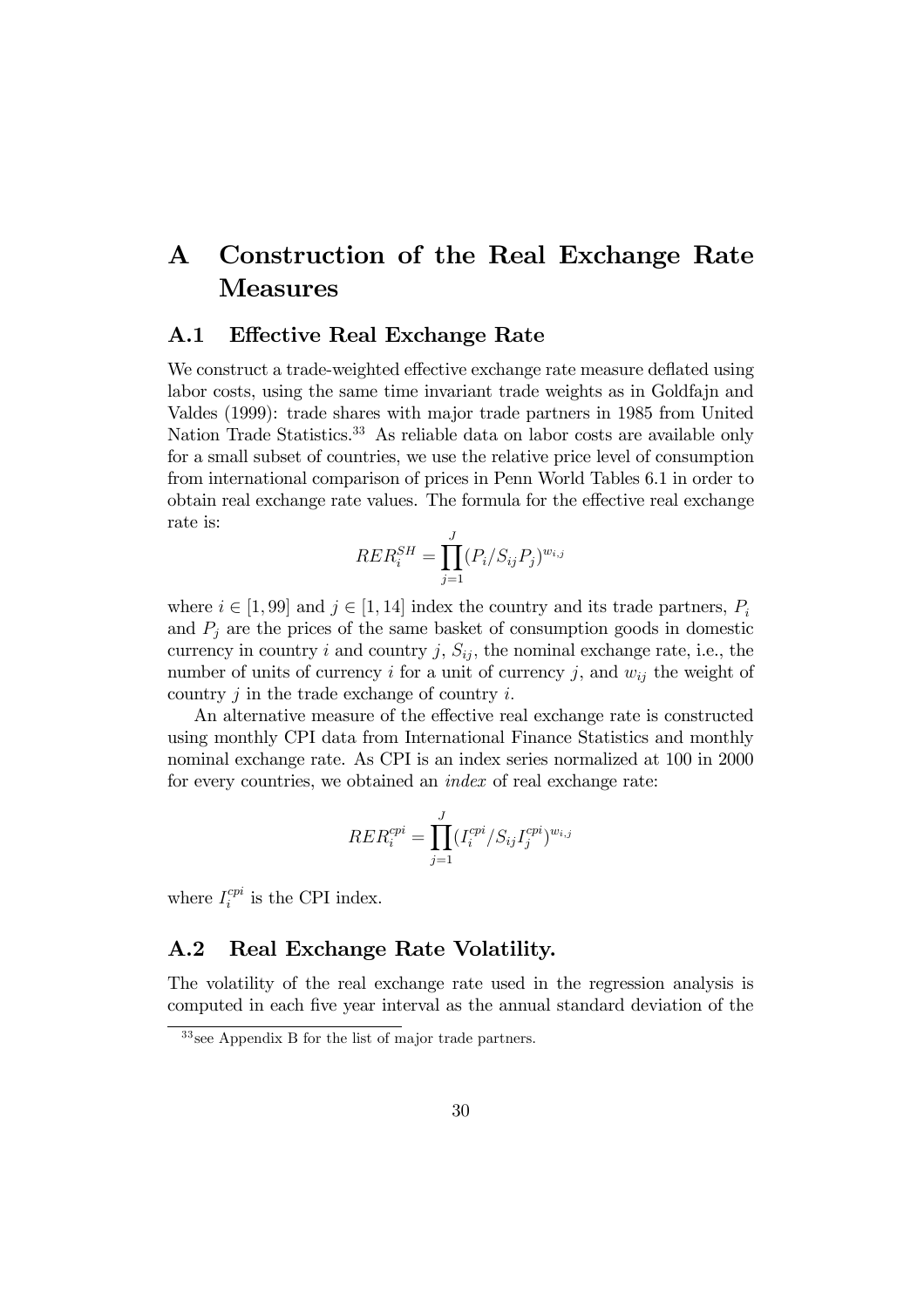*growth rate* of the effective real exchange rate:  $34$ 

$$
\sigma_{i,t,t+5} = stdev[\ln(REF_{it}^{SH}) - \ln(REF_{it-1}^{SH})]
$$

#### $A.3$ **Real Overvaluation**

In order to construct a measure of real exchange rate overvaluation, we follow Dollar (1992). The equilibrium concept for the real exchange rate is Purchasing Power Parity adjusted from differences in the relative price of non tradeables to tradeables attributed to differences in factor endowments (i.e. the "Balassa-Samuelson" effect). Following Dollar (1992), we perform the following pooled OLS regression where income per capita and geographical dummies are used as proxies for factor endowments:

$$
\ln(RER_{i,t}^{SH}) = \alpha + \beta_t d_t + \gamma \ln(Y_{it}) + \delta lac + \eta afri + \varepsilon_{i,t} \tag{15}
$$

where  $d_t$  is a time dummy,  $Y_{it}$  GDP per capita, lac and afri continental dummies for Latin-American and African countries. Therefore, the real overvaluation measure is defined as:

$$
ROVI_{i,t} = 100 \times \left[ \left( \left( RER_{i,t}^{SH} \right) - RER_{i,t}^{SH} \right) \right]
$$

where  $R\widehat{ER}_{i,t}^{SH}$  is obtained by taking the antilog of the predicted series in regression  $(15).^{35}$ 

An alternative measure of Real Overvaluation is derived following Goldfajn-Valdes (1999) as the log deviation of the CPI based measure of real exchange rate,  $RER_i^{CPI}$  from a stochastic trend constructed using a Hodrick-Prescott filter with a smoothing parameter  $\lambda = 10^8$ .

 $34$ Using growth rates to control for trending behavior in real exchange rate is standard in the literature (e.g. Hussain, Mody and Rogoff (2005))

 $35$ The estimation of equation (15) yields

coef

 $0.234***$ 

 $\widehat{\widetilde{\delta}}$  $-0.139***$  \*\*\* denotes  $1\%$  significance

 $\widehat{\eta}$  $-0.081***$ 

 $R^2$  $0.27$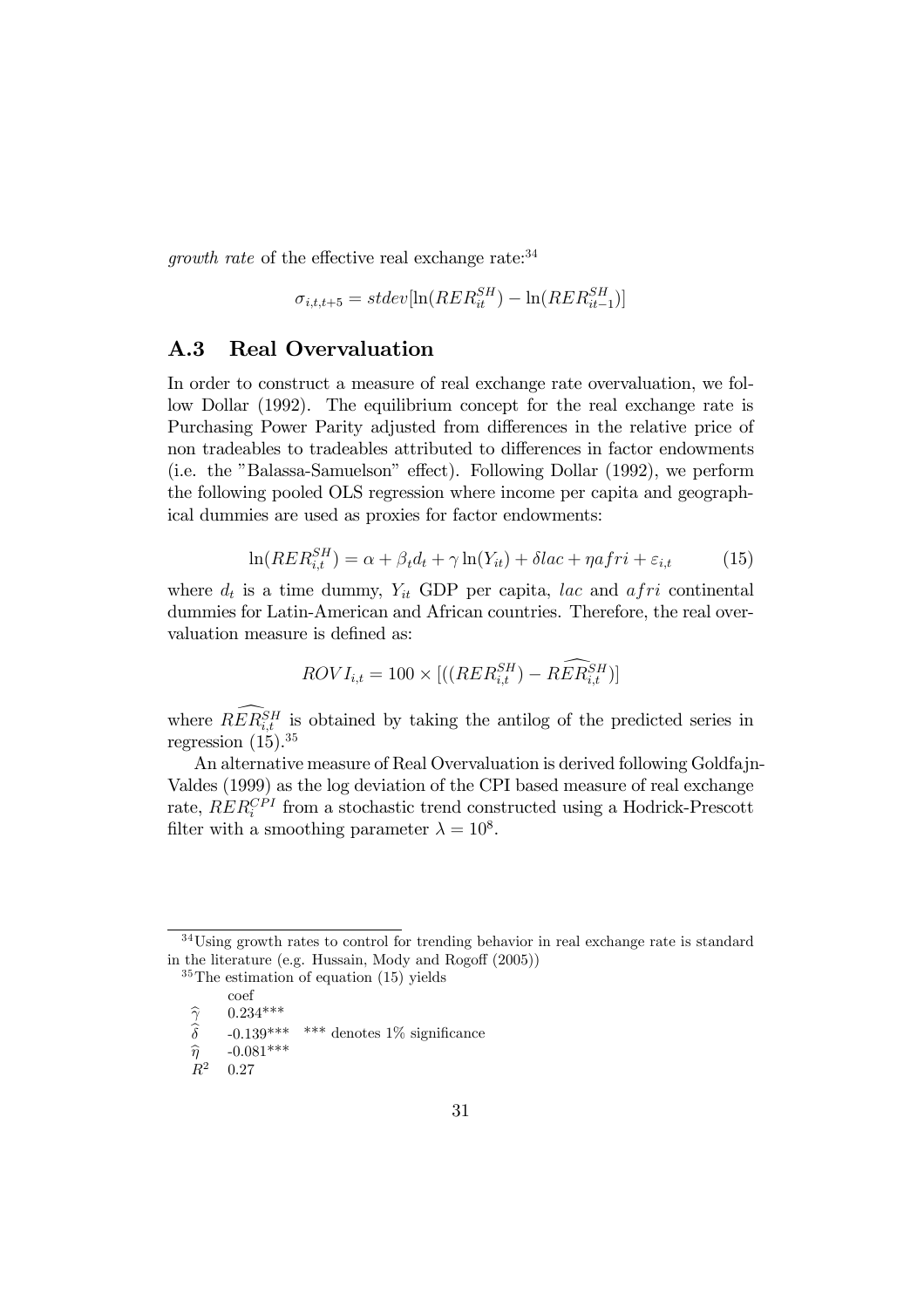

# Figure 1: Real Exchange Rate Volatility, Exchange Rate Flexibility and Productivity Growth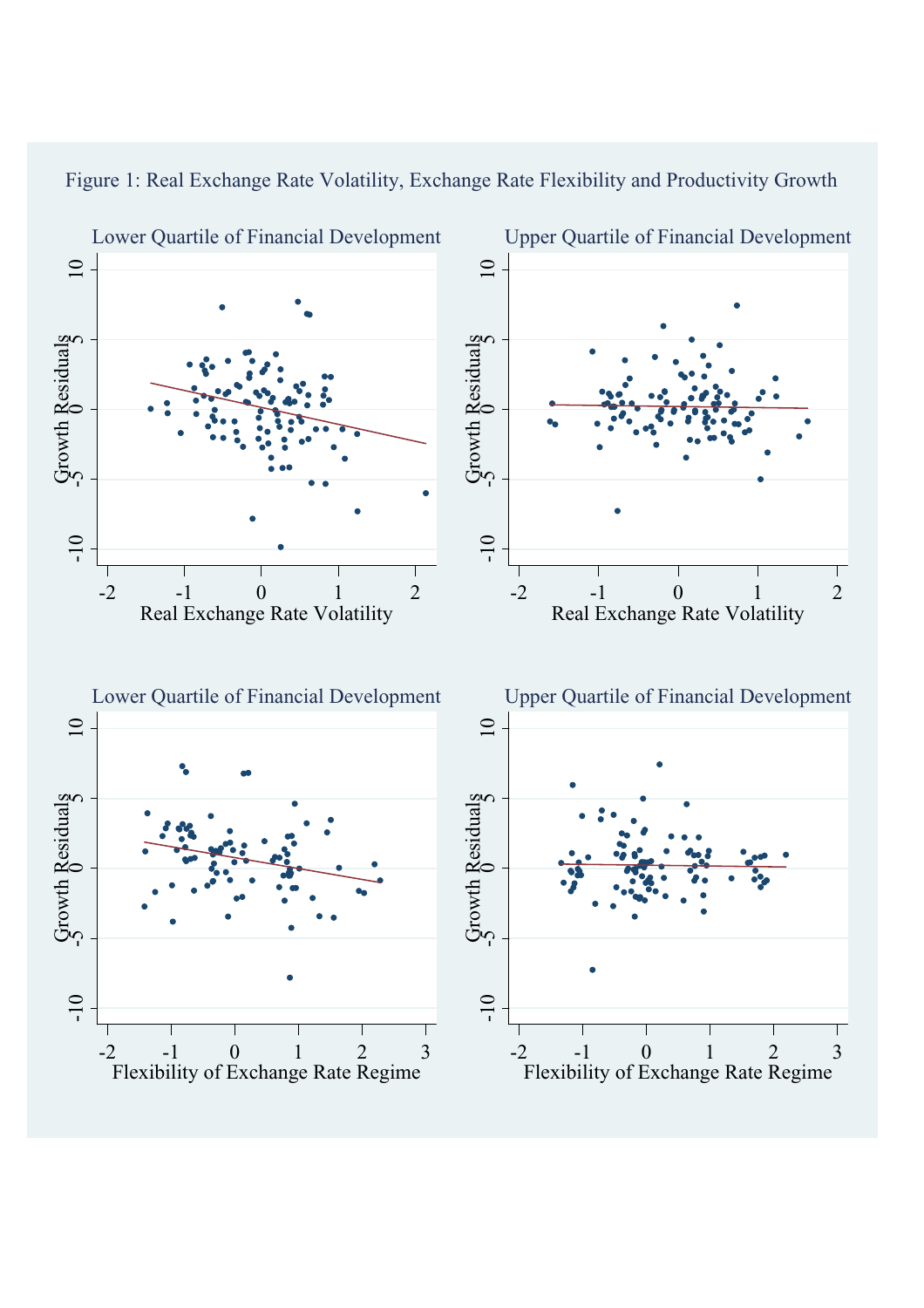### **Growth effects of the flexibility of exchange rate regime: the role of financial development**

Dependent Variable: Growth Rate of Output per Worker

Estimation: 2-step system GMM estimation with Windmeijer (2003) Small Sample Robust Correction and Time Effects *(Standard errors are presented below the corresponding coefficient)*

| Period:                                                   | 1961-2000                                     |             |            |              |  |  |  |
|-----------------------------------------------------------|-----------------------------------------------|-------------|------------|--------------|--|--|--|
| Unit of observation:                                      | Non-overlapping 5-year averages<br>System GMM |             |            |              |  |  |  |
| <b>Estimation Technique:</b>                              | [2.1]                                         | $[2.2]$     | [2.3]      | [2.4]        |  |  |  |
| Degree of the Exchange Flexibility                        | $-0.191$                                      | $-1.135*$   | $-0.1442$  | $-1.2266$ ** |  |  |  |
| (Reinhart and Rogoff Clasisification)                     | 0.349                                         | 0.579       | 0.2880     | 0.5629       |  |  |  |
| <b>Financial Development</b>                              | $0.684$ **                                    | 0.185       | $0.655$ ** | 0.258        |  |  |  |
| (private domestic credit/GDP, in logs)                    | 0.347                                         | 0.160       | 0.326      | 0.941        |  |  |  |
| Initial Output per Worker                                 | $-0.150$                                      | $-0.117$    | $-0.152$   | $-0.126$     |  |  |  |
| (log(Initial Output per Worker))                          | 0.418                                         | 0.447       | 0.447      | 0.461        |  |  |  |
| Flexibility * Financial Development                       |                                               | $0.303$ **  |            | $0.336$ **   |  |  |  |
|                                                           |                                               | 0.146       |            | 0.159        |  |  |  |
| Control Variables:                                        |                                               |             |            |              |  |  |  |
| Education                                                 | $1.493$ **                                    | $1.518**$   | $1.481**$  | $1.509$ **   |  |  |  |
| (secondary enrollment, in logs)                           | 0.630                                         | 0.676       | 0.574      | 0.605        |  |  |  |
| <b>Trade Openness</b>                                     | $1.632*$                                      | $1.626*$    | $1.719$ ** | $1.407*$     |  |  |  |
| (structure-adjusted trade volume/GDP, in logs)            | 0.914                                         | 0.858       | 0.869      | 0.799        |  |  |  |
| Government Burden                                         | $-1.842*$                                     | $-1.950*$   | $-1.917*$  | $-1.989*$    |  |  |  |
| (government consumption/GDP, in logs)                     | 1.088                                         | 1.136       | 1.114      | 1.150        |  |  |  |
| Lack of Price Stability                                   | $-2.731$                                      | $-2.767$    | $-1.660$   | $-2.470$     |  |  |  |
| (inflation rate, in log [100+inf. rate])                  | 1.757                                         | 1.761       | 2.088      | 1.850        |  |  |  |
| Crisis                                                    |                                               |             | $-1.826*$  | $-1.741$ *   |  |  |  |
| (0-1 dummy for banking or currency crisis)                |                                               |             | 1.054      | 1.075        |  |  |  |
| Intercept                                                 | $15.711$ **                                   | $17.418$ ** | 10.940     | $15.731*$    |  |  |  |
|                                                           | 7.5131                                        | 8.509       | 9.4513     | 9.2799       |  |  |  |
| No. Countries / No. Observations                          | 79/497                                        | 79/497      | 79/497     | 79/497       |  |  |  |
| SPECIFICATION TESTS (P-Values)                            |                                               |             |            |              |  |  |  |
| (a) Sargan Test:                                          | 0.252                                         | 0.227       | 0.291      | 0.367        |  |  |  |
| (b) Serial Correlation:                                   |                                               |             |            |              |  |  |  |
| First-Order                                               | 0.000                                         | 0.000       | 0.000      | 0.000        |  |  |  |
| Second-Order                                              | 0.348                                         | 0.361       | 0.441      | 0.388        |  |  |  |
| <b>WALD TESTS (P-values)</b>                              |                                               |             |            |              |  |  |  |
| Ho : Exchange Rate Flexibility Total Effect               |                                               | 0.009       |            | 0.000        |  |  |  |
| Ho: Financial Development Total Effect =0                 |                                               | 0.035       |            | 0.044        |  |  |  |
| ** means significant at 5% and * means significant at 10% |                                               |             |            |              |  |  |  |

Source: Authors' estimations

### THRESHOLD ANALYSIS

Growth enhancing effect of exchange rate flexibility:

| Private Credit /GDP greater than: | 0.42 | 0.38 |
|-----------------------------------|------|------|
| S.e.                              | 0.19 | 0.17 |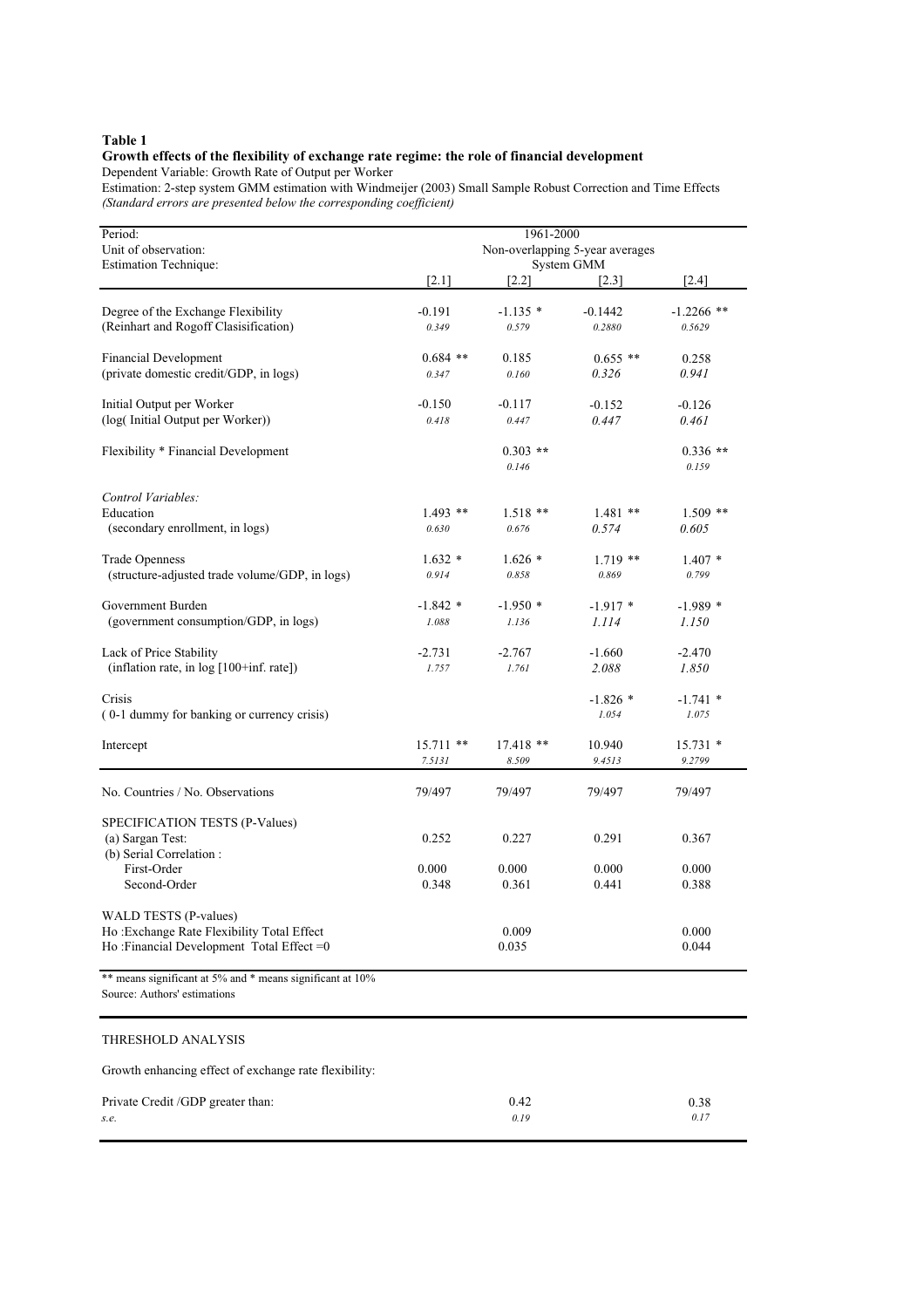### **Growth effects of real effective exchange rate volatility: the role of financial development**

Dependent Variable: Growth Rate of Output per Worker

Estimation: 2-step system GMM estimation with Windmeijer (2003) Small Sample Robust Correction and Time Effects *(Standard errors are presented below the corresponding coefficient)*

| Period:                                                   | 1961-2000                       |             |             |             |  |  |  |
|-----------------------------------------------------------|---------------------------------|-------------|-------------|-------------|--|--|--|
| Unit of observation:                                      | Non-overlapping 5-year averages |             |             |             |  |  |  |
| <b>Estimation Technique:</b>                              |                                 |             | System GMM  |             |  |  |  |
|                                                           | [3.1]                           | [3.2]       | [3.3]       | [3.4]       |  |  |  |
| Real Exchange Rate Volatility                             | $-0.637$ **                     | $-3.124$ ** | $-0.554$ ** | $-3.319$ ** |  |  |  |
|                                                           | 0.273                           | 1.204       | 0.262       | 1.208       |  |  |  |
|                                                           |                                 |             |             |             |  |  |  |
| Financial Development                                     | $1.111**$                       | $-0.650$    | $0.987**$   | $-0.729$    |  |  |  |
| (private domestic credit/GDP, in logs)                    | 0.455                           | 0.808       | 0.402       | 0.821       |  |  |  |
| Initial Output per Worker                                 | $-1.112$ **                     | $-0.530$    | $-1.025$ ** | $-0.828$ ** |  |  |  |
| (log(Initial Output per Worker))                          | 0.391                           | 0.474       | 0.360       | 0.404       |  |  |  |
|                                                           |                                 |             |             |             |  |  |  |
| Exchange Rate Volatility * Financial Development          |                                 | $0.677$ **  |             | $0.706$ **  |  |  |  |
|                                                           |                                 | 0.262       |             | 0.277       |  |  |  |
| Control Variables:                                        |                                 |             |             |             |  |  |  |
| Education                                                 | $1.807$ **                      | $1.778$ **  | $1.976$ **  | $2.378$ **  |  |  |  |
| (secondary enrollment, in logs)                           | 0.532                           | 0.694       | 0.465       | 0.585       |  |  |  |
|                                                           |                                 |             |             |             |  |  |  |
| <b>Trade Openness</b>                                     |                                 |             |             |             |  |  |  |
| (structure-adjusted trade volume/GDP, in logs)            | $1.053*$                        | $1.115**$   | $1.420$ **  | $1.579*$    |  |  |  |
|                                                           | .5722                           | .7693       | .5693       | 0.9748      |  |  |  |
| Government Burden                                         | $-0.416$                        | -0.928      | $-1.068$    | $-0.871$    |  |  |  |
| (government consumption/GDP, in logs)                     | 1.153                           | 1.070       | 1.104       | 1.372       |  |  |  |
|                                                           |                                 |             |             |             |  |  |  |
| Lack of Price Stability                                   | $-2.569$ *                      | $-1.961$    | $-1.872*$   | $-1.172$    |  |  |  |
| (inflation rate, in $log[100+inf. rate]$ )                | 1.487                           | 1.237       | 1.117       | 1.379       |  |  |  |
|                                                           |                                 |             |             |             |  |  |  |
| Crisis                                                    |                                 |             | $-2.250$ ** | $-2.857$ ** |  |  |  |
| (banking or currency crisis)                              |                                 |             | 0.878       | 1.374       |  |  |  |
| Intercept                                                 | 18.325 **                       | $13.346$ ** | 15.689 **   | 14.556 **   |  |  |  |
|                                                           | 7.043                           | 5.072       | 5.848       | 6.971       |  |  |  |
|                                                           |                                 |             |             |             |  |  |  |
| No. Countries / No. Observations                          | 83/548                          | 83/548      | 83/548      | 83/548      |  |  |  |
| SPECIFICATION TESTS (P-Values)                            |                                 |             |             |             |  |  |  |
| (a) Sargan Test:                                          | 0.461                           | 0.241       | 0.663       | 0.187       |  |  |  |
| (b) Serial Correlation :                                  |                                 |             |             |             |  |  |  |
| First-Order                                               | 0.000                           | 0.000       | 0.000       | 0.000       |  |  |  |
| Second-Order                                              | 0.462                           | 0.383       | 0.572       | 0.516       |  |  |  |
|                                                           |                                 |             |             |             |  |  |  |
| WALD TESTS (P-values)                                     |                                 |             |             |             |  |  |  |
| Ho: Exchange Rate Flexibility Total Effect=0              |                                 | 0.000       |             | 0.000       |  |  |  |
| Ho: Financial Development Total Effect = $0$              |                                 | 0.032       |             | 0.012       |  |  |  |
| ** means significant at 5% and * means significant at 10% |                                 |             |             |             |  |  |  |

Source: Authors' estimations

#### THRESHOLD ANALYSIS

Growth enhancing effect of exchange rate flexibility if:

| Private Credit /GDP greater than: | 1.01 | 1.10 |
|-----------------------------------|------|------|
| s.e                               | 0.34 | 0.39 |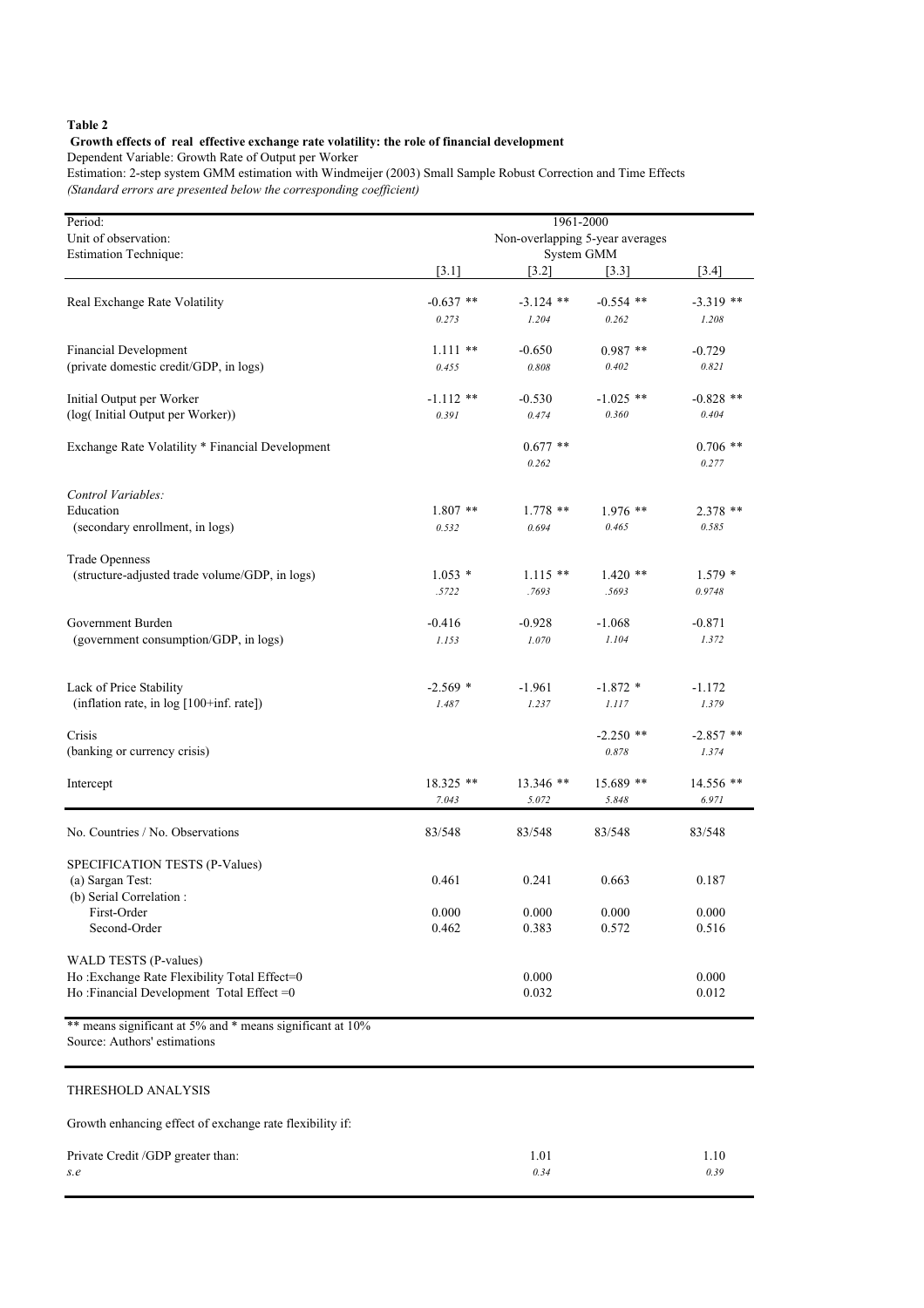#### **Growth effects of effective exchange rate real overvaluation: the role of financial development** Dependent Variable: Growth Rate of Output per Worker

Estimation: 2-step system GMM estimation with Windmeijer (2003) Small Sample Robust Correction and Time Effec *(Standard errors are presented below the corresponding coefficient)*

| Period:<br>Unit of observation:<br><b>Estimation Technique:</b>                                                                    | 1961-2000<br>Non-overlapping 5-year averages<br>System GMM |                         |                        |                         |  |
|------------------------------------------------------------------------------------------------------------------------------------|------------------------------------------------------------|-------------------------|------------------------|-------------------------|--|
|                                                                                                                                    | $[4.1]$                                                    | $[4.2]$                 | [4.3]                  | $[4.4]$                 |  |
| Degree of the Real Exchange Rate Overvaluation<br>(log deviation from equilibrium exchange rate)                                   | $-0.9949$ **<br>0.5038                                     | $-1.1618*$<br>0.7108    | $-1.1760$ **<br>0.5339 | $-1.1787$ **<br>0.6590  |  |
| <b>Financial Development</b><br>(private domestic credit/GDP, in logs)                                                             | $0.6361*$<br>0.3446                                        | $-0.1007$<br>2.5091     | $0.5948*$<br>0.3296    | $-0.0404$<br>2.1631     |  |
| Initial Output per Worker<br>(log(Initial Output per Worker))                                                                      | $-0.0384$<br>0.3815                                        | $-0.3604$<br>0.5308     | $-0.0574$<br>0.3690    | $-0.3545$<br>0.5181     |  |
| Real overvaluation * Financial Development                                                                                         |                                                            | $0.2053$ **<br>0.0769   |                        | $0.1629$ **<br>0.0818   |  |
| Control Variables:<br>Education<br>(secondary enrollment, in logs)                                                                 | $1.1854*$<br>0.6131                                        | $1.5315**$<br>0.7724    | $1.2454$ **<br>0.5952  | $1.6449$ **<br>0.8002   |  |
| <b>Trade Openness</b><br>(structure-adjusted trade volume/GDP, in logs)                                                            | $1.3277$ **<br>0.6264                                      | $1.6194$ **<br>0.6876   | $1.4615*$<br>0.8116    | $1.6297$ **<br>0.7773   |  |
| Government Burden<br>(government consumption/GDP, in logs)                                                                         | $-1.4566*$<br>0.8274                                       | $-2.1841$<br>1.3576     | $-1.3286$<br>0.8749    | $-1.9306$<br>1.4829     |  |
| Lack of Price Stability<br>(inflation rate, in log [100+inf. rate])                                                                | $-4.5052$ **<br>1.0087                                     | $-3.8190**$<br>1.1602   | $-3.8574$ **<br>0.9345 | $-3.7077$ **<br>0.8811  |  |
| Crisis<br>(banking or currency crisis)                                                                                             |                                                            |                         | $-1.2813$<br>1.3257    | $-2.0817$<br>1.2843     |  |
| Intercept                                                                                                                          | $27.6120$ **<br>5.7204                                     | 27.5510 **<br>8.7510    | 25.1475 **<br>5.5564   | $26.8815$ **<br>7.6262  |  |
| No. Countries / No. Observations                                                                                                   | 83/548                                                     | 83/548                  | 83/548                 | 83/548                  |  |
| SPECIFICATION TESTS (P-Values)<br>(a) Sargan Test:<br>(b) Serial Correlation:<br>First-Order                                       | 0.413<br>0.000                                             | 0.224<br>0.000          | 0.279<br>0.000         | 0.220<br>0.000          |  |
| Second-Order<br>WALD TESTS (P-values)<br>Ho: Exchange Rate Flexibility Total Effect=0<br>Ho: Financial Development Total Effect =0 | 0.268                                                      | 0.278<br>0.000<br>0.037 | 0.359                  | 0.271<br>0.000<br>0.028 |  |
| ** means significant at 5% and * means significant at 10%<br>Source: Authors' estimations                                          |                                                            |                         |                        |                         |  |
| THRESHOLD ANALYSIS                                                                                                                 |                                                            |                         |                        |                         |  |
| Growth enhancing effect overvaluation:                                                                                             |                                                            |                         |                        |                         |  |
| Private Credit /GDP greater than:                                                                                                  |                                                            | 1.63                    |                        | 1.28                    |  |

*s.e. 0.65 0.48*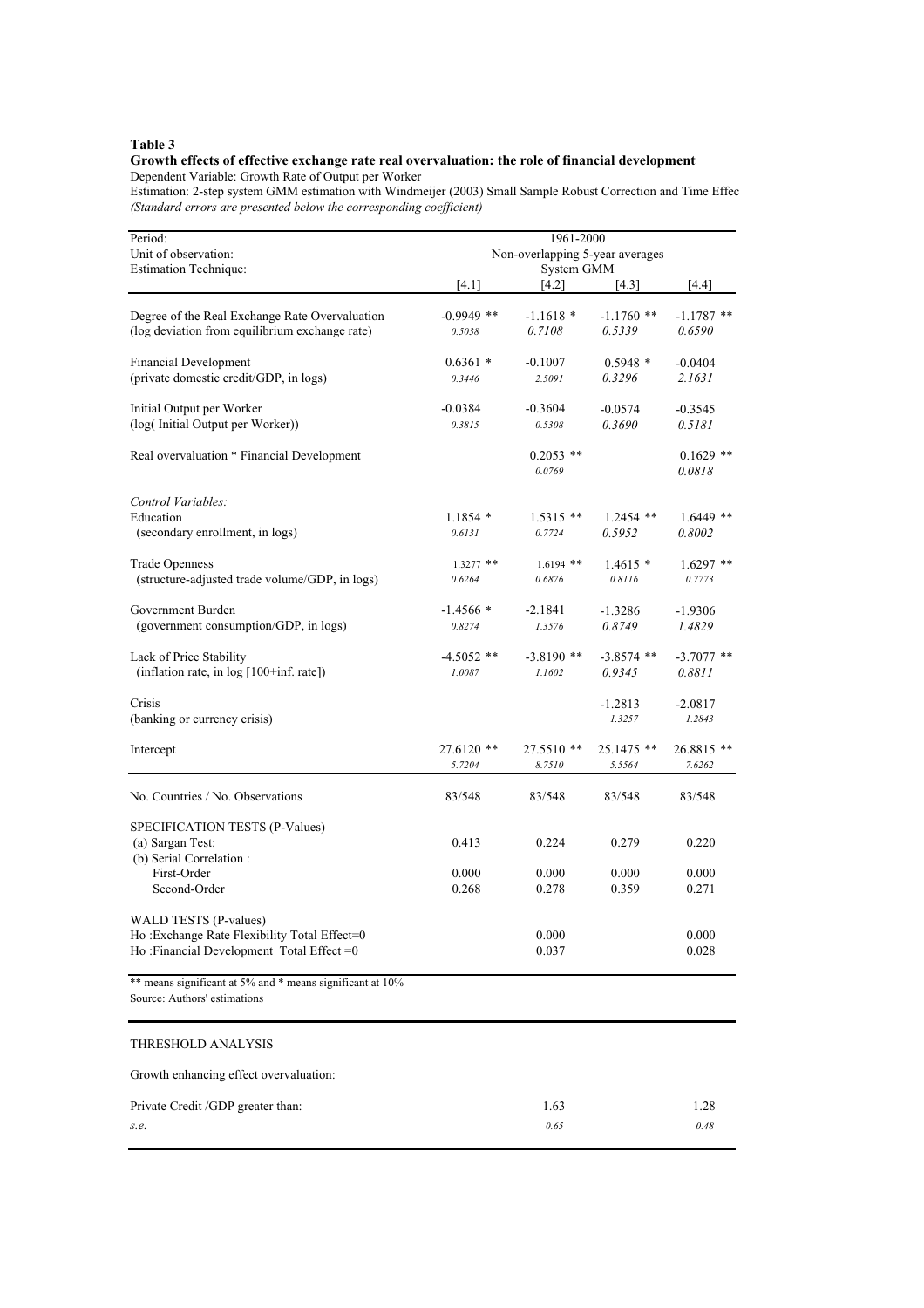#### **Growth effects of the flexibility of exchange rate regime, real exchange rate volatility and real overvaluation: the role of distance to the technological frontier**

Dependent Variable: Growth Rate of Output per Worker

Estimation: 2-step system GMM estimation with Windmeijer (2003) Small Sample Robust Correction and Time Ef *(Standard errors are presented below the corresponding coefficient)*

| Period:                                                   | 1961-2000                       |             |                |  |  |
|-----------------------------------------------------------|---------------------------------|-------------|----------------|--|--|
| Unit of observation:                                      | Non-overlapping 5-year averages |             |                |  |  |
| Estimation Technique:                                     |                                 | System GMM  |                |  |  |
|                                                           | [5.1]                           | [5.2]       | [5.3]          |  |  |
|                                                           |                                 |             |                |  |  |
| Degree of the Exchange Flexibility                        | $-4.845$ **                     |             |                |  |  |
| (Reinhart and Rogoff Clasisification)                     | 2.287                           |             |                |  |  |
|                                                           |                                 |             |                |  |  |
| Real Exchange Rate Volatility                             |                                 | $-3.361$ *  |                |  |  |
|                                                           |                                 | 1.797       |                |  |  |
| Degree of the Real Exchange Rate Overvaluation            |                                 |             | $-3.886$ **    |  |  |
| (log deviation from equilibrium exchange rate)            |                                 |             | 1.308          |  |  |
|                                                           |                                 |             |                |  |  |
| <b>Financial Development</b>                              | $0.640$ **                      | $1.180**$   | $0.593*$       |  |  |
| (private domestic credit/GDP, in logs)                    | 0.315                           | 0.504       | 0.305          |  |  |
|                                                           |                                 |             |                |  |  |
| Initial Output per Worker                                 | $-1.474$ **                     | $-1.830$ ** | $-3.074$       |  |  |
| (log(Initial Output per Worker))                          | 0.641                           | 0.595       | 2.126          |  |  |
|                                                           |                                 |             |                |  |  |
| Flexibility*Initial Ouput Per Worker                      | $0.568$ **                      |             |                |  |  |
|                                                           | 0.265                           |             |                |  |  |
|                                                           |                                 |             |                |  |  |
| Exchange Rate Volatility*Initial Ouput Per Worker         |                                 | $0.358$ **  |                |  |  |
|                                                           |                                 | 0.173       |                |  |  |
| Real overvaluation*Initial Ouput Per Worker               |                                 |             | $* *$<br>0.401 |  |  |
|                                                           |                                 |             | 0.180          |  |  |
|                                                           |                                 |             |                |  |  |
| Control Variables:                                        |                                 |             |                |  |  |
| Education                                                 | $1.505$ **                      | $2.470$ **  | $1.518$ **     |  |  |
| (secondary enrollment, in logs)                           | 0.703                           | 0.567       | 0.678          |  |  |
|                                                           |                                 |             |                |  |  |
| <b>Trade Openness</b>                                     | 1.003                           | 1.137       | $1.212*$       |  |  |
| (structure-adjusted trade volume/GDP, in logs)            | 0.718                           | 1.1022      | 0.706          |  |  |
| Government Burden                                         | $-0.952$                        | $-0.795$    | $-1.327$       |  |  |
| (government consumption/GDP, in logs)                     | 1.419                           | 1.261       | 0.988          |  |  |
|                                                           |                                 |             |                |  |  |
| Lack of Price Stability                                   | $-4.006$ **                     | $-2.034$    | $-3.801$ **    |  |  |
| (inflation rate, in $log[100+inf. rate]$ )                | 0.981                           | 1.347       | 0.945          |  |  |
|                                                           |                                 |             |                |  |  |
| Crisis                                                    | $-1.889*$                       | $-2.623$ ** | $-1.908$ *     |  |  |
| (0-1 dummy for banking or currency crisis)                | 1.064                           | 1.184       | 1.050          |  |  |
|                                                           |                                 |             |                |  |  |
| Intercept                                                 | 30.217 **                       | $20.266$ ** | $46.119$ **    |  |  |
|                                                           | 6.837                           | 7.668       | 16.205         |  |  |
| No. Countries / No. Observations                          | 79/497                          | 83/548      | 83/548         |  |  |
|                                                           |                                 |             |                |  |  |
| SPECIFICATION TESTS (P-Values)                            |                                 |             |                |  |  |
| (a) Sargan Test:                                          | 0.595                           | 0.180       | 0.423          |  |  |
| (b) Serial Correlation:                                   |                                 |             |                |  |  |
| First-Order                                               | 0.000                           | 0.000       | 0.000          |  |  |
| Second-Order                                              | 0.364                           | 0.417       | 0.312          |  |  |
| WALD TESTS (P-values)                                     |                                 |             |                |  |  |
| Ho: Exchange Rate Measure Total Effect=0                  | 0.000                           | 0.017       | 0.000          |  |  |
| Ho:Initial Output Total Effect =0                         | 0.014                           | 0.000       | 0.000          |  |  |
|                                                           |                                 |             |                |  |  |
| ** means significant at 5% and * means significant at 10% |                                 |             |                |  |  |
| Source: Authors' estimations                              |                                 |             |                |  |  |
| THRESHOLD ANALYSIS                                        |                                 |             |                |  |  |
| Growth enhancing effect of each exchange rate measure:    |                                 |             |                |  |  |
| Ouput Per Worker greater than (1995 US\$)                 | 5099                            | 12063.4     | 16047          |  |  |
| s.e.                                                      | 2321                            | 5329        | 6477           |  |  |
|                                                           |                                 |             |                |  |  |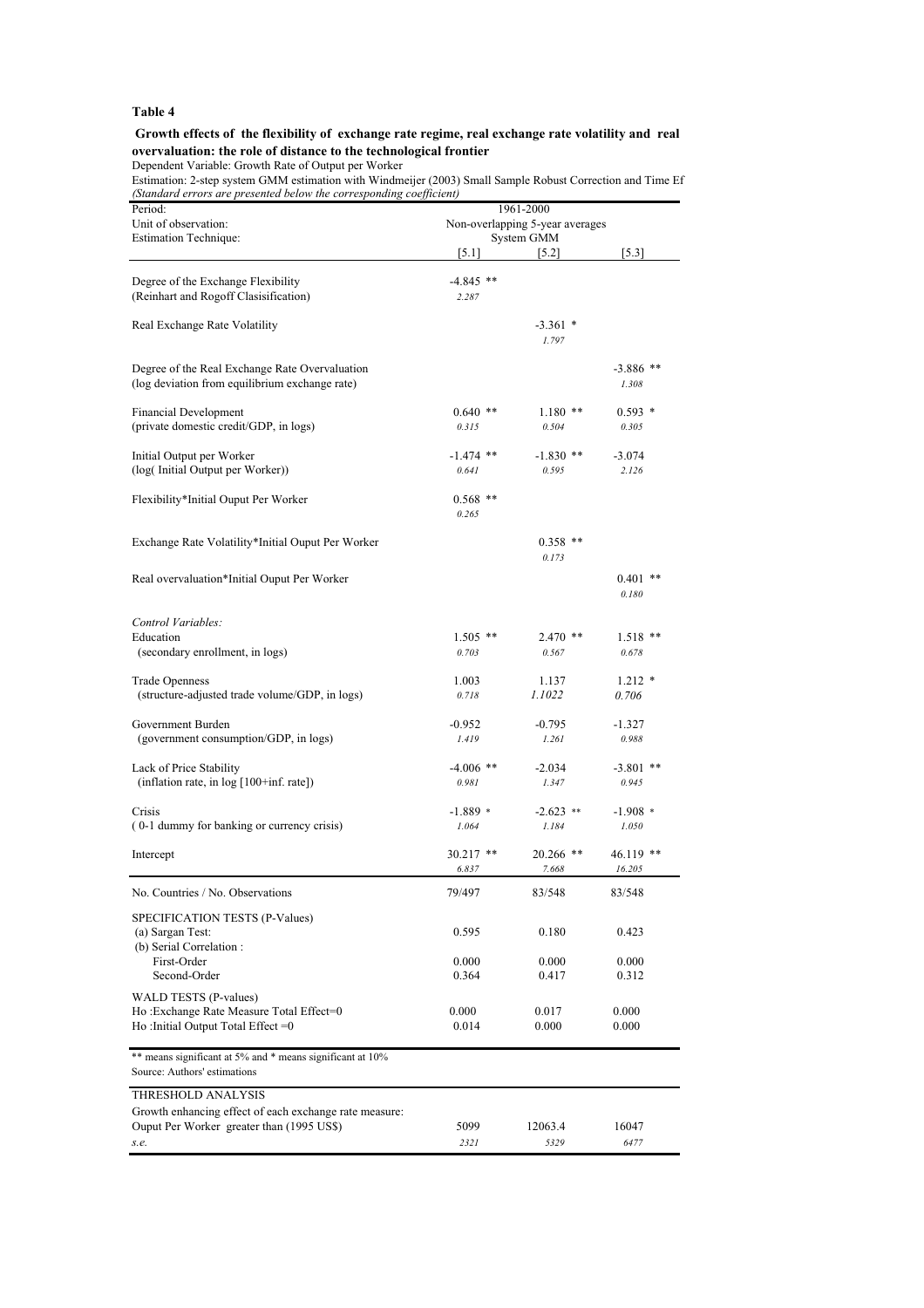### **Growth effects of the flexibility of exchange rate regime and term of trade growth**

Dependent Variable: Growth Rate of Output per Worker

Estimation: 2-step system GMM estimation with Windmeijer (2003) Small Sample Robust Correction and Time Effects *(Standard errors are presented below the corresponding coefficient)*

| Unit of observation:<br>Non-overlapping 5-year averages<br>System GMM<br><b>Estimation Technique:</b><br>$[6.3]$<br>[6.1]<br>[6.2]<br>Term of Trade Growth<br>$0.083*$<br>$0.327*$<br>$0.385**$<br>(Growth Rate of Term of Trade Index)<br>0.049<br>0.169<br>0.173<br>Degree of the Exchange Flexibility<br>$-0.126$<br>(Reinhart and Rogoff classification)<br>0.350<br>$0.783*$<br><b>Financial Development</b><br>$0.572*$<br>0.285<br>(private domestic credit/GDP, in logs)<br>0.395<br>0.192<br>0.322 |  |
|-------------------------------------------------------------------------------------------------------------------------------------------------------------------------------------------------------------------------------------------------------------------------------------------------------------------------------------------------------------------------------------------------------------------------------------------------------------------------------------------------------------|--|
|                                                                                                                                                                                                                                                                                                                                                                                                                                                                                                             |  |
|                                                                                                                                                                                                                                                                                                                                                                                                                                                                                                             |  |
|                                                                                                                                                                                                                                                                                                                                                                                                                                                                                                             |  |
|                                                                                                                                                                                                                                                                                                                                                                                                                                                                                                             |  |
|                                                                                                                                                                                                                                                                                                                                                                                                                                                                                                             |  |
|                                                                                                                                                                                                                                                                                                                                                                                                                                                                                                             |  |
|                                                                                                                                                                                                                                                                                                                                                                                                                                                                                                             |  |
|                                                                                                                                                                                                                                                                                                                                                                                                                                                                                                             |  |
|                                                                                                                                                                                                                                                                                                                                                                                                                                                                                                             |  |
| Initial Output per Worker<br>$-0.887*$<br>$-0.644$ *<br>$-0.702$                                                                                                                                                                                                                                                                                                                                                                                                                                            |  |
| (log(Initial Output per Worker))<br>0.531<br>0.381<br>0.465                                                                                                                                                                                                                                                                                                                                                                                                                                                 |  |
| Flexibility*Term of Trade Growth<br>$-0.107$ **<br>$-0.136$ **                                                                                                                                                                                                                                                                                                                                                                                                                                              |  |
| 0.044<br>0.062                                                                                                                                                                                                                                                                                                                                                                                                                                                                                              |  |
| Flexibility*Financial Development<br>$0.357$ **                                                                                                                                                                                                                                                                                                                                                                                                                                                             |  |
| 0.159                                                                                                                                                                                                                                                                                                                                                                                                                                                                                                       |  |
| Control Variables:                                                                                                                                                                                                                                                                                                                                                                                                                                                                                          |  |
| Education<br>$2.045$ **<br>$2.301$ **<br>$2.301$ **                                                                                                                                                                                                                                                                                                                                                                                                                                                         |  |
| (secondary enrollment, in logs)<br>0.542<br>0.467<br>0.571                                                                                                                                                                                                                                                                                                                                                                                                                                                  |  |
| <b>Trade Openness</b><br>0.980<br>1.493<br>$1.385*$                                                                                                                                                                                                                                                                                                                                                                                                                                                         |  |
| (structure-adjusted trade volume/GDP, in logs)<br>0.746<br>0.706<br>1.074                                                                                                                                                                                                                                                                                                                                                                                                                                   |  |
| Government Burden<br>$-1.033$<br>$-0.762$<br>$-0.707$                                                                                                                                                                                                                                                                                                                                                                                                                                                       |  |
| (government consumption/GDP, in logs)<br>0.738<br>1.191<br>0.982                                                                                                                                                                                                                                                                                                                                                                                                                                            |  |
| Lack of Price Stability<br>$-3.349$ **<br>$-4.354$ **<br>$-3.560$ **                                                                                                                                                                                                                                                                                                                                                                                                                                        |  |
| (inflation rate, in log [100+inf. rate])<br>1.189<br>1.784<br>1.432                                                                                                                                                                                                                                                                                                                                                                                                                                         |  |
| Crisis<br>$-2.043$ *<br>$-2.104$ *<br>$-1.999*$                                                                                                                                                                                                                                                                                                                                                                                                                                                             |  |
| (0-1 dummy for banking or currency crisis)<br>1.054<br>1.065<br>1.050                                                                                                                                                                                                                                                                                                                                                                                                                                       |  |
| $20.222$ **<br>$32.117$ **<br>35.334 **<br>Intercept                                                                                                                                                                                                                                                                                                                                                                                                                                                        |  |
| 4.044<br>10.706<br>9.815                                                                                                                                                                                                                                                                                                                                                                                                                                                                                    |  |
| No. Countries / No. Observations<br>83/548<br>83/548<br>79/494                                                                                                                                                                                                                                                                                                                                                                                                                                              |  |
| SPECIFICATION TESTS (P-Values)                                                                                                                                                                                                                                                                                                                                                                                                                                                                              |  |
| 0.130<br>(a) Sargan Test:<br>0.420<br>0.680                                                                                                                                                                                                                                                                                                                                                                                                                                                                 |  |
| (b) Serial Correlation:                                                                                                                                                                                                                                                                                                                                                                                                                                                                                     |  |
| First-Order<br>0.000<br>0.000<br>0.000<br>Second-Order<br>0.400<br>0.450<br>0.450                                                                                                                                                                                                                                                                                                                                                                                                                           |  |

\*\* means significant at 5% and \* means significant at 10%

Source: Authors' estimations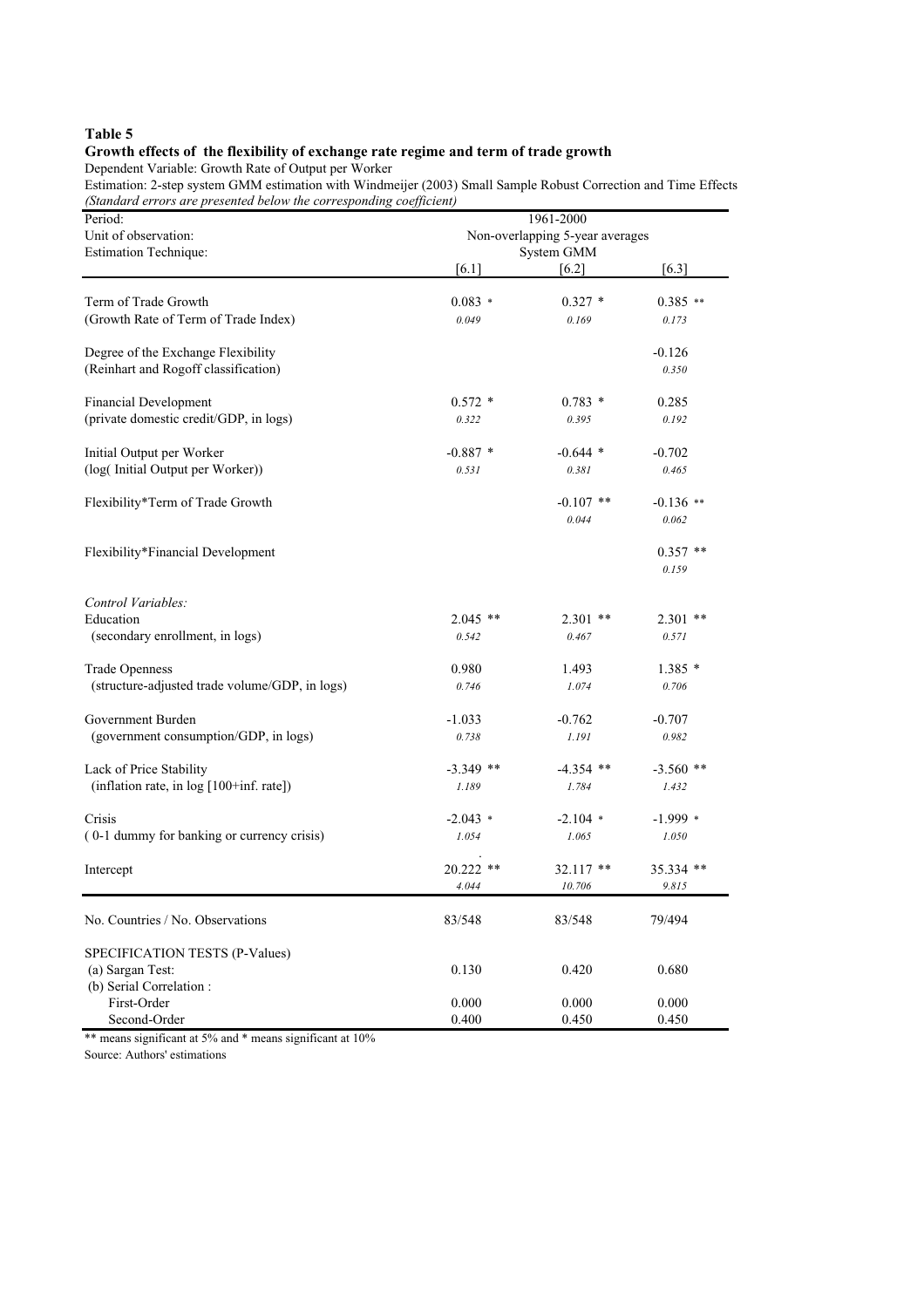#### **Table A 1: Growth effects of the flexibility of exchange rate regime**

#### **Robustness: Different Time Windows**

Dependent Variable: Growth Rate of Output per Worker

Estimation: 2-step system GMM estimation with Windmeijer (2003) Small Sample Robust Correction and Time Effects *(Standard errors are presented below the corresponding coefficient)*

| Period:                                                                                    | 1970-2000                                     | 1975-2000            | 1960-1980         | 1970-1990         | 1980-2000                     |
|--------------------------------------------------------------------------------------------|-----------------------------------------------|----------------------|-------------------|-------------------|-------------------------------|
| Unit of observation:<br><b>Estimation Technique:</b>                                       | Non-overlapping 5-year averages<br>System GMM |                      |                   |                   |                               |
|                                                                                            | [1]                                           | $\lceil 2 \rceil$    | [3]               | [4]               | [5]                           |
| Degree of the Exchange Flexibility<br>(Reinhart and Rogoff Clasisification)                | $-1.742$ **<br>0.745                          | $-3.090$ **<br>1.453 | $-1.189$<br>2.010 | $-2.381$<br>1.126 | *<br>$-3.366$ **<br>1.540     |
| <b>Financial Development</b><br>(private domestic credit/GDP, in logs)                     | $-0.800$<br>0.666                             | $-2.055$<br>1.455    | 0.080<br>0.126    | $-2.040$<br>1.280 | $-2.110$<br>1.550             |
| Initial Output per Worker<br>(log(Initial Output per Worker))                              | 0.132<br>0.378                                | 0.102<br>0.540       | 0.002<br>0.371    | 0.240<br>0.480    | 0.698<br>0.540                |
| <b>Flexibility * Financial Development</b>                                                 | $0.428**$<br>0.229                            | $0.751$ **<br>0.321  | 0.330<br>0.340    | 0.493<br>0.274    | $\star$<br>$0.749**$<br>0.353 |
| No. Countries / No. Observations                                                           | 79/421                                        | 79/352               | 78/273            | 78/275            | 79/282                        |
| SPECIFICATION TESTS (P-Values)<br>(a) Sargan Test:<br>(b) Second Order Serial Correlation: | 0.596<br>0.125                                | 0.269<br>0.619       | 0.279<br>0.153    | 0.162<br>0.269    | 0.155<br>0.47                 |

\*\* means significant at 5% and \* means significant at 10%

#### **Table A 2: Growth effects of the real effective exchange rate volatility**

#### **Robustness: Different Time Windows**

Dependent Variable: Growth Rate of Output per Worker

Estimation: 2-step system GMM estimation with Windmeijer (2003) Small Sample Robust Correction and Time Effects *(Standard errors are presented below the corresponding coefficient)*

| Period:                                                 | 1970-2000                       | 1975-2000         | 1960-1980 | 1970-1990   | 1980-2000   |  |
|---------------------------------------------------------|---------------------------------|-------------------|-----------|-------------|-------------|--|
| Unit of observation:                                    | Non-overlapping 5-year averages |                   |           |             |             |  |
| <b>Estimation Technique:</b>                            | System GMM                      |                   |           |             |             |  |
|                                                         | [1]                             | $\lceil 2 \rceil$ | [3]       | [4]         | [5]         |  |
| Real Exchange Rate Volatility                           | $-4.002$ **                     | $-4.493$ **       | $-3.561$  | $-5.231$ ** | $-3.934$ ** |  |
|                                                         | 0.464                           | 1.587             | 2.720     | 1.630       | 1.326       |  |
| <b>Financial Development</b>                            | $-1.747$                        | $-2.566*$         | $-1.064$  | $-3.325$ ** | $-2.501$ ** |  |
| (private domestic credit/GDP, in logs)                  | 1.159                           | 1.373             | 2.396     | 1.265       | 1.149       |  |
| Initial Output per Worker                               | $-0.374$                        | $1.009*$          | $-0.949$  | 0.486       | 0.928       |  |
| (log(Initial Output per Worker))                        | 0.474                           | 0.606             | 0.855     | 0.522       | 0.664       |  |
| <b>Exchange Rate Volatility * Financial Development</b> | $1.030**$                       | $1.077**$         | 0.716     | $1.249**$   | $0.939**$   |  |
|                                                         | 0.464                           | 0.464             | 0.464     | 0.412       | 0.401       |  |
| No. Countries / No. Observations                        | 83/475                          | 83/398            | 83/307    | 83/318      | 83/319      |  |
| SPECIFICATION TESTS (P-Values)                          |                                 |                   |           |             |             |  |
| (a) Sargan Test:                                        | 0.14                            | 0.11              | 0.22      | 0.41        | 0.10        |  |
| (b) Second Order Serial Correlation:                    | 0.17                            | 0.66              | 0.96      | 0.72        | 0.61        |  |

\*\* means significant at 5% and \* means significant at 10%

Note: The specification of the regression is identical to regression 3, Table 1. The coefficients for the other control variables - secondary Schooling, Inflation, Openness to Trade and Government Size - are not reported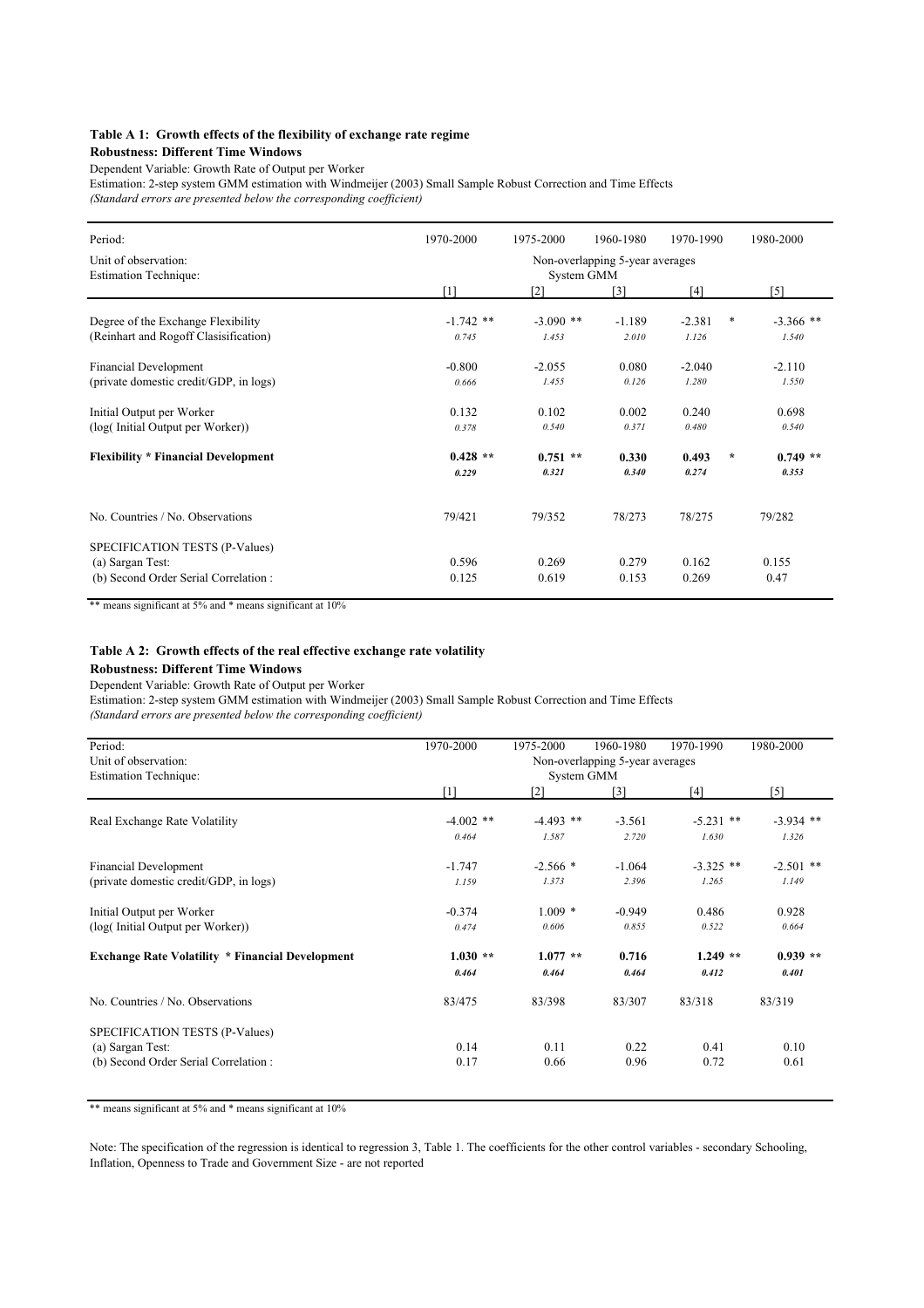### **Table A 3: Growth effects of the flexibility of exchange rate regime Robustness: Different Exchange Rate Regime Classifications**

Dependent Variable: Growth Rate of Output per Worker

Estimation: 2-step system GMM estimation with Windmeijer (2003) Small Sample Robust Correction and Time Effects *(Standard errors are presented below the corresponding coefficient)*

| Period:                                                                                    | 1970-2000                       | 1970-2000                  | 1970-2000                                     | 1970-2000                                     |  |  |  |  |
|--------------------------------------------------------------------------------------------|---------------------------------|----------------------------|-----------------------------------------------|-----------------------------------------------|--|--|--|--|
| Unit of observation:                                                                       | Non-overlapping 5-year averages |                            |                                               |                                               |  |  |  |  |
| <b>Estimation Technique:</b>                                                               | System GMM                      |                            |                                               |                                               |  |  |  |  |
| <b>Exchange Rate Classification</b>                                                        | De Facto<br>(RR Coarse)         | De Facto<br>(Gosh and al.) | De Facto<br>(Initial Levy-<br>Leyati and al.) | De Facto<br>(Modified Levy<br>Leyati and al.) |  |  |  |  |
| Degree of the Exchange Flexibility                                                         | $-0.863$ **<br>0.390            | $-2.280$ **<br>0.954       | 1.628<br>1.660                                | $-2.795$ **<br>1.207                          |  |  |  |  |
| <b>Financial Development</b>                                                               | $-1.270$<br>0.963               | $-0.740$<br>0.990          | $-0.462$<br>0.500                             | $-1.017$<br>1.100                             |  |  |  |  |
| Initial Output per Worker<br>(log(Initial Output per Worker))                              | $-0.085$<br>0.430               | $-0.180$<br>0.489          | $-0.391$<br>0.630                             | $-1.076$ *<br>0.639                           |  |  |  |  |
| <b>Flexibility * Financial Development</b>                                                 | $0.215**$<br>0.080              | $0.830**$<br>0.435         | $-0.462$<br>0.501                             | $0.688**$<br>0.335                            |  |  |  |  |
| No. Countries / No. Observations                                                           | 79/421                          | 79/401                     | 79/418                                        | 79/388                                        |  |  |  |  |
| SPECIFICATION TESTS (P-Values)<br>(a) Sargan Test:<br>(b) Second Order Serial Correlation: | 0.24<br>0.565                   | 0.585<br>0.114             | 0.31<br>0.59                                  | 0.35<br>0.41                                  |  |  |  |  |

\*\* means significant at 5% and \* means significant at 10%

Note: The specification of the regression is identical to regression 3, Table 1. The coefficients for the other control variables - secondary Schooling, Inflation, Openness to Trade and Government Size - are not reported

**Exchange Rate Flexibility Annual Coding:**

De Facto (RR Coarse) : 13 ways Reinhart and Rogoff Coarse Classification (1: Fix to 13: Float)

De Facto (Gosh and al.): 3 ways Consensus Classification 1=Fix and Peg Regime , 2 = Intermediated Regime, 3 = Floating Regime

De Facto (Levy-Yeyati and al.): 4 ways Classification coded as (1: Fix; 2: Peg ; 3 Managed Float; 4 Float)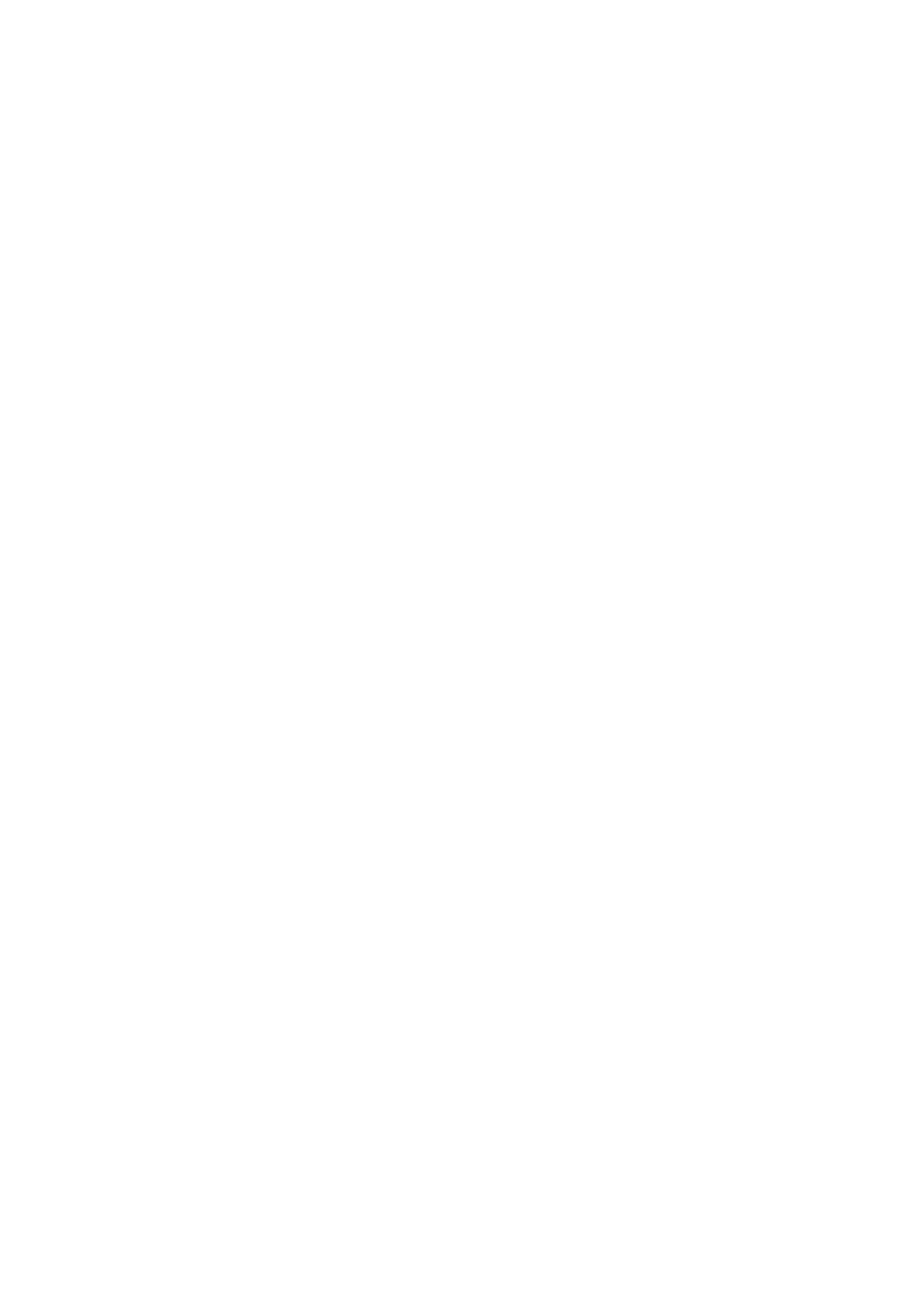### **Table A 4: Growth effects of the flexibility of exchange rate regime Robustness: Different Measures of Financial Development**

Dependent Variable: Growth Rate of Output per Worker

Estimation: 2-step system GMM estimation with Windmeijer (2003) Small Sample Robust Correction and Time Effects *(Standard errors are presented below the corresponding coefficient)*

| Period:                                    | 1970-2000                       | 1970-2000   |  |  |  |
|--------------------------------------------|---------------------------------|-------------|--|--|--|
| Unit of observation:                       | Non-overlapping 5-year averages |             |  |  |  |
| <b>Estimation Technique:</b>               | System GMM                      |             |  |  |  |
|                                            |                                 |             |  |  |  |
|                                            |                                 |             |  |  |  |
| Degree of the Exchange Flexibility         | $-1.530$ **                     | $-1.602$ ** |  |  |  |
| (Reinhart and Rogoff Clasisification)      | 0.510                           | 0.489       |  |  |  |
|                                            |                                 |             |  |  |  |
| <b>Financial Development</b>               | $-1.630$                        |             |  |  |  |
| (Liquid Liabilities/GDP)                   | 1.210                           |             |  |  |  |
|                                            |                                 |             |  |  |  |
| <b>Financial Development</b>               |                                 | $-3.510*$   |  |  |  |
| (Deposit Money Banks Assets/GDP)           |                                 | 1.970       |  |  |  |
|                                            |                                 |             |  |  |  |
| Initial Output per Worker                  | 0.410                           | 0.860       |  |  |  |
| (log(Initial Output per Worker))           | 0.489                           | 0.604       |  |  |  |
|                                            |                                 |             |  |  |  |
| <b>Flexibility * Financial Development</b> | $0.670**$                       | $1.172 *$   |  |  |  |
|                                            | 0.290                           | 0.707       |  |  |  |
|                                            |                                 |             |  |  |  |
|                                            |                                 |             |  |  |  |
| No. Countries / No. Observations           | 77/400                          | 77/404      |  |  |  |
|                                            |                                 |             |  |  |  |
| SPECIFICATION TESTS (P-Values)             |                                 |             |  |  |  |
| (a) Sargan Test:                           | 0.342                           | 0.523       |  |  |  |
| (b) Second Order Serial Correlation:       | 0.121                           | 0.122       |  |  |  |
|                                            |                                 |             |  |  |  |

\*\* means significant at 5% and \* means significant at 10%

Source: Authors' estimations

Note: The specification of the regression is identical to regression 3, Table 1. The coefficients for the other control variables - secondary Schooling, Inflation, Openness to Trade and Government Size - are not reported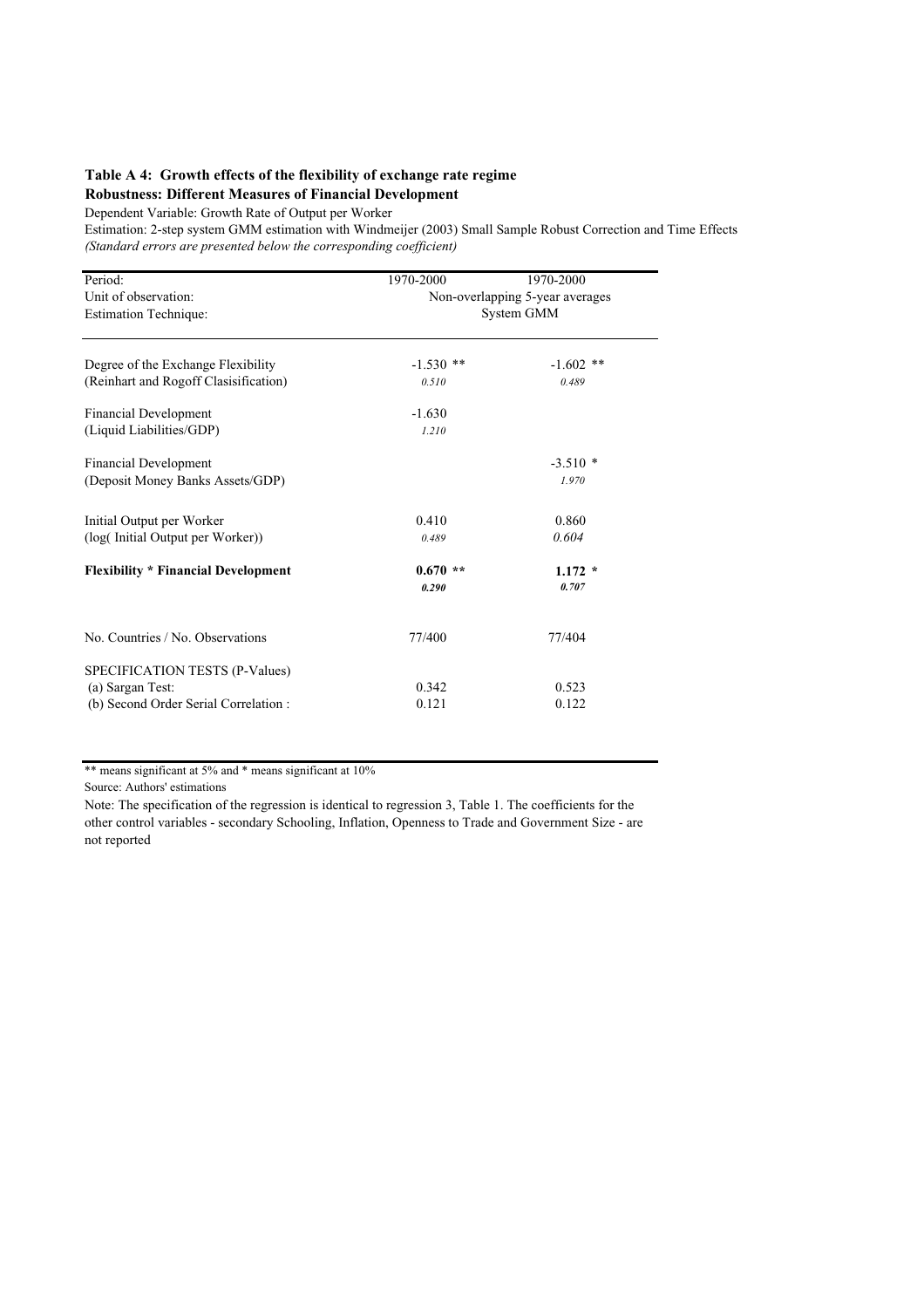#### **Table A 5: Growth effects of the flexibility of exchange rate regime**

### **Robustness: Omission of a Continent**

Dependent Variable: Growth Rate of Output per Worker

Estimation: 2-step system GMM estimation with Windmeijer (2003) Small Sample Robust Correction and Time Effects

*(Standard errors are presented below the corresponding coefficient)*

| <b>Continent Omitted</b>                                                                |                        | East Asia Europe and<br>and Pacific Central Asia | Latin America<br>and the<br>Caribbean | Middle East<br>and North<br>Africa            | North<br>America      | South Asia              | Sub-Saharan<br>Africa   |
|-----------------------------------------------------------------------------------------|------------------------|--------------------------------------------------|---------------------------------------|-----------------------------------------------|-----------------------|-------------------------|-------------------------|
| Period:                                                                                 |                        |                                                  |                                       | 1970-2000                                     |                       |                         |                         |
| Unit of observation:<br><b>Estimation Technique:</b>                                    |                        |                                                  |                                       | Non-overlapping 5-year averages<br>System GMM |                       |                         |                         |
|                                                                                         | $\lceil 1 \rceil$      | $\lceil 2 \rceil$                                | $[3]$                                 | [4]                                           | $[5]$                 | [6]                     | [7]                     |
| Degree of the Exchange Flexibility<br>(Reinhart and Rogoff Clasisification)             | $-1.608$<br>$[0.702]*$ | $-1.944$<br>$[1.136]$ *                          | $-2.003$<br>$[0.621]$ **              | $-1.931$<br>$[0.959]*$                        | $-2.2$<br>$[0.859]$ * | $-2.373$<br>$[0.998]$ * | $-1.442$<br>$[0.801]$ * |
| <b>Financial Development</b><br>(private domestic credit/GDP, in logs)                  | $-0.921$<br>[0.58]     | $-1.091$<br>[0.836]                              | $-0.907$<br>[0.707]                   | $-0.488$<br>[0.635]                           | $-0.736$<br>[0.643]   | $-1.437$<br>$[0.668]$ * | $-0.73$<br>$[0.5]$      |
| Initial Output per Worker<br>(log(Initial Output per Worker))                           | $-0.273$<br>[0.388]    | 0.703<br>[0.541]                                 | 0.013<br>[0.455]                      | 0.376<br>[0.405]                              | $-0.509$<br>[0.387]   | 0.668<br>$[0.378]$ *    | 0.351<br>0.532          |
| <b>Flexibility * Financial Development</b>                                              | 0.43<br>$[0.202]$ **   | 0.338<br>$[0.191]$ *                             | 0.253<br>$[0.126]$ **                 | 0.36<br>$[0.227]$ *                           | 0.461<br>$[0.229]$ ** | 0.442<br>$[0.247]$ *    | 0.293<br>$[0.17]$ *     |
| No. Observations<br>No. Countries<br>SPECIFICATION TESTS (P-Values)<br>(a) Sargan Test: | 364<br>69<br>0.61      | 321<br>62<br>0.65                                | 315<br>59<br>0.7                      | 376<br>71<br>0.53                             | 409<br>77<br>0.46     | 403<br>76<br>0.46       | 338<br>60<br>0.66       |
| (b) Second Order Serial Correlation:                                                    | 0.11                   | 0.08                                             | 0.24                                  | 0.64                                          | 0.18                  | 0.11                    | 0.24                    |

\*\* means significant at 5% and \* means significant at 10%

#### **Table A 6: Growth effects of the real effective exchange rate volatility**

#### **Robustness: Omission of a Continent**

Dependent Variable: Growth Rate of Output per Worker

Estimation: 2-step system GMM estimation with Windmeijer (2003) Small Sample Robust Correction and Time Effects *(Standard errors are presented below the corresponding coefficient)*

| <b>Continent Omitted</b>                                            | East Asia    | Europe and<br>and Pacific Central Asia | Latin America<br>and the<br>Caribbean | Middle East<br>and North<br>Africa            | North<br>America  | South Asia   | Sub-Saharan<br>Africa |
|---------------------------------------------------------------------|--------------|----------------------------------------|---------------------------------------|-----------------------------------------------|-------------------|--------------|-----------------------|
| Period:                                                             |              |                                        |                                       | 1970-2000                                     |                   |              |                       |
| Unit of observation:<br><b>Estimation Technique:</b>                |              |                                        |                                       | Non-overlapping 5-year averages<br>System GMM |                   |              |                       |
|                                                                     | [1]          | [2]                                    | $[3]$                                 | $[4]$                                         | $\lceil 5 \rceil$ | [6]          | [7]                   |
| Real Exchange Rate Volatility                                       | $-3.324$     | $-4.139$                               | $-3.606$                              | $-4.484$                                      | $-2.448$          | $-5.247$     | $-1.828$              |
|                                                                     | $[1.573]*$   | $[1.884]$ *                            | $[1.731]$ *                           | $[1.876]$ *                                   | $[1.374]$ *       | $[1.691]$ ** | [1.627]               |
| <b>Financial Development</b>                                        | $-2.076$     | $-1.475$                               | $-0.819$                              | $-1.672$                                      | $-0.06$           | $-2.543$     | $-0.315$              |
| (private domestic credit/GDP, in logs)                              | $[1.259]*$   | [1.344]                                | [1.296]                               | [1.405]                                       | [0.897]           | $[1.247]**$  | [1.127]               |
| Initial Output per Worker                                           | 0.092        | 0.599                                  | $-0.112$                              | 0.452                                         | $-0.393$          | $-0.215$     | $-0.417$              |
| (log(Initial Output per Worker))                                    | [0.515]      | [0.659]                                | [0.553]                               | [0.511]                                       | $[0.531]$         | [0.493]      | [0.615]               |
| <b>Exchange Rate Volatility * Financial Development</b>             | 0.852        | 0.811                                  | 0.763                                 | 1.029                                         | 0.635             | 1.353        | 0.628                 |
|                                                                     | $[0.427]$ ** | $[0.305]$ **                           | $[0.430]$ *                           | $[0.522]$ **                                  | $[0.343]$ *       | $[0.501]**$  | [0.446]               |
| No. Observations<br>No. Countries<br>SPECIFICATION TESTS (P-Values) | 412<br>72    | 367<br>65                              | 349<br>62                             | 428<br>74                                     | 463<br>81         | 451<br>79    | 380<br>65             |
| (a) Sargan Test:                                                    | 0.37         | 0.47                                   | 0.65                                  | 0.19                                          | 0.24              | 0.15         | 0.48                  |
| (b) Second Order Serial Correlation:                                | 0.15         | 0.44                                   | 0.83                                  | 0.53                                          | 0.47              | 0.23         | 0.02                  |

Note: The specification of the regression is identical to regression 3, Table 1. The coefficients for the other control variables - secondary Schooling, Inflation, Openness to Trade and Government Size - are not reported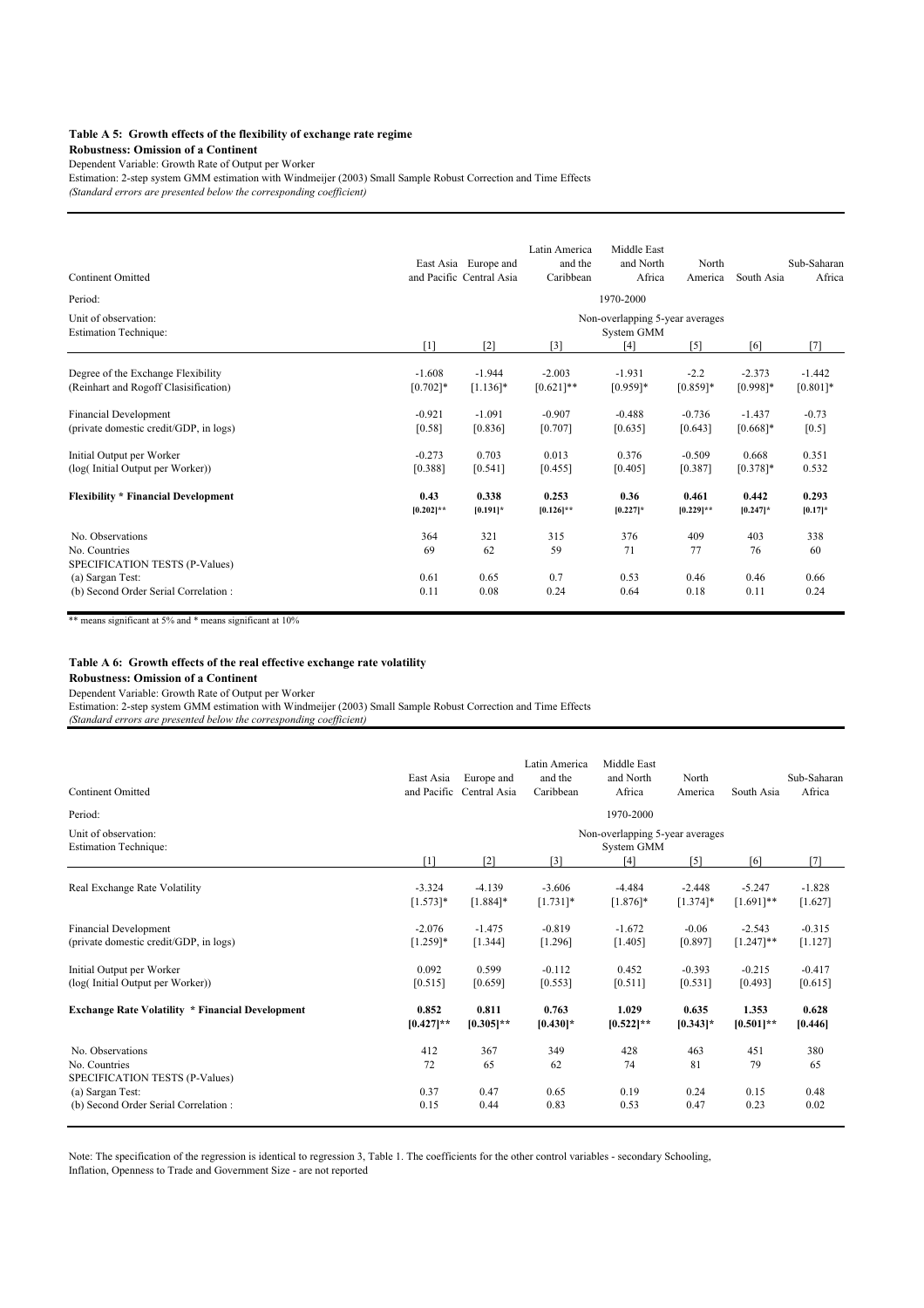### **Table A 7: Exchange Rate Regime, Regulation and Productivity Growth**

Estimation: 2-step system GMM estimation with Windmeijer (2003) Small Sample Robust Correction *(Standard errors are presented below the corresponding coefficient)*

| Period:                                              | 1961-2000                                     |                   |                      |                  |                      |  |  |
|------------------------------------------------------|-----------------------------------------------|-------------------|----------------------|------------------|----------------------|--|--|
| Unit of observation:<br><b>Estimation Technique:</b> | Non-overlapping 5-year averages<br>System GMM |                   |                      |                  |                      |  |  |
|                                                      | $[7.1]$                                       | $[7.2]$           | [7.3]                | $[7.4]$          | $[7.5]$              |  |  |
| Financial Development                                | $1.113*$                                      | $1.046$ **        | $1.141$ **           | 0.942            | $0.863*$             |  |  |
| (private domestic credit/GDP, in logs)               | 0.594                                         | 0.441             | 0.562                | 0.571            | 0.511                |  |  |
| Initial Output per Worker                            | $-0.640$                                      | $-0.461$          | $-0.749$ *           | $-0.556$         | $-1.090*$            |  |  |
| (log(Initial Output per Worker))                     | 0.515                                         | 0.374             | 0.448                | 0.651            | 0.622                |  |  |
| Degree of Exchange Rate Flexibility (fld)            | 0.966                                         | 0.426             | 0.230                | 0.134            | 0.838                |  |  |
| (Reinhart and Rogoff Clasisification)                | 0.930                                         | 0.576             | 0.815                | 0.823            | 0.512                |  |  |
| fld*Overall Regulation                               | $-2.479$ **<br>1.225                          |                   |                      |                  |                      |  |  |
| fld*Labor Regulation                                 |                                               | $-1.528$<br>0.912 |                      |                  |                      |  |  |
| fld*Product Regulation                               |                                               |                   | $-1.577$ **<br>0.668 |                  |                      |  |  |
| fld*Regulation of Entry                              |                                               |                   |                      | -1.024<br>0.867  |                      |  |  |
| fld*Bankruptcy Regulation (Closure)                  |                                               |                   |                      |                  | $-2.233$ **<br>1.075 |  |  |
| Control Variables:                                   |                                               |                   |                      |                  |                      |  |  |
| Education                                            | $1.033*$                                      | $1.294$ **        | $1.299$ **           | $1.292*$         | $1.916*$             |  |  |
| (secondary enrollment, in logs)                      | 0.524                                         | 0.528             | 0.514                | 0.672            | 0.988                |  |  |
| <b>Trade Openness</b>                                | 0.824                                         | 1.217             | 1.081                | 1.088            | 0.363                |  |  |
| (structure-adjusted trade volume/GDP, in logs)       | 0.990                                         | 0.957             | 0.935                | 1.052            | 0.904                |  |  |
| Government Burden                                    | $-0.855$                                      | $-1.071$          | $-0.916$             | $-1.842$         | 0.083                |  |  |
| (government consumption/GDP, in logs)                | 0.973                                         | 0.980             | 0.890                | 1.314            | 0.951                |  |  |
| Lack of Price Stability                              | $-2.846*$                                     | $-3.354$ **       | $-2.255$             | $-2.598$         | $-4.257$ **          |  |  |
| (inflation rate, in log [100+inf. rate])             | 1.637                                         | 1.380             | 1.520                | 1.742            | 1.598                |  |  |
| Intercept                                            | $16.349$ **                                   | 3.168             | $16.658$ **          | $14.618*$        | $19.578$ **          |  |  |
|                                                      | 7.788                                         | 6.133             | 7.415                | 8.753            | 8.065                |  |  |
| No. Countries / No. Observations                     | 72/546                                        | 70/530            | 72/546               | 72/546           | 61/460               |  |  |
| SPECIFICATION TESTS (P-Values)                       |                                               |                   |                      |                  |                      |  |  |
| (a) Sargan Test:<br>(b) Serial Correlation:          | 0.44                                          | 0.45              | 0.52                 | 0.47             | 0.67                 |  |  |
| First-Order                                          | $\boldsymbol{0}$                              | $\boldsymbol{0}$  | $\boldsymbol{0}$     | $\boldsymbol{0}$ | $\boldsymbol{0}$     |  |  |
| Second-Order                                         | 0.335                                         | 0.389             | 0.233                | 0.292            | 0.331                |  |  |

\*\* means significant at 5% and \* means significant at 10%

Source: Authors' estimations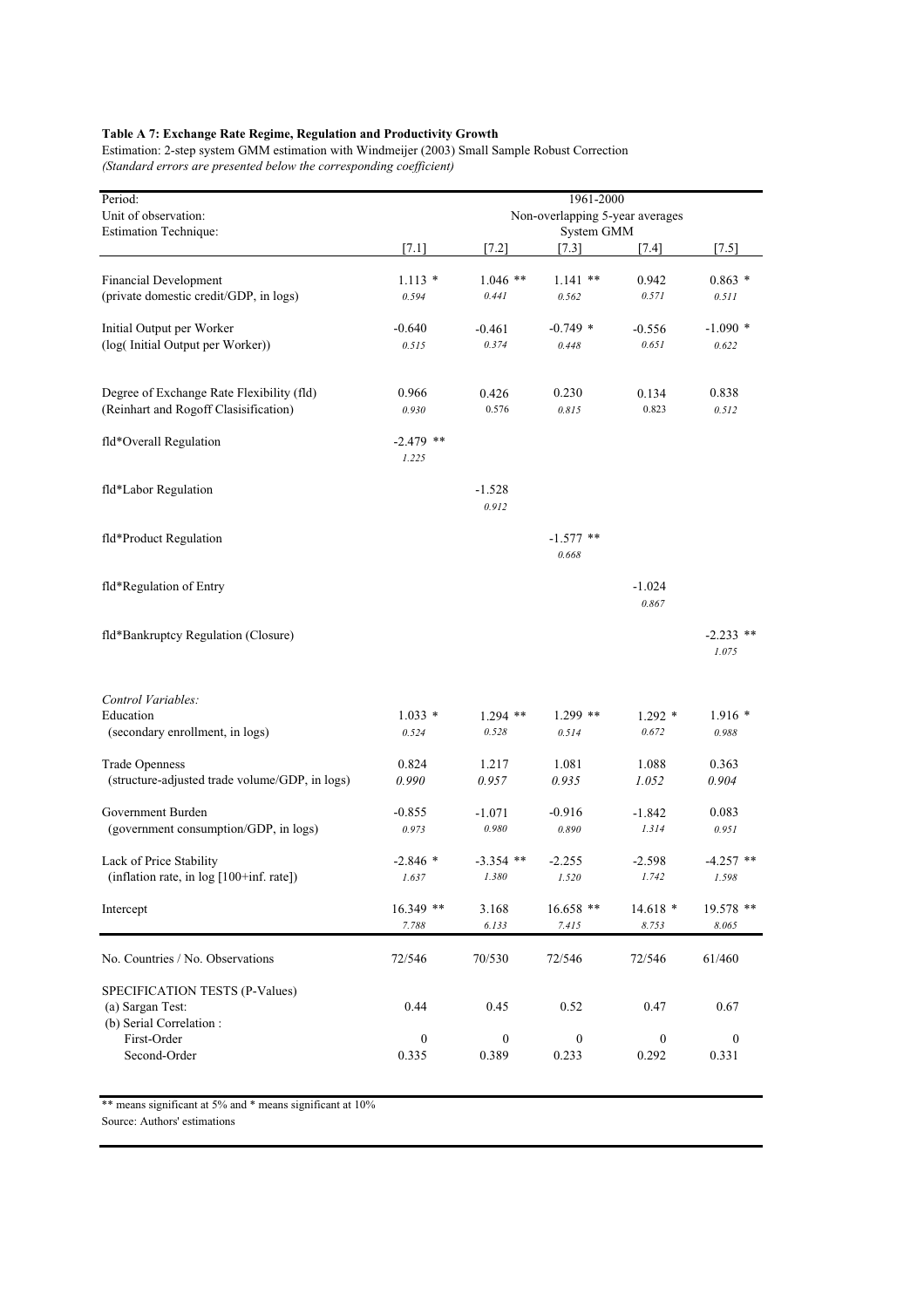# **Appendix B: List of Countries**

|                               |                          | Sample of 83 Countries Used in |                     |                      |
|-------------------------------|--------------------------|--------------------------------|---------------------|----------------------|
|                               | Full 99 Countries Sample | the Regression Analysis        | Major Trade Partner | Developing Economies |
| Algeria                       | $\mathbf X$              | $\mathbf X$                    |                     |                      |
| Argentina                     | $\mathbf X$              | $\mathbf X$                    | $\mathbf X$         |                      |
| Australia                     | $\mathbf X$              | $\mathbf X$                    | $\mathbf X$         |                      |
| Austria                       | $\mathbf X$              | $\mathbf X$                    |                     |                      |
| Bahrain                       | $\mathbf X$              |                                |                     |                      |
| Bangladesh                    | $\mathbf X$              | $\mathbf X$                    |                     |                      |
| Belgium                       | $\mathbf X$              | $\mathbf X$                    |                     |                      |
| Bolivia                       | $\mathbf X$              | $\mathbf X$                    |                     | $\mathbf X$          |
| <b>Botswana</b>               | $\mathbf X$              | $\mathbf X$                    |                     | $\mathbf X$          |
| <b>Brazil</b>                 | $\mathbf X$              | $\mathbf X$                    | $\mathbf X$         |                      |
| <b>Burkina Faso</b>           | $\mathbf X$              | $\mathbf X$                    |                     | $\mathbf X$          |
| Burundi                       | $\mathbf X$              |                                |                     | $\mathbf X$          |
| $\overline{\text{C}}$ ameroon | $\mathbf X$              |                                |                     | $\mathbf X$          |
| Canada                        | $\mathbf X$              | $\mathbf X$                    |                     |                      |
| Central African Republic      | $\mathbf X$              |                                |                     | $\mathbf X$          |
| Chile                         | $\mathbf X$              | $\mathbf X$                    |                     |                      |
| China                         | $\mathbf X$              | $\mathbf X$                    |                     |                      |
| Colombia                      | $\mathbf X$              | $\mathbf X$                    |                     |                      |
| Congo, Dem. Rep.              | $\mathbf X$              | $\mathbf X$                    |                     | $\mathbf X$          |
| Congo, Rep.                   | $\mathbf X$              | $\mathbf X$                    |                     | $\mathbf X$          |
| Costa Rica                    | $\mathbf X$              | $\mathbf X$                    |                     | $\mathbf X$          |
| Cote d'Ivoire                 | $\mathbf X$              | $\mathbf X$                    |                     | $\mathbf X$          |
| Denmark                       | $\mathbf X$              | $\mathbf X$                    |                     |                      |
| Dominican Republic            | $\mathbf X$              | $\mathbf X$                    |                     | $\mathbf X$          |
| Ecuador                       | $\mathbf X$              | $\mathbf X$                    |                     | $\mathbf X$          |
| Egypt, Arab Rep.              | $\mathbf X$              | $\mathbf X$                    |                     |                      |
| El Salvador                   | $\mathbf X$              | $\mathbf X$                    |                     | $\mathbf X$          |
| Ethiopia                      | $\mathbf X$              |                                |                     | $\mathbf X$          |
| Finland                       | $\mathbf X$              | $\mathbf X$                    |                     |                      |
| France                        | $\mathbf X$              | $\mathbf X$                    | $\mathbf X$         |                      |
| Gabon                         | $\mathbf X$              |                                |                     | $\mathbf X$          |
| Gambia, The                   | $\mathbf X$              | $\mathbf X$                    |                     | $\mathbf X$          |
| Germany                       | $\mathbf X$              | $\mathbf X$                    | $\mathbf X$         |                      |
| Ghana                         | $\mathbf X$              | $\mathbf X$                    |                     | $\mathbf X$          |
| Greece                        | $\mathbf X$              | $\mathbf X$                    |                     | $\mathbf X$          |
| Guatemala                     | $\mathbf X$              | $\mathbf X$                    |                     | $\mathbf X$          |
| Haiti                         | $\mathbf X$              | $\mathbf X$                    |                     | $\mathbf X$          |
| Honduras                      | $\mathbf X$              | $\mathbf X$                    |                     | $\mathbf X$          |
| Hong Kong, China              | $\mathbf X$              |                                |                     |                      |
| Hungary                       | $\mathbf X$              |                                |                     |                      |
| Iceland                       | $\mathbf X$              | $\mathbf X$                    |                     |                      |
| India                         | $\mathbf X$              | $\mathbf X$                    |                     |                      |
| Indonesia                     | $\mathbf X$              | $\mathbf X$                    |                     |                      |
| Iran, Islamic Rep.            | $\mathbf X$              | $\mathbf X$                    |                     | $\mathbf X$          |
| Ireland                       | $\mathbf X$              | $\mathbf X$                    |                     |                      |
| Israel                        | $\mathbf X$              | $\mathbf X$                    |                     |                      |
| Italy                         | $\mathbf X$              | $\mathbf X$                    | $\mathbf X$         |                      |
| Jamaica                       | $\mathbf X$              | $\mathbf X$                    |                     | $\mathbf X$          |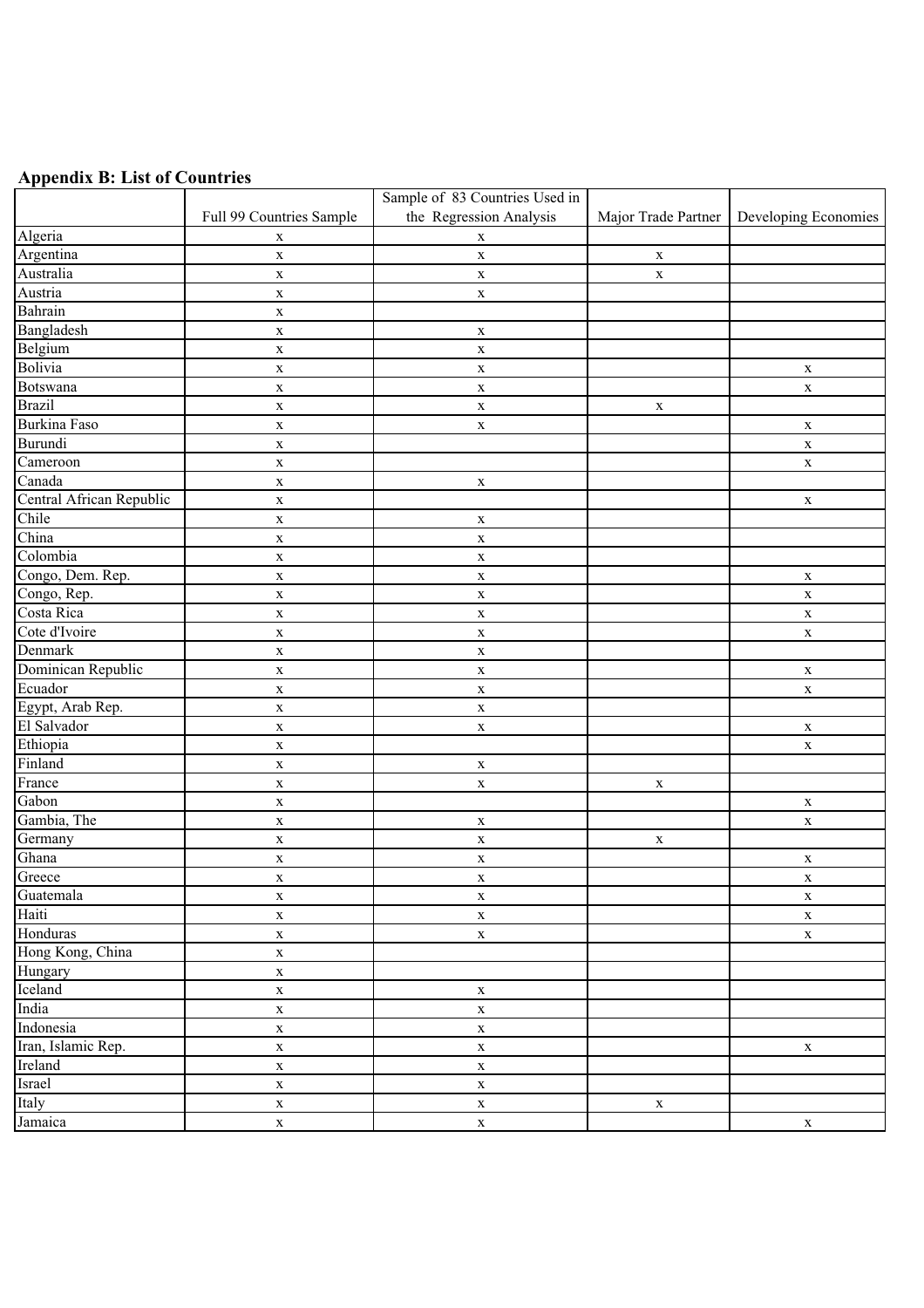| Japan                       | $\mathbf X$ | $\mathbf X$ | $\mathbf X$ |             |
|-----------------------------|-------------|-------------|-------------|-------------|
| Jordan                      | $\mathbf X$ | $\mathbf X$ |             |             |
| Kenya                       | $\mathbf X$ | $\mathbf X$ |             | $\mathbf X$ |
| Korea, Rep.                 | $\mathbf X$ | $\mathbf X$ |             |             |
| Kuwait                      | $\mathbf X$ |             |             |             |
| Liberia                     | $\mathbf X$ |             |             | $\mathbf X$ |
| Madagascar                  | $\mathbf X$ | $\mathbf X$ |             | $\mathbf X$ |
| Malawi                      | $\mathbf X$ | $\mathbf X$ |             | $\mathbf X$ |
| Malaysia                    | $\mathbf X$ | $\mathbf X$ |             |             |
| Mexico                      | $\mathbf X$ | $\mathbf X$ |             |             |
| Morocco                     | $\mathbf X$ | $\mathbf X$ |             |             |
| Nepal                       | $\mathbf X$ |             |             | $\mathbf X$ |
| Netherlands                 | $\mathbf X$ | $\mathbf X$ | $\mathbf X$ |             |
| New Zealand                 | $\mathbf X$ | $\mathbf X$ |             |             |
| Nicaragua                   | $\mathbf X$ | $\mathbf X$ |             | $\mathbf X$ |
| Niger                       | $\mathbf X$ | $\mathbf X$ |             | $\mathbf X$ |
| Nigeria                     | $\mathbf X$ | $\mathbf X$ |             | $\mathbf X$ |
| Norway                      | $\mathbf X$ | $\mathbf X$ |             |             |
| Pakistan                    | $\mathbf X$ | $\mathbf X$ |             |             |
| Panama                      | $\mathbf X$ | $\mathbf X$ |             | $\mathbf X$ |
| Papua New Guinea            | $\mathbf X$ | $\mathbf X$ |             | $\mathbf X$ |
| Paraguay                    |             |             |             |             |
| Peru                        | $\mathbf X$ | $\mathbf X$ |             | $\mathbf X$ |
| Philippines                 | $\mathbf X$ | $\mathbf X$ |             |             |
| Poland                      | $\mathbf X$ | $\mathbf X$ |             |             |
|                             | $\mathbf X$ |             |             |             |
| Portugal                    | $\mathbf X$ | $\mathbf X$ |             |             |
| Romania                     | $\mathbf X$ |             |             |             |
| Rwanda                      | $\mathbf X$ |             |             | $\mathbf X$ |
| Saudi Arabia                | $\mathbf X$ |             | $\mathbf X$ |             |
| Senegal                     | $\mathbf X$ | $\mathbf X$ |             | $\mathbf X$ |
| Sierra Leone                | $\mathbf X$ | $\mathbf X$ |             | $\mathbf X$ |
| Singapore                   | $\mathbf X$ | $\mathbf X$ | $\mathbf X$ |             |
| South Africa                | $\mathbf X$ | $\mathbf X$ | $\mathbf X$ |             |
| Spain                       | $\mathbf X$ | $\mathbf X$ | $\mathbf X$ |             |
| Sri Lanka                   | $\mathbf X$ | $\mathbf X$ |             | $\mathbf X$ |
| Sudan                       | $\mathbf X$ |             |             | $\mathbf X$ |
| Sweden                      | $\mathbf X$ | $\mathbf X$ |             |             |
| Switzerland                 | $\mathbf X$ | $\mathbf X$ |             |             |
| Syrian Arab Republic        | $\mathbf X$ | $\mathbf X$ |             |             |
| Thailand                    | $\mathbf X$ | $\mathbf X$ |             |             |
| $\overline{\mathrm{T}}$ ogo | $\mathbf X$ | $\mathbf X$ |             | $\mathbf X$ |
| Trinidad and Tobago         | $\mathbf X$ | $\mathbf X$ |             | $\mathbf X$ |
| Tunisia                     | $\mathbf X$ | $\mathbf X$ |             | $\mathbf X$ |
| Turkey                      | $\mathbf X$ | $\mathbf X$ |             |             |
| Uganda                      | $\mathbf X$ | $\mathbf X$ |             | $\mathbf X$ |
| <b>United Kingdom</b>       | $\mathbf X$ | $\mathbf X$ | $\mathbf X$ |             |
| <b>United States</b>        | $\mathbf X$ | $\mathbf X$ | $\mathbf X$ |             |
| Uruguay                     | $\mathbf X$ | $\mathbf X$ |             | $\mathbf X$ |
| Venezuela, RB               | $\mathbf X$ | $\mathbf X$ |             |             |
| Zambia                      | $\mathbf X$ | $\mathbf X$ |             | $\mathbf X$ |
| Zimbabwe                    | $\mathbf X$ | $\mathbf X$ |             | $\mathbf X$ |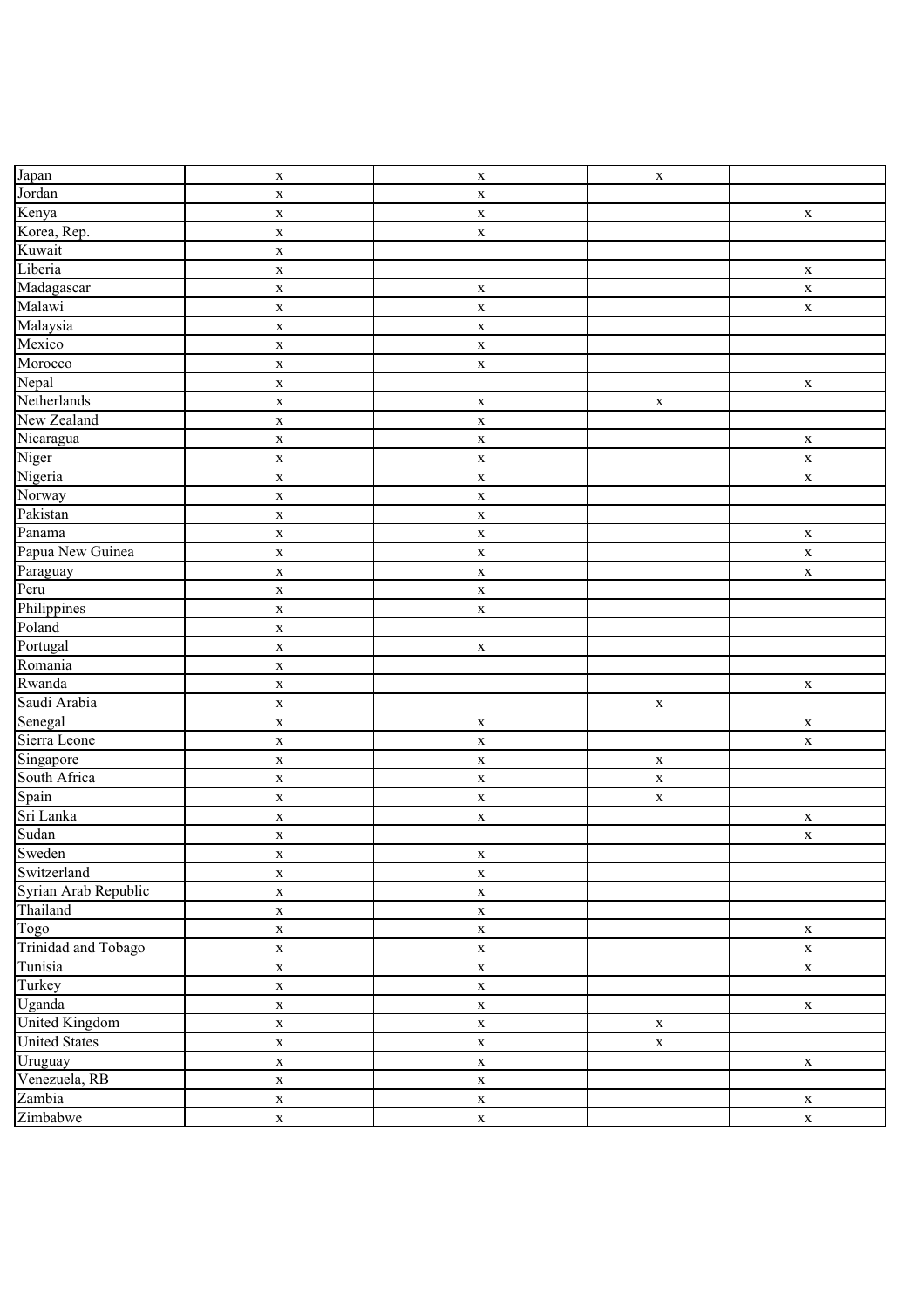| Variable                                   | Definition and Construction                                                                                                                                                                                            | Source                                                                                                                                                                        |
|--------------------------------------------|------------------------------------------------------------------------------------------------------------------------------------------------------------------------------------------------------------------------|-------------------------------------------------------------------------------------------------------------------------------------------------------------------------------|
| GDP per capita                             | Ratio of total GDP to total population. GDP is in 1985 PPP-<br>adjusted US\$.                                                                                                                                          | Authors' construction using Summers and<br>Heston (1991) and The World Bank<br>(2002).                                                                                        |
| GDP per capita growth                      | Log difference of real GDP per capita.                                                                                                                                                                                 | Authors' construction using Summers and<br>Heston (1991) and The World Bank<br>(2002).                                                                                        |
| Initial GDP per capita                     | Initial value of ratio of total GDP to total population. GDP is<br>in 1985 PPP-adjusted US\$.                                                                                                                          | Authors' construction using Summers and<br>Heston (1991) and The World Bank<br>(2002).                                                                                        |
| Output per worker                          | Real GDP per worker.                                                                                                                                                                                                   | Summers and Heston (1991).                                                                                                                                                    |
| Output per worker growth                   | Log difference of real output per worker.                                                                                                                                                                              | Authors' construction using Summers and<br>Heston (1991).                                                                                                                     |
| Initial Output per worker                  | Initial value of Real GDP Chain per worker.                                                                                                                                                                            | Authors' construction using Summers and<br>Heston (1991).                                                                                                                     |
| Degree of exchange rate<br>flexibility     | See Section 3.1                                                                                                                                                                                                        | Reinhart and Rogoff (2001).                                                                                                                                                   |
| Education                                  | Ratio of total secondary enrollment, regardless of age, to the<br>population of the age group that officially corresponds to that<br>level of education.                                                               | World Development Network (2002) and<br>The World Bank (2002).                                                                                                                |
| Private Credit                             | Ratio of domestic credit claims on private sector to GDP                                                                                                                                                               | Author's calculations using data from IFS,<br>the publications of the Central Bank and<br>PWD. The method of calculations is based<br>on Beck, Demiguc-Kunt andLevine (1999). |
| <b>Trade Openness</b>                      | Residual of a regression of the log of the ratio of exports and<br>imports (in 1995 US\$) to GDP (in 1995 US\$), on the logs of<br>area and population, and dummies for oil exporting and for<br>landlocked countries. | Author's calculations with data from<br>World Development Network (2002) and<br>The World Bank (2002).                                                                        |
| Government Size                            | Ratio of government consumption to GDP.                                                                                                                                                                                | The World Bank (2002).                                                                                                                                                        |
| <b>CPI</b>                                 | Consumer price index $(2000 = 100)$ at the end of the year.                                                                                                                                                            | Author's calculations using data from IFS.                                                                                                                                    |
| Inflation rate                             | Annual % change in CPI.                                                                                                                                                                                                | Author's calculations using data from IFS.                                                                                                                                    |
| Lack of Price Stability                    | $log(100 + inflation rate)$ .                                                                                                                                                                                          | Author's calculations using data from IFS.                                                                                                                                    |
| Real Effective Exchange<br>Rate            | See Appendix A                                                                                                                                                                                                         | Author's calculations using data from IFS<br>and UN Trade Statistics                                                                                                          |
| Real Effective Exchange<br>Rate Volatility | See Appendix A                                                                                                                                                                                                         | Author's calculations with data from IFS<br>and UN Trade Statistics                                                                                                           |
| Real Exchange Rate<br>Overvaluation        | See Appendix A                                                                                                                                                                                                         | Author's calculations with data from IFS<br>and UN Trade Statistics                                                                                                           |
| Crisis dummy                               | Number of years in which a country underwent a systemic<br>banking or a currency crisis, as a fraction of the number of<br>years in the corresponding period.                                                          | Author's calculations using data from<br>Caprio and Klingebiel (1999), Kaminsky<br>and Reinhart (1998), and Gosh, Gulde and                                                   |

Wolf (2000).

# **Appendix C: Definitions and Sources of Variables Used in Regression Analysis**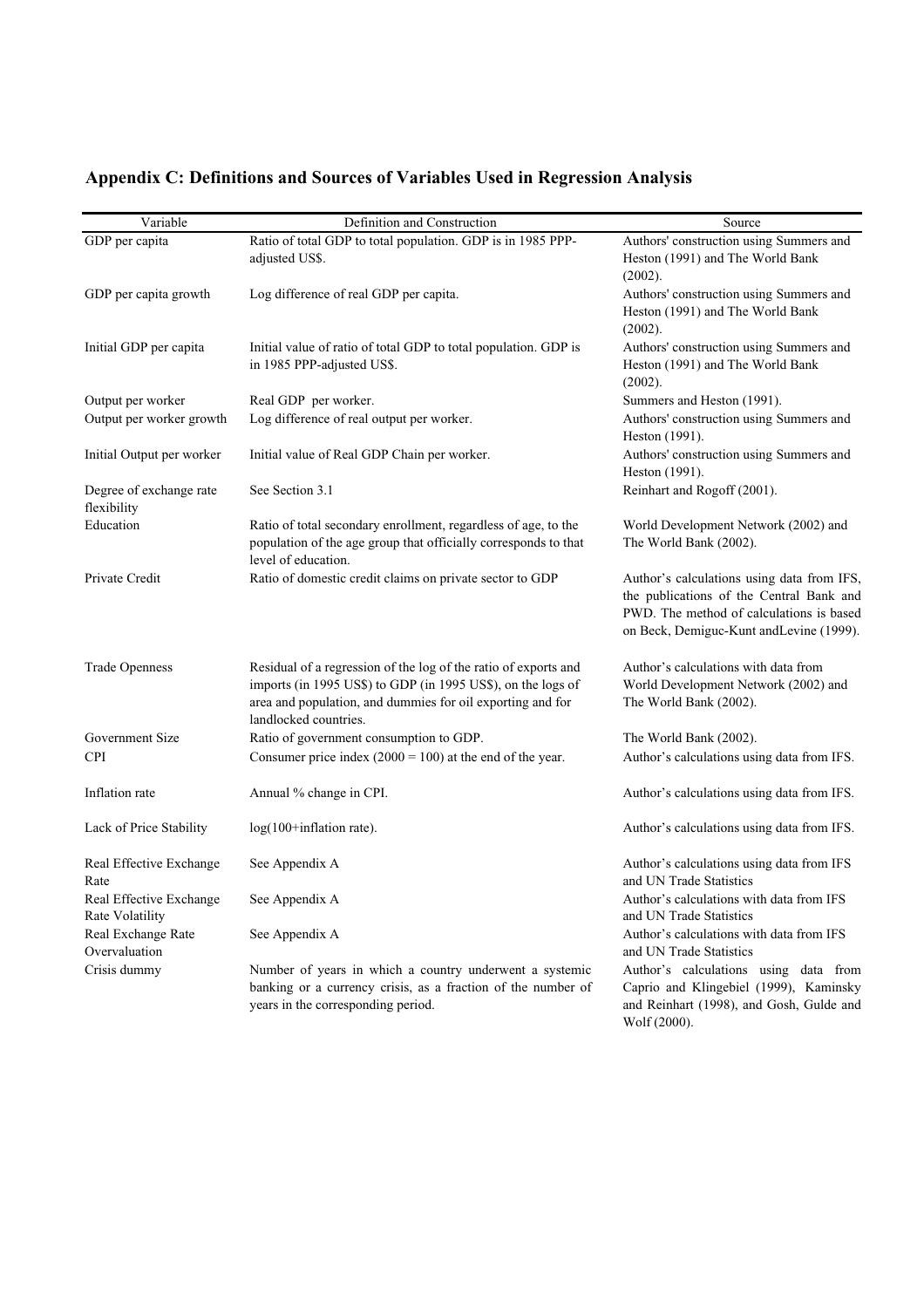| <b>REGULATION INDEXES</b>        | Each index measures the intensity of the regulatory system on<br>a scale from 0 to 1 (1 representing the heaviest regulation). In<br>order to be able to combine all components, Loayza, Oviedo<br>and Serven (2004) apply the following standarization formula<br>to each one of them: | Loayza, Oviedo and Serven (2004). |
|----------------------------------|-----------------------------------------------------------------------------------------------------------------------------------------------------------------------------------------------------------------------------------------------------------------------------------------|-----------------------------------|
|                                  | $X = \frac{X_i - X_{\min}}{X_{\max} - X_{\min}}$                                                                                                                                                                                                                                        |                                   |
|                                  | higher values of X indicate heavier regulation                                                                                                                                                                                                                                          |                                   |
| Overall Regulation               | Average score of entry, financial market, labor, trade, fiscal<br>burden, contract enforcement and bankrupcy regulation<br>measures.                                                                                                                                                    | Loayza, Oviedo and Serven (2004). |
| <b>Product Market Regulation</b> | Average score of entry, financial market, trade, contract<br>enforcement and bankrupcy regulation measures.                                                                                                                                                                             | Loayza, Oviedo and Serven (2004). |
| Labor Regulation                 | Combines the percentage of workers that belong to a union,<br>the minimun mandatory conditions and the degree of hiring<br>and firing flexibility granted.                                                                                                                              | Loayza, Oviedo and Serven (2004). |
| Regulation of Entry              | Combines the number of legal steps required to register a new<br>business with an indicator of the overall legal burden of<br>registration and willingness of the government to facilitate the<br>process and intervene minimally.                                                      | Loayza, Oviedo and Serven (2004). |
| <b>Bankrupcy Regulation</b>      | Regulation measures the efficiency of bankrupcy process by<br>combining the time and cost of insolvency, the enforcement of<br>priority of claims, the extent to which the efficient outcome is<br>achieved, and the degree of court involvement in the process.                        | Loayza, Oviedo and Serven (2004). |
| Period-specific Shifts           | Time dummy variables.                                                                                                                                                                                                                                                                   | Authors' construction.            |